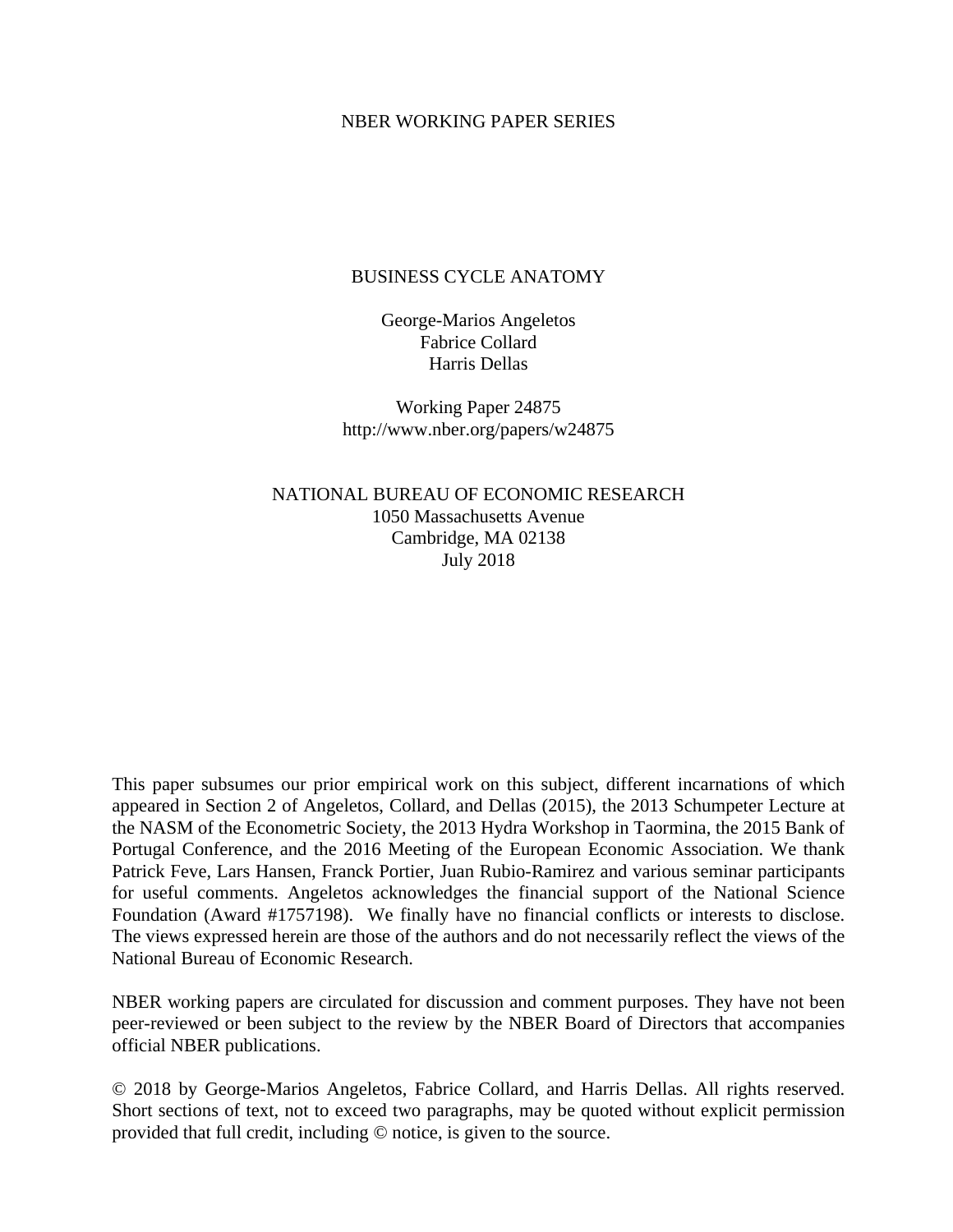Business Cycle Anatomy George-Marios Angeletos, Fabrice Collard, and Harris Dellas NBER Working Paper No. 24875 July 2018 JEL No. E00,E31,E32

## **ABSTRACT**

We dissect the comovement patterns of the macroeconomic data, identify a single shock that accounts for the bulk of the business-cycle volatility in the key quantities, and use its empirical properties to appraise parsimonious models of the business cycle. Through this lens, the data appears to be at odds with theories that attribute a major role to fluctuations in TFP, to news about future productivity or the long run, and to demand shocks of the New Keynesian type. Instead, it appears to favor theories that allow for demand-driven fluctuations without nominal rigidities and Philips curves. Our findings can also be of use in the evaluation of larger models that employ a multitude of shocks. In this context, we argue that leading DSGE models seem to lack the propagation mechanism observed in the data.

George-Marios Angeletos Department of Economics, E52-530 MIT 77 Massachusetts Avenue Cambridge, MA 02139 and NBER angelet@mit.edu

Fabrice Collard University of Bern Departement Volkswirtschaftslehre Schanzeneckstrasse 1 CH-3001 Bern, Switzerland fabrice.collard@vwi.unibe.ch

Harris Dellas Department of Economics University of Bern VWI, Schanzeneckstrasse 1 CH 3012 Bern Switzerland harris.dellas@vwi.unibe.ch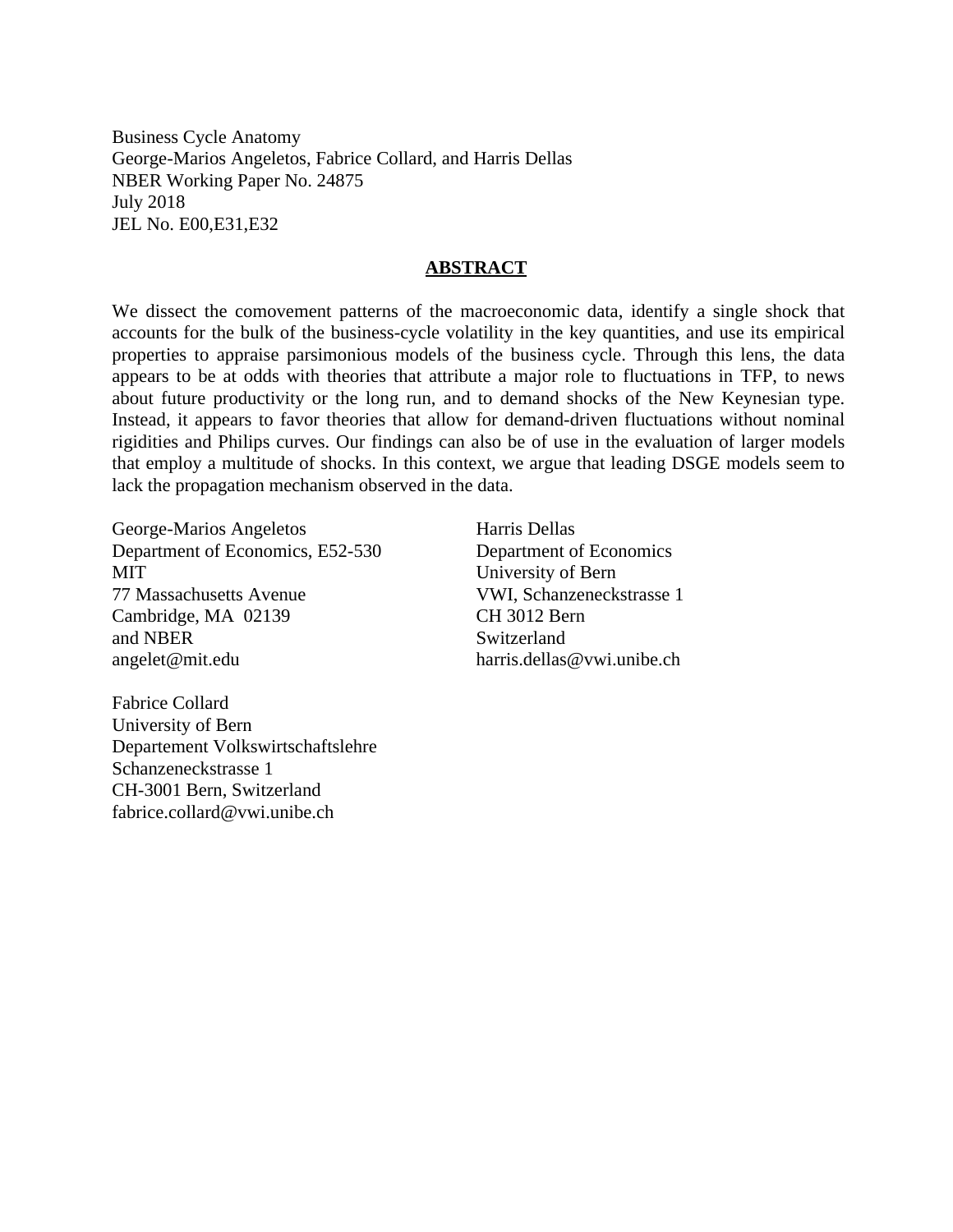*"One is led by the facts to conclude that, with respect to the qualitative behavior of comovements among series, business cycles are all alike. To theoretically inclined economists, this conclusion should be attractive and challenging, for it suggests the possibility of a unified explanation of business cycles."* [Lucas \(1977\)](#page-33-0)

## **1 Introduction**

In their quest to explain macroeconomic fluctuations, theoretically inclined economists have often favored models in which a single, recurrent shock acts as the sole, or main, driver of the business cycle.<sup>[1](#page-2-0)</sup> One may be skeptical of such an approach as different business-cycle episodes seem to have had different proximate causes (e.g., an oil shock vs a financial shock). Nonetheless, a parsimonious, single-shock representation may well encapsulate diverse business-cycle triggers if they all operate through a common, dominant propagation mechanism.

This paper aims at shedding new light on what this propagation mechanism looks like. But rather than postulating a particular model and using it to offer a structural interpretation of the data, we do it the other way around. We start with the data, identify a one-shock representation that can successfully capture the bulk of the business cycle, and use its properties (IRFs, variance contributions, etc) to inform theory.[2](#page-2-1)

The exercise offers a succinct description of main dynamic comovement patterns in the data. We argue that these patterns are at odds with models that emphasize exogenous or endogenous TFP movements, news about the medium and long run, or demand shocks of the New Keynesian type as important drivers of the business cycle. Instead, the bulk of the business cycle can be attributed to a mechanism that fits the notion of a non-inflationary demand shock.

This finding echoes [Beaudry and Portier \(2014\)](#page-31-0) and offers support to recent attempts to disentangle demand-driven fluctuations from nominal rigidities and Philips curves, such as [Angeletos and La'O \(2013\)](#page-30-0), Bai, Ríos-Rull, and Storesletten (2017), [Beaudry and Portier \(2018\)](#page-31-1), [Beaudry, Galizia, and Portier \(2018\)](#page-30-2), [Benhabib, Wang, and Wen \(2015\)](#page-31-2), [Huo and Takayama](#page-33-1) [\(2015\)](#page-33-1), and [Ilut and Saijo \(2018\)](#page-33-2). More generally, our approach provides a set of impulse response functions (IRFs) that a successful business-cycle model needs to replicate. It can thus been seen as a complement to [Chari, Kehoe, and McGrattan \(2007\)](#page-32-0), which also aims at informing the construction of such models but does it in a completely different way, namely, by characterizing the data in terms of deviations from the predictions of the textbook RBC model.

<span id="page-2-0"></span><sup>1</sup>For example, this driver is a monetary shock in [Lucas](#page-33-3) [\(1973,](#page-33-3) [1975\)](#page-33-4), a technology shock in [Kydland and](#page-33-5) [Prescott](#page-33-5) [\(1982\)](#page-33-5), and a sunspot in [Benhabib and Farmer](#page-31-3) [\(1994\)](#page-31-3).

<span id="page-2-1"></span> $^{2}$ As is standard in the empirical literature on shocks—see [Ramey](#page-34-0) [\(2016\)](#page-34-0) for a review—what we are after is not the shock per se but rather its empirical footprint, which embeds the propagation mechanism. To echo [Cochrane](#page-32-1) [\(1994\)](#page-32-1): "The study of shocks and propagation mechanisms are of course not separate enterprises. Shocks are only visible if we specify something about how they propagate to observable variables."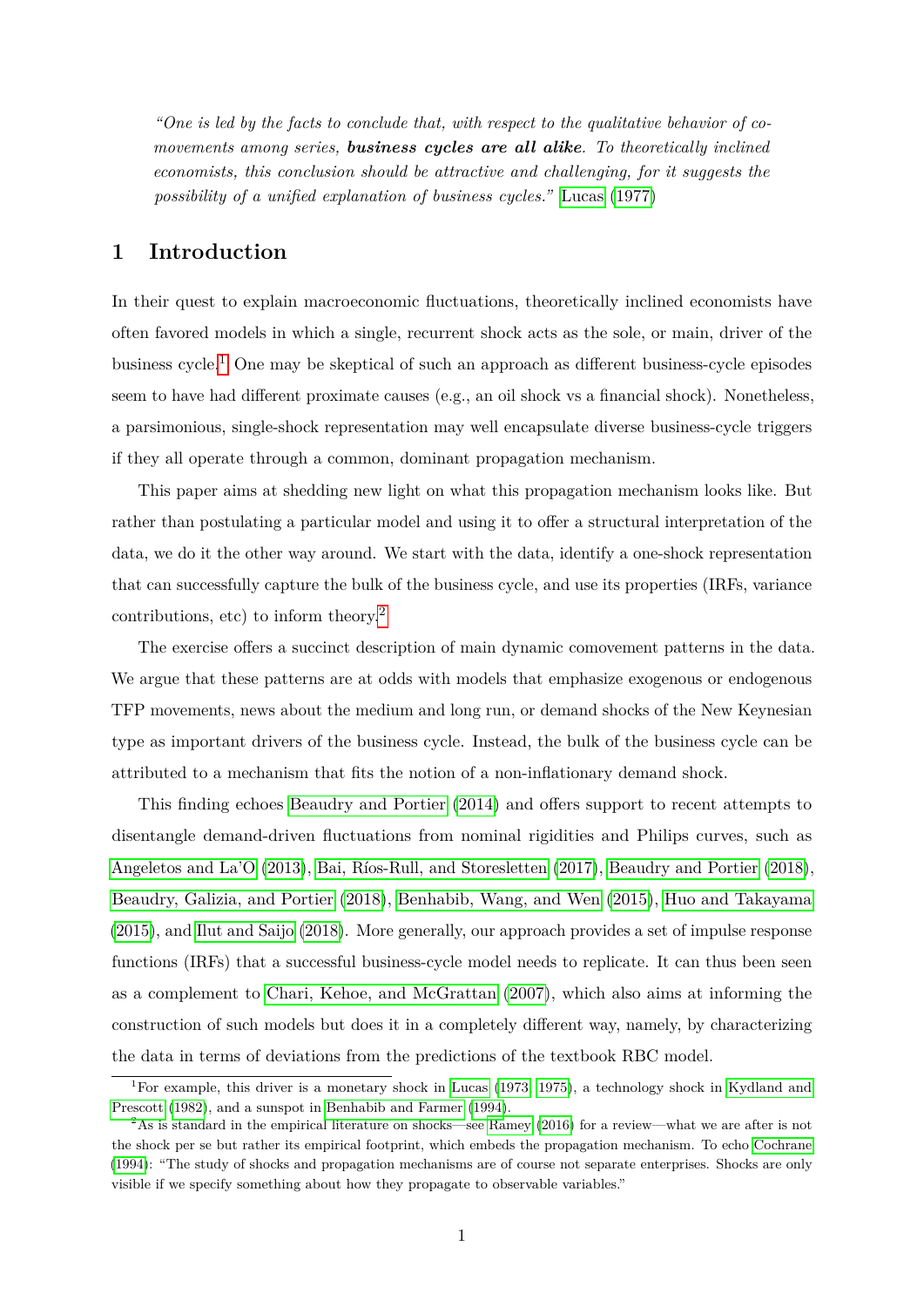**The empirical method.** Our method of extracting information from the data builds on [Uhlig \(2003\)](#page-34-1). We first estimate a VAR on the following key macroeconomic variables: unemployment, GDP, consumption, investment, total hours worked, labor productivity, utilization-adjusted TFP, the labor share, inflation, and the federal funds rate. We next identify the shock that has the maximal contribution to the volatility of unemployment at the business-cycle frequencies (6-32 quarters). We finally compare this shock to other shocks, each one of which is identified by targeting different variables and/or different frequencies. This provides us with a collection of a one-dimensional cuts of the data, or an "anatomy," whose main features and implications for theory are described below.<sup>[3](#page-3-0)</sup>

**The main business-cycle shock.** Consider the business-cycle frequencies and the following set of variables: unemployment, total hours worked, GDP, and investment. The shock that is identified by targeting any one of these variables is nearly indistinguishable, in terms of IRFs and contribution to variances, from the shock that targets any other variable in that set. Furthermore, any of these shocks triggers positive comovement in all the variables and accounts for about two-thirds of the business-cycle volatility of the targeted variable and for more than one half of the business-cycle volatility in the remaining variables.[4](#page-3-1)

This finding motivates the concept of the *main business-cycle shock*: we use this term to refer to the common dynamic patterns encapsulated in any of the identified shocks described above. These patterns in turn form the basis of the lessons we draw for theory. In the context of parsimonious models, the documented IRFs help paint a picture of the "right" model. And in the context of medium-scale models, the invariability of these patterns across targeted variables helps reveal an important weakness of the state of the art.

**Disconnect between the short and the long run.** The shock that explains the bulk of the business cycle accounts for little of the long-term variation in output, investment, consumption, and labor productivity. Symmetrically, the shock that explains the bulk of the long-term volatility in any of these variables makes a negligible contribution to the business cycle.

This finding complements [Blanchard and Quah \(1989\)](#page-31-4) and Galí (1999), who argue that the shock that drives productivity and output in the long run accounts for a small fraction, and possibly the wrong sign, of the business-cycle movements in unemployment or hours. It also

<span id="page-3-0"></span><sup>&</sup>lt;sup>3</sup>While the method used here is a variant of that developed in [Uhlig](#page-34-1) [\(2003\)](#page-34-1), our application is novel, and so are the facts reported below and the lessons drawn for theory. That paper sought to identify two shocks that jointly drive real GNP in the short to medium run, but faced the challenge of separating one shock from the other. Our application contains two innovations. On the one hand, we bypass the aforementioned challenge by focusing on one-shock cuts of the data. On the other hand, we extract more information from the data by taking multiple such cuts across variables and frequencies. As argued below, the compilation of stylized facts obtained in this way proves exceedingly useful in the context of small and large models alike. [Beaudry, Nam, and Wang](#page-30-3) [\(2011\)](#page-30-3) and [Barsky and Sims](#page-30-4) [\(2012\)](#page-30-4) also use variants of Uhlig's method, although for different purposes.

<span id="page-3-1"></span><sup>4</sup>As discussed later on, the consumption response is also positive albeit less tightly connected.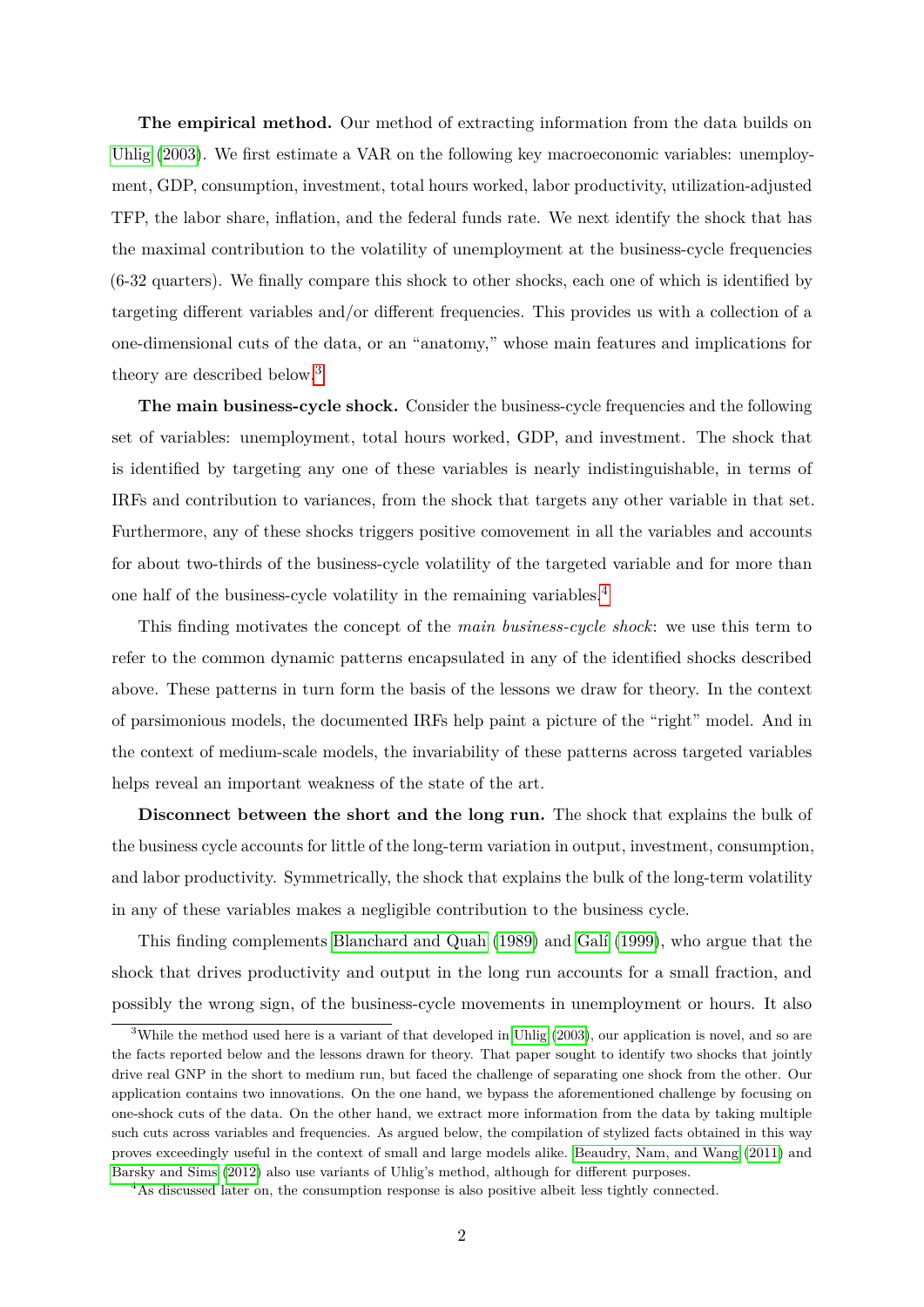challenges models that, following [Beaudry and Portier \(2006\)](#page-30-5), emphasize news of the productivity in the long run: in such models, the business cycle is itself a powerful signal of the long run, which is hard to square with our evidence. An alternative, consistent with our evidence, is that the business cycle is driven by belief shifts that are unrelated to productivity and represent news of the *short-term* economic outlook.[5](#page-4-0)

**Disconnect from TFP at all frequencies.** Our main business-cycle shock is disconnected from the variation in TFP at *any* frequency. This is inconsistent with the baseline RBC model, where the business cycle is driven by exogenous technology shocks,<sup>[6](#page-4-1)</sup> as well as with variants of that model that let other shocks, including financial and uncertainty shocks, trigger endogenous fluctuations in aggregate TFP. It is also at odds with versions of the New Keynesian model that tie the shifts in aggregate demand to rational expectations of future TFP (e.g., [Lorenzoni, 2009\)](#page-33-6). We next present evidence that represents a broader challenge to that model.

**Disconnect from inflation and Phillips curves.** In the New Keynesian model, demand shocks induce deviations from flexible-price allocations, which in turn drive inflation.<sup>[7](#page-4-2)</sup> It follows that our main business-cycle shock is consistent with the New Keynesian model only if the cycles it induces are characterized by a strong comovement between the real quantities and inflation.

We instead find that the main business-cycle shock is nearly orthogonal to inflation at *all* frequencies. For instance, the shock that targets unemployment accounts for almost 70% of the business-cycle variation in that variable and only for 10% of the business-cycle variation in inflation. And conversely, the shock that targets inflation explains 80% of the business-cycle variation in inflation and only 9% of the business-cycle variation in unemployment.

A similar disconnect is present between inflation and the labor share, an often-used proxy of the real marginal cost in the New Keynesian literature. Furthermore, the disconnect does not appear to be explained by the offsetting contribution of demand and supply shocks: it survives a purge of the effect of supply shocks, as proxied by the movements in TFP or labor productivity. Finally, the magnitude of the inflation response to the main business-cycle shock is close to zero.

It is possible to bypass these challenges by assuming a sufficiently flat Philips curve and by attributing the residual between actual and predicted inflation to mysterious markup shocks. But it is unclear what these shocks stand for and also whether the required degree of flatness of

<span id="page-4-0"></span><sup>5</sup>See our work in [Angeletos, Collard, and Dellas](#page-30-6) [\(2017\)](#page-30-6) for a model along these lines and [Levchenko and](#page-33-7) [Pandalai-Nayar](#page-33-7) [\(2015\)](#page-33-7) for complementary time-series evidence. Broadly consistent is also [Bachmann and Zorn](#page-30-7) [\(2018\)](#page-30-7), which uses firm-level survey data to argue that the bulk of the short-run variation in investment is accounted by the variation in expectations of demand.

<span id="page-4-1"></span><sup>&</sup>lt;sup>6</sup>This applies not only to neutral but also to investment-specific technology shocks: the aforementioned disconnect extends to relation between our main business-cycle shock and the relative price of investment.

<span id="page-4-2"></span><sup>7</sup> In the basic New Keynesian model inflation encapsulates the present discounted value of these deviations, just as in the basic asset-pricing model prices encapsulate the present discounted value of dividends.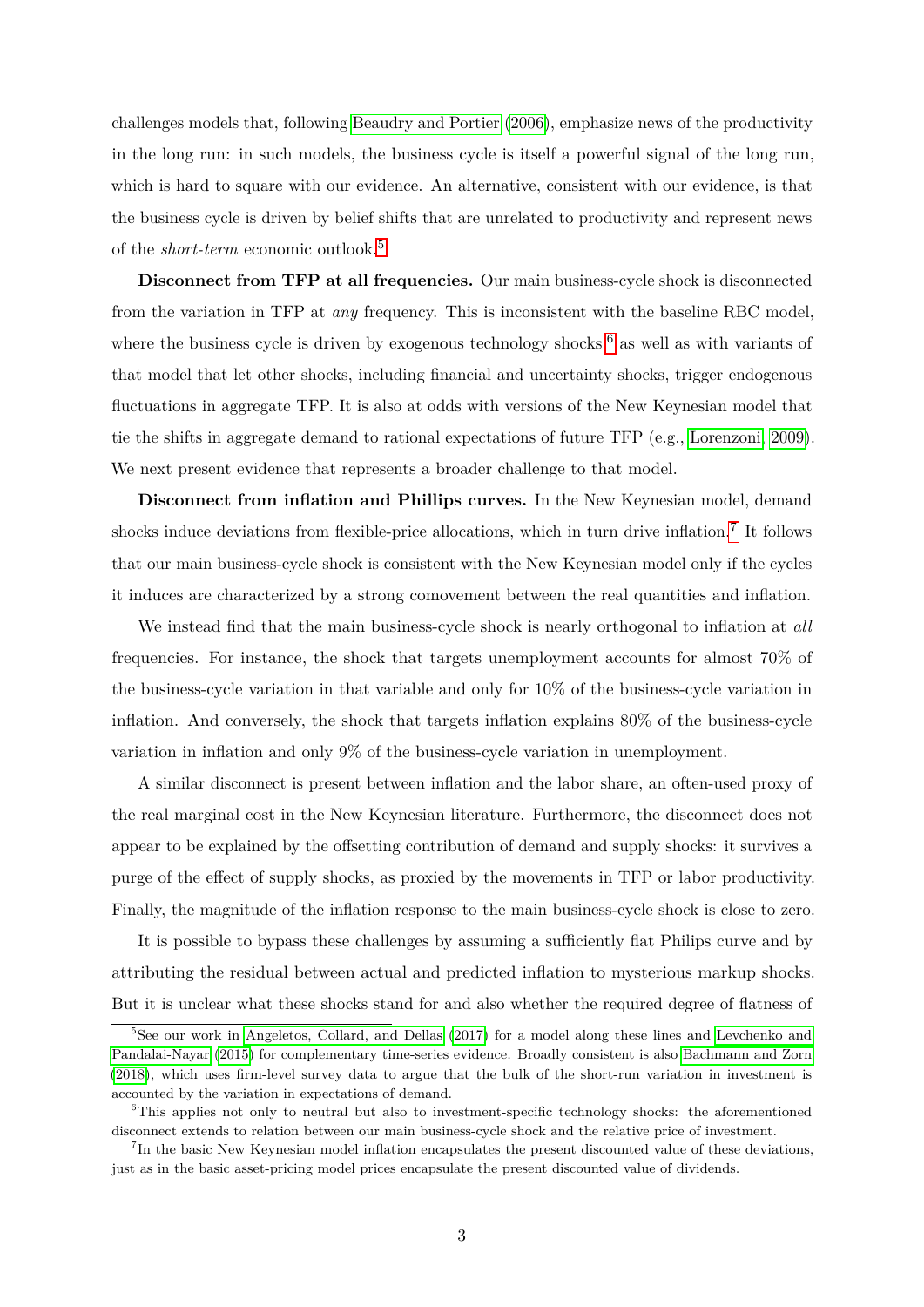the Philips curve is consistent with micro-economic evidence.<sup>[8](#page-5-0)</sup> Another possibility, which we find more appealing, is that our main business-cycle shock captures a type of demand-driven fluctuations that, unlike those formalized in the New Keynesian model, do *not* necessarily represent either departures from flexible prices or movements along a Phillips curve.

**Medium-scale models.** By construction, our empirical strategy is best suited for guiding the construction and evaluation of small models that aspire to capture the business cycle with a single-shock mechanism. Yet, its prodding power extends to larger, DSGE models that employ multiple shocks. We demonstrate this point by deploying our method in two such models.

The first is the sticky-price model of [Justiniano, Primiceri, and Tambalotti \(2010\)](#page-33-8); this is essentially the same as that developed in [Christiano, Eichenbaum, and Evans \(2005\)](#page-32-3) and [Smets](#page-34-2) [and Wouters \(2007\)](#page-34-2). The second is the flexible-price model found in [Angeletos, Collard, and](#page-30-6) [Dellas \(2017\)](#page-30-6); this is essentially the RBC model augmented with a mechanism that allows waves of optimism and pessimism about the short-run economic outlook to obtain without commensurate movements in either actual or expected TFP. We view the first model as representative of the New Keynesian paradigm and the second as an example of the aforementioned literature that aims at disentangling demand-driven fluctuations from nominal rigidities and Philips curves.

In each model, we perform an anatomy similar to that carried out in the data: we consider different linear combinations of the model's shocks, each one constructed by maximizing the business-cycle volatility of a different macroeconomic quantity. In the first model, the theoretical objects turn out to be less interchangeable than their empirical counterparts: they display relatively distinct IRFs and contribute excessively to the variable targeted in their construction. This is because this model—like many other models in the literature—attributes the business cycle to a fortuitous combination of specialized shocks, none of which generates the empirically relevant comovement patterns in the key macroeconomic quantities. By contrast, the model in our prior work replicates the pattern seen in the data because its core mechanism—the variation in expectations of the short run—alone matches the main business-cycle shock in the data.

The objective of these comparisons is not to assert the superiority of the specific model developed in our prior work. Rather, it is to illustrate two broader points: (i) even state-of-the-art DSGE models appear to lack the kind of propagation mechanism encapsulated in our empirical findings; and (ii) the recent literature that aims at disentangling demand-driven business cycles from nominal rigidities and Philips curves holds the promise for rectifying this problem.

**Layout.** The rest of the paper is organized as follows. Section [2](#page-6-0) describes the empirical method. Section [3](#page-9-0) reviews our empirical findings and their implications for theory. Section [4](#page-23-0)

<span id="page-5-0"></span><sup>&</sup>lt;sup>8</sup>This is the subject of a large literature on menu-cost models and product-level price data (e.g., [Golosov and](#page-32-4) [Lucas Jr, 2007;](#page-32-4) [Midrigan, 2011;](#page-34-3) [Bils, Klenow, and Malin, 2012;](#page-31-5) [Alvarez and Lippi, 2014\)](#page-30-8).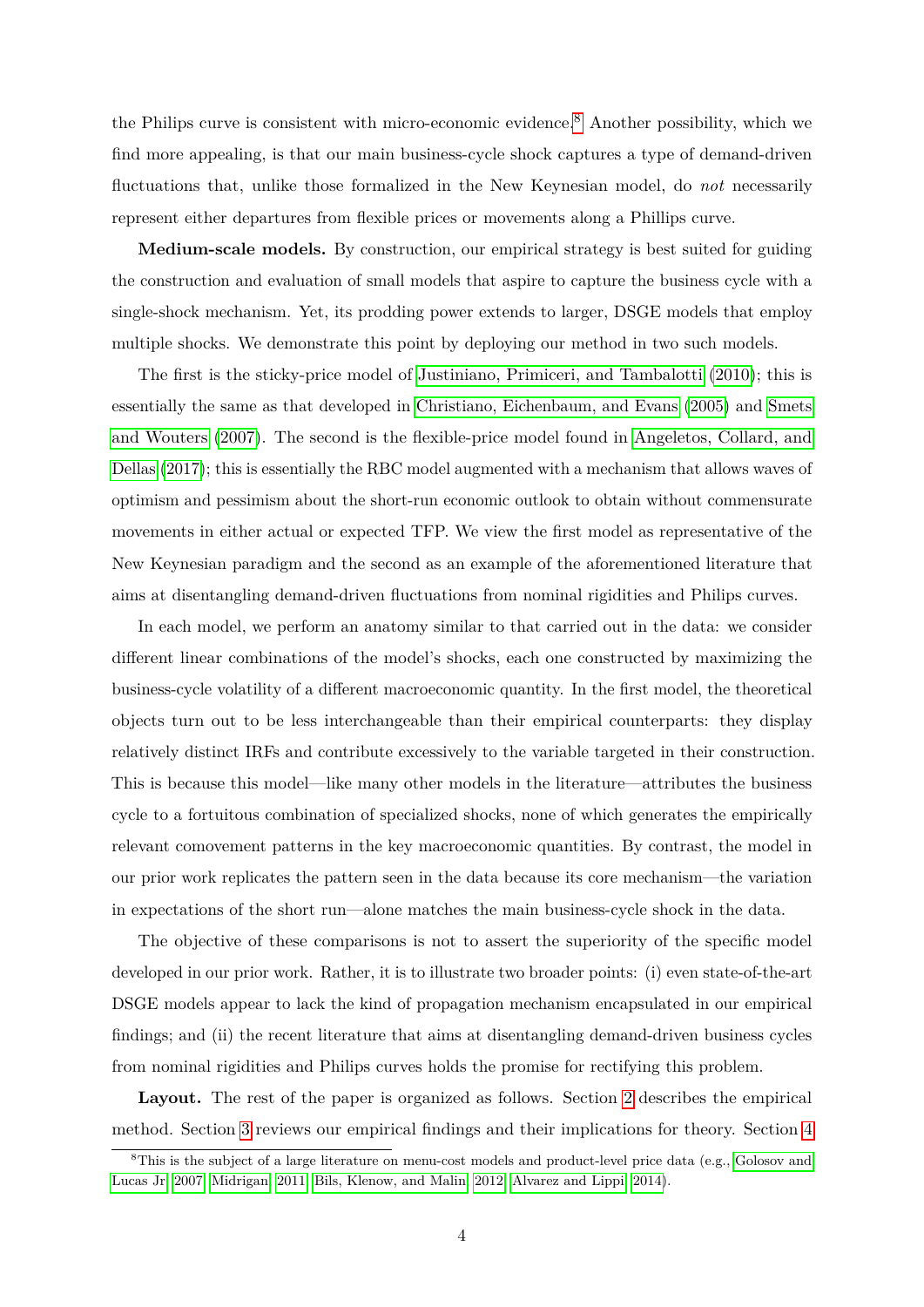contains the application to medium-scale models. Section [5](#page-28-0) concludes. The Appendices contain a detailed description of the data, a few additional results, and a number of robustness checks.

## <span id="page-6-0"></span>**2 Data and Method**

Our data consists of quarterly observations on the following nine, key macroeconomic variables: GDP, investment, consumption, hours and labor productivity in the non-farm business sector, unemployment, the labor share, inflation (GDP deflator), and the federal funds rate. Appendix [A.1](#page-35-0) contains precise definitions and data sources. Appendix [A.5](#page-40-0) establishes the robustness of our results to the inclusion of additional variables, such as stock prices and the relative price of investment. Here, we comment on two choices: the measures of investment and consumptions; and the sample period.

The measure of investment used in our baseline VAR includes consumer expenditure on durables together with gross domestic private investment and changes in inventories, while our measure of consumption consists of consumption expenditure on non-durables and services. In choosing these measures, we follow the standard practice used in the evaluation of models that abstract from durables, such as those considered in Section [4.](#page-23-0) Appendix [A.2](#page-37-0) shows the robustness of our results to a VAR that separates business investment from consumption durables.

The sample considered in our baseline VAR starts in the first quarter of 1960 and ends in the last quarter of 2007. The choice of the ending point was based on two considerations. First, it makes our empirical analysis fully compatible with the models studied in Section [4,](#page-23-0) as these models were originally estimated over 1960-2007. And second, the post-2007 period has been characterized by the zero lower bound and severe financial frictions, features that pose challenges to linear VARs and also are missing from the aforementioned models. Appendix [A.3](#page-38-0) shows that our results are robust to extending the sample to 2015Q4.

We now turn to the description of the empirical method. This is based on running a VAR on a few key macroeconomic variables and identifying the linear combination of the VAR residuals that contributes the maximum to the forecast error volatility of a particular variable in a particular frequency band (in the time domain). Below, we provide the formal details of this procedure, which, as we have already mentioned, is related to that pioneered by [Uhlig \(2003\)](#page-34-1) and subsequently used in [Barsky and Sims \(2012\)](#page-30-4) and [Beaudry, Nam, and Wang \(2011\)](#page-30-3).

The VAR takes the form

$$
A(L)X_t = u_t,
$$

where  $X_t$  is a  $N \times 1$  vector of the macroeconomic variables under consideration,  $A(L) \equiv$  $\sum_{\tau=0}^{p} A_{\tau} L^{\tau}$  is a matrix polynomials in the backshift operator *L*, with  $A(0) = A_0 = I$ , and  $u_t$  is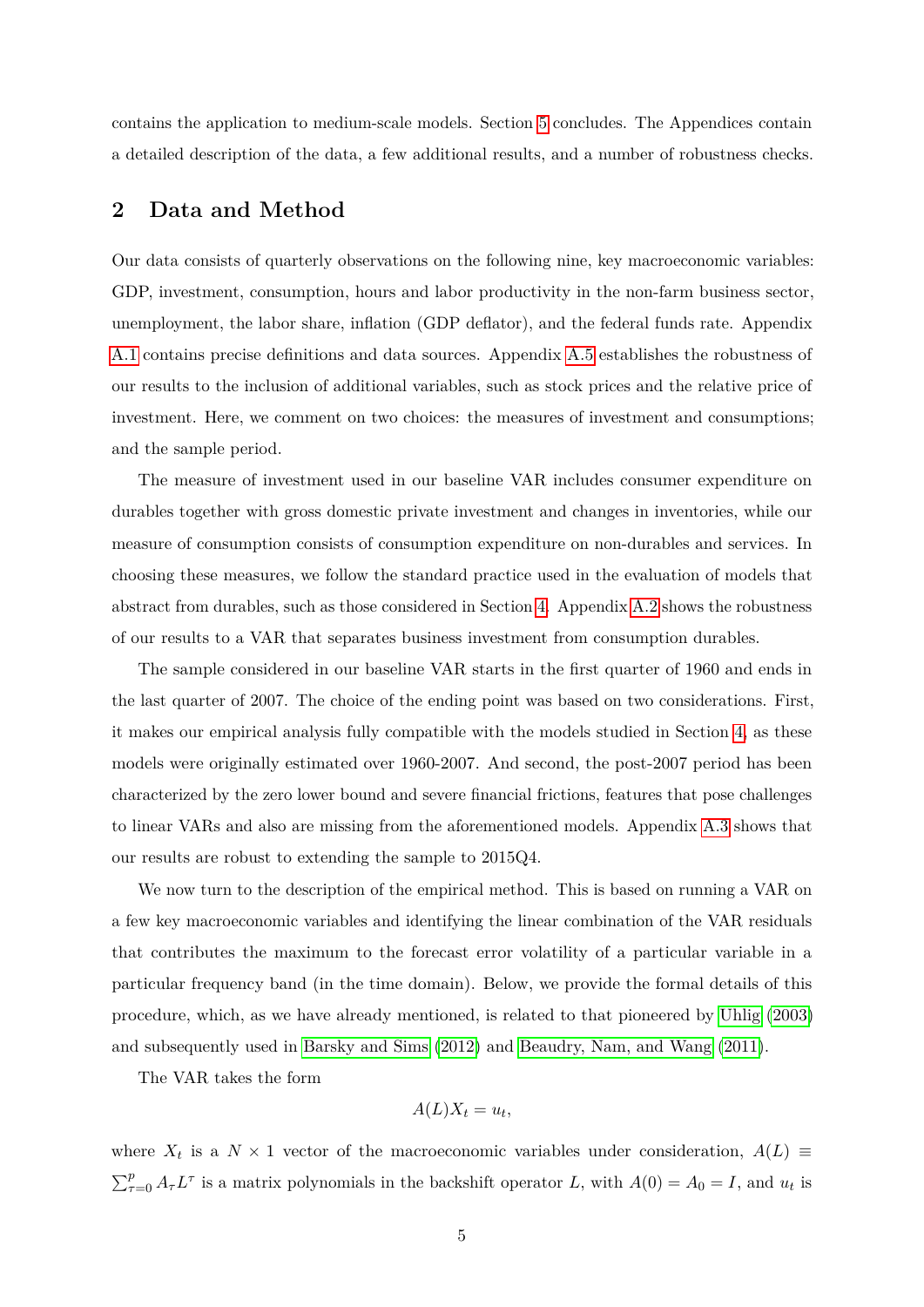the vector of VAR residuals, with  $E(u_t u'_t) = \Sigma$  for some positive definite matrix  $\Sigma$ .<sup>[9](#page-7-0)</sup>

The Wold representation of the VAR can be written as

$$
X_t = B(L)u_t
$$

where  $B(L) = A(L)^{-1}$  is an infinite matrix polynomial of the form  $B(L) = \sum_{\tau=0}^{\infty} B_{\tau} L^{\tau}$ . We assume that there exists a linear mapping between the VAR innovations,  $u_t$ , and some underlying shocks,  $\varepsilon_t$ , that are mutually independent and normalized to be of unit variance:

$$
u_t = S\varepsilon_t
$$

where *S* is a  $N \times N$  matrix and  $\varepsilon_t$  is such that  $\mathbb{E}(\varepsilon_t \varepsilon_t') = I$ . The shocks in  $\varepsilon_t$  need not correspond to particular theoretical shocks in a model; they are merely transformations of the VAR residuals. Notwithstanding this qualification, column *j* of matrix *S* gives the impact effect of the *j*-th component of  $\varepsilon$  on all the variables.

The matrix *S* has to satisfy  $SS' = \Sigma$  but is not uniquely pinned down unless additional restrictions are imposed. In any event, this matrix can be rewritten as  $S = \tilde{S}Q$ , where  $\tilde{S}$  is an arbitrary orthogonalization matrix and *Q* is an orthonormal matrix  $(QQ' = I)$ . In what follows, *S* is given by the Cholesky decomposition of the covariance matrix of residuals, so that the  $\varepsilon_t$ 's are obtained by a recursive orthogonalization à la [Sims \(1980\)](#page-34-4).

For any given orthonormal matrix  $Q$ , the VMA( $\infty$ ) representation of the VAR can be written as follows:

$$
X_t = C(L)Q\varepsilon_t = \sum_{\tau=0}^{\infty} C_{\tau} Q \varepsilon_{t-\tau},
$$

where  $C_{\tau} = B_{\tau} \tilde{S}$ . Column *j* of matrix  $C_{\tau}$ ,  $C_{\tau,j}$  then gives the impact effect of the *j*–th element of  $\varepsilon$  on the VAR variables at horizon  $\tau$ . By the same token, if we take any column vector  $q$  and consider the shock defined by the linear combination  $q' \varepsilon_t$ , the impact effects of this shock on the same variables at horizon  $\tau$ , for  $\tau \in \{0, 1, ...\}$ , is given by

$$
\Gamma_{\tau} = \sum_{j=1}^{N} q_j C_{\tau,j} = C_{\tau} q.
$$

Any structural VAR involves the identification of one or more such column vectors; the sequence  $\{\Gamma_{\tau}\}_{\tau=0}^{\infty}$  then represents the IRFs of the identified shock. For our purposes, the vector *q* is chosen so as to maximize the contribution of the linear combination  $q' \varepsilon_t$  to the volatility of a particular variable *k* over a particular frequency band  $[\omega, \overline{\omega}]$ . (When studying business-cycle frequencies, we set  $\omega = 2\pi/32$  and  $\overline{\omega} = 2\pi/6$ ; but we also consider other frequency bands in order to investigate the interaction between the short and the long term.)

<span id="page-7-0"></span><sup>&</sup>lt;sup>9</sup>The reported results assume two lags, as suggested by the standard Bayesian criteria, but we have verified that the results remain essentially the same if we use 4 or 6 lags.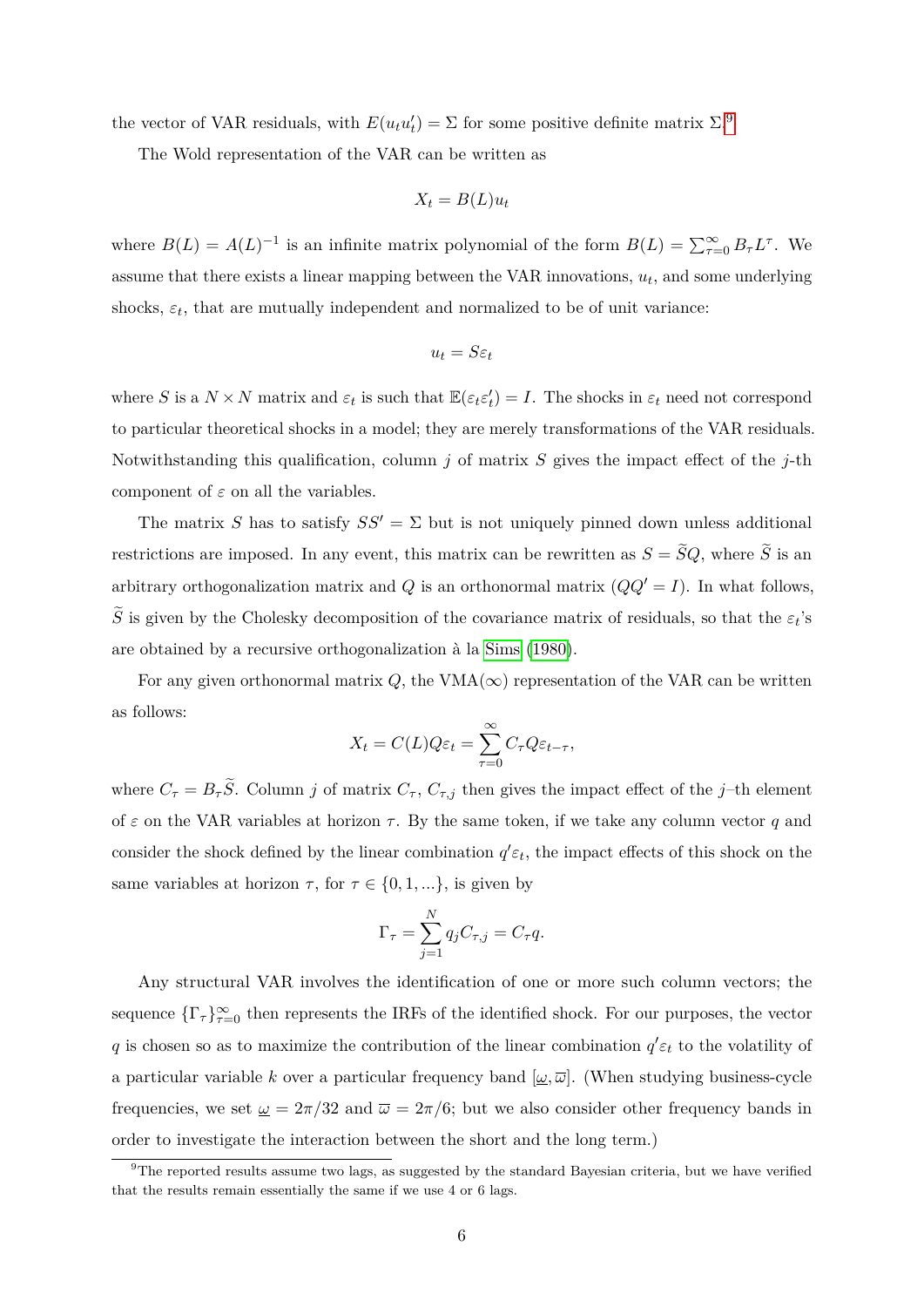We start by computing the appropriate bandpass filtered volatility of variable *k* using the VAR and the vector  $\varepsilon$ . The spectral density of variable *k* at frequency  $\omega$ ,  $F_k(\omega)$ , is given by<sup>[10](#page-8-0)</sup>

$$
F_k(\omega) = \frac{1}{2\pi} C_k(e^{-i\omega}) \overline{C_k(e^{-i\omega})}
$$

where  $C_k(z)$  is the *k*-th row of the polynomial matrix  $C(z)$  and  $\overline{C_k(z)}$  denotes the complex conjugate transpose of  $C_k(z)$ . We have made use of the fact that  $\mathbb{E}(\varepsilon \varepsilon') = I$ . The volatility of variable *k*,  $\sigma_k^2$ , over the frequency band  $[\underline{\omega}; \overline{\omega}]$  is then given by<sup>[11](#page-8-1)</sup>

$$
\sigma_k^2 = \int_{\Omega} F_k(\omega) \mathrm{d} \omega
$$

where  $\Omega = {\omega \in \mathbb{R} \text{ s.t. } \omega \leqslant |\omega| \leqslant \overline{\omega}}.$ 

Due to the independence of the elements of  $\varepsilon$ , the spectral density of variable  $k$  attributed to each of these elements is  $12$ 

$$
G_k(\omega) = \frac{1}{2\pi} \overline{C_k(e^{-i\omega})} C_k(e^{-i\omega})
$$

 $G_k(\omega)$  is a  $(N \times N)$  diagonal matrix whose *j*-th diagonal element gives the spectral density of variable *k* at frequency  $\omega$  generated by the *j*-th  $\varepsilon$ . The volatility of variable *k* over  $[\omega, \overline{\omega}]$ explained by the  $\varepsilon$  vector is then given by

$$
\Sigma_k \equiv \int_{\omega \in [\underline{\omega}, \overline{\omega}]} G_k(\omega) d\omega
$$

which is a diagonal matrix whose  $(j, j)$  element gives the volatility of variable k in the frequency range  $[\omega, \overline{\omega}]$  that is explained by the *j*-th  $\varepsilon$ .

Let as call this element  $\sigma_{k,j}^2$ . The share of the total volatility of variable *k* in the band  $[\underline{\omega}, \overline{\omega}]$ that is explained by the *j*-th  $\varepsilon$  is then given by

$$
\Theta_{k,j}=\frac{\sigma_{k,j}^2}{\sigma_k^2}
$$

Our objective is to obtain the orthonormal vector *q* that combines the *ε*s in a way that generates the highest contribution to the volatility of variable *k*. Such a *q* solves the problem

$$
\max_{q} q' \Theta_k q
$$
  
s.t.  $q'q = 1$ 

<span id="page-8-1"></span> $11$ In practice, we define the frequency gain function

$$
f(\omega) = \begin{cases} 1 & \text{if } \underline{\omega} \leq |\omega| \leq \overline{\omega} \\ 0 & \text{otherwise.} \end{cases}
$$

which corresponds to the filter gain for the ideal bandpass filter for frequencies  $[\omega,\overline{\omega}]$  and apply the inverse fast Fourier transform algorithm to the filtered spectral density  $\widetilde{F}_k(\omega) = f^2(\omega) F_k(\omega)$ .

<span id="page-8-2"></span><sup>12</sup>Note that in order to determine the effects of  $\varepsilon$  we reversed the ordering between  $C_k(e^{-i\omega})$  and  $\overline{C_k(e^{-i\omega})}$ .

<span id="page-8-0"></span> $10$ See [Hamilton](#page-33-9) [\(1994\)](#page-33-9).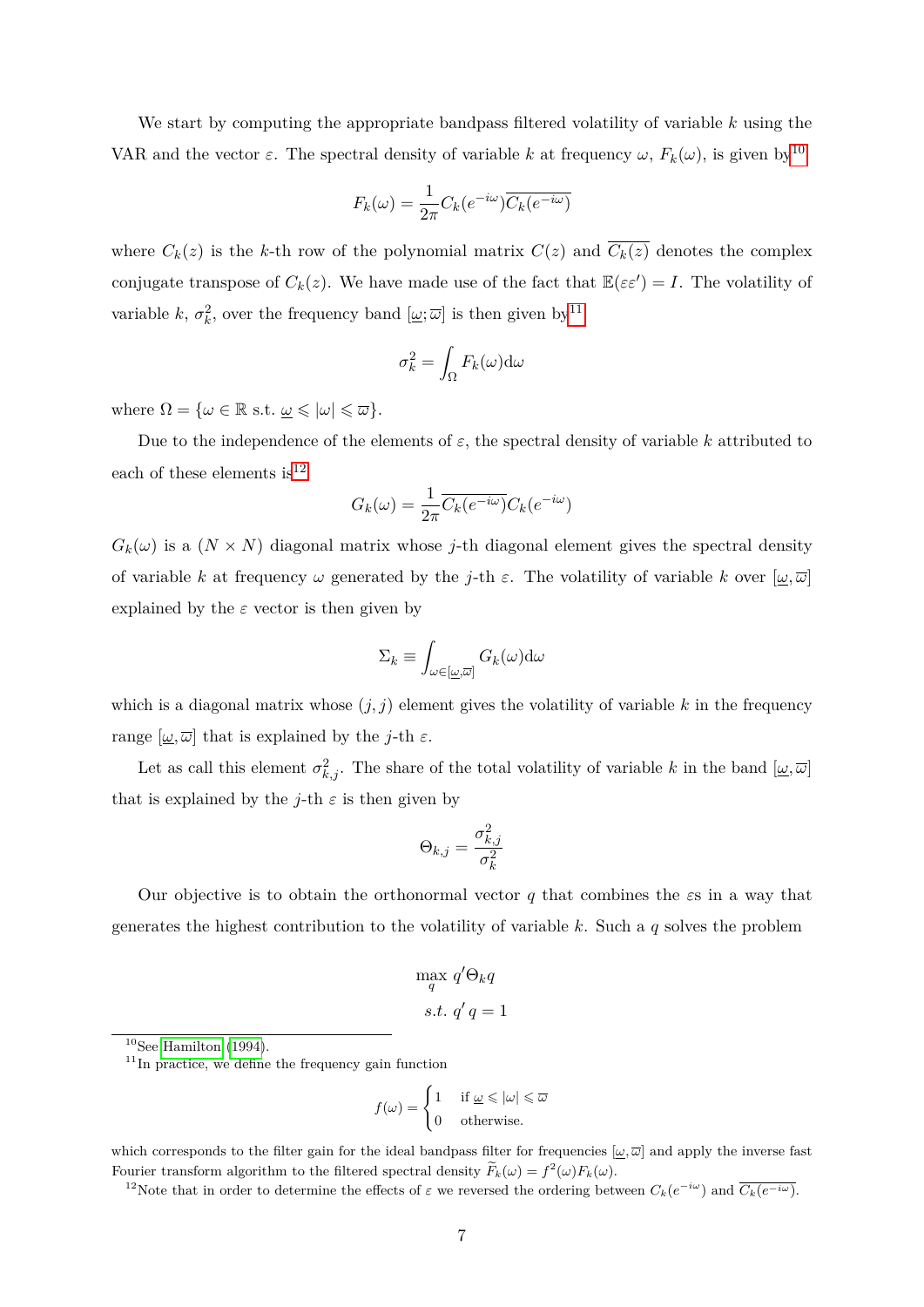where  $\Theta_k$  is a diagonal matrix whose *j*–th element is given by  $\Theta_{k,j}$ . It follows that *q* is the eigenvector associated to the largest eigenvalue of matrix Θ*k*. This has a similar flavor as the method of identifying a principle component or a factor (e.g., [Stock and Watson, 2005\)](#page-34-5), except for the fact that our "factor" targets exclusively the volatility of a particular variable over a particular frequency band.

# <span id="page-9-0"></span>**3 Empirical findings**

By construction, any of the shocks we identify represents a one-dimensional cut of the data. Varying the targeted variable and the targeted frequencies allows to consider multiple such cuts of the data. The "anatomy" offered in this paper is a compilation of the conditional comovement patterns revealed by such cuts of the data. This section presents the main findings of this proceedure and discusses their implications for macroeconomic theory.

#### **3.1 The Main Business Cycle Shock: Targeting Unemployment**

We start with the shock that targets the volatility of unemployment at the business cycle frequencies, namely the range of 6-32 quarters. Table [1](#page-9-1) reports the contribution of this shock to the volatility of various macroeconomic variables in that range (short run) as well over the  $80-\infty$ range (long run). Figure [1](#page-10-0) shows the corresponding impulse response functions (IRFs).

|                                                                                 |  |  |  |  |  | $Y$ h I C $\pi$ R r TFP $Y/h$ w $wh/Y$ |
|---------------------------------------------------------------------------------|--|--|--|--|--|----------------------------------------|
| Short Run 68.15 59.93 55.99 65.02 20.67 10.70 27.03 15.73 6.02 12.15 5.11 29.96 |  |  |  |  |  |                                        |
| Long Run 11.85 4.17 8.83 4.84 3.96 12.48 21.09 16.40 4.11 4.05 5.32 5.63        |  |  |  |  |  |                                        |

<span id="page-9-1"></span>Table 1: Variance Contributions of Unemployment Shock

*Note:* The shock is constructed by targeting unemployment. The first row (Short Run) reports the contribution of this shock to the volatility of the various variables between 6 and 32 quarters, the second row (Long Run) between 80 quarters and  $\infty$ . The variables are denoted as follows:  $Y = GDP$ ,  $h =$  hours in the non-farm business sector,  $I =$  investment,  $C =$  consumption,  $u =$ unemployment rate,  $\pi =$ inflation rate (GDP deflator),  $R =$ nominal interest rate (Federal Funds rate),  $r =$ real interest rate (with expected inflation constructed from the VAR),  $TFP =$  utilization-adjusted Total Factor Productivity,  $Y/h =$ labor productivity,  $w =$  real wage,  $wh/Y =$  labor share.

What are the main properties of the identified shock?

First, it explains two thirds of the business-cycle volatility in unemployment and investment, nearly as much of that in GDP, and more than one half of that in hours. It also gives rise to a realistic business cycle, with all the aforementioned variables, as well as consumption, moving in tandem. These properties together with those reported in the next subsection justify labeling the identified shock as the "main business-cycle shock."

Second, the identified shock contains little statistical information about the business-cycle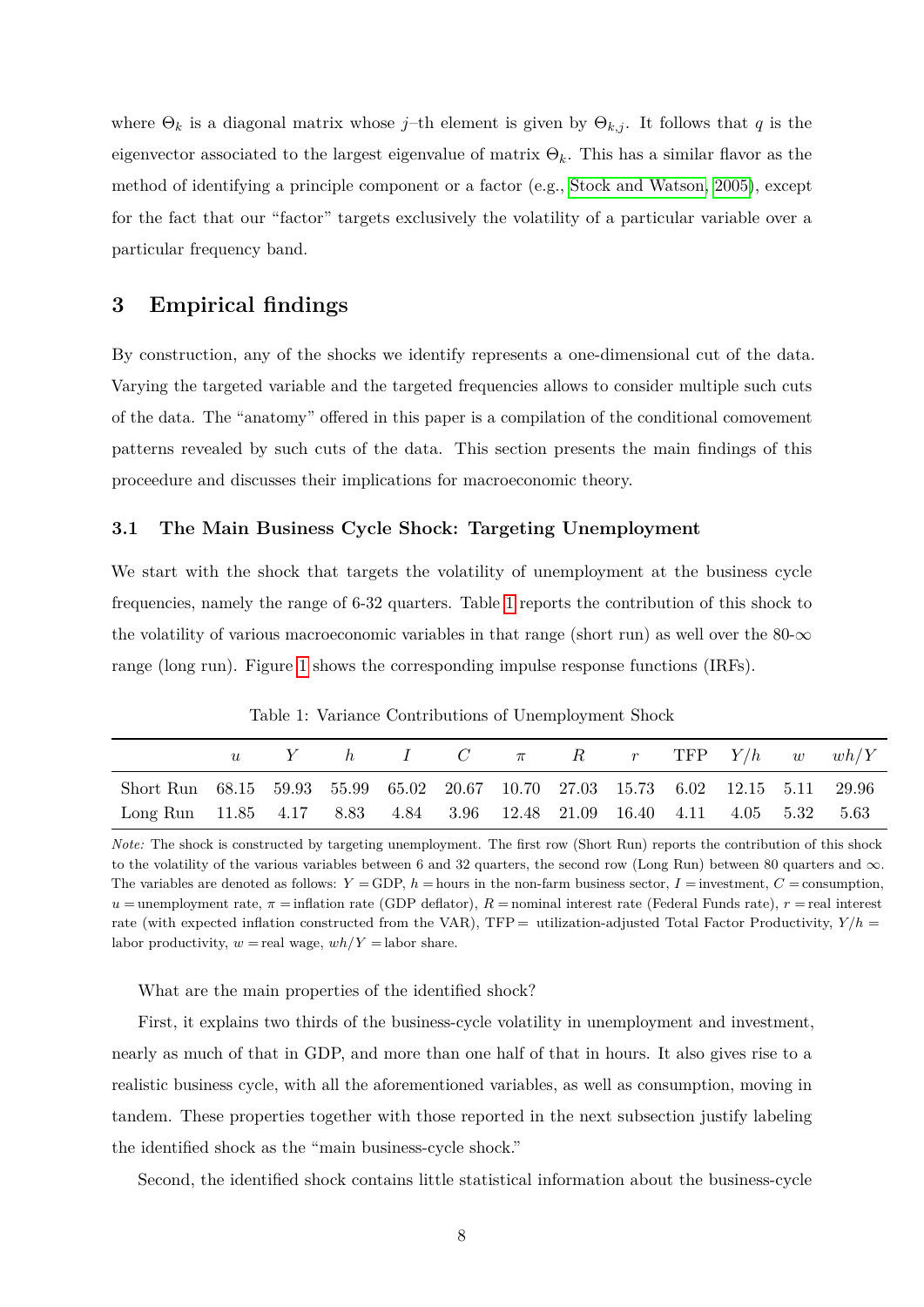

<span id="page-10-0"></span>Figure 1: Impulse Response Functions to the Unemployment Shock

variation in either TFP or labor productivity. In particular, although the shock triggers a procyclical response in labor productivity and in TFP, this response is only short-lived and insignificant in the sense that the shock accounts for only about one-tenth of the business-cycle variation in labor productivity and nearly one-twentieth of that in TFP. To interpret this fact, it is useful to note that, as is shown in the Appendix, the identified shock also leads to a significant, short-lived increase in capacity utilization and accounts for more than 50% of its volatility at the business-cycle frequency.

Third, the contribution of the shock to output fades out at long horizons. This finding extends and reinforces the key message of [Blanchard and Quah \(1989\)](#page-31-4): what drives the business cycle appears to be distinct from what drives output in the longer term. This point is further corroborated by the evidence reported in Subsection [3.3](#page-14-0) below.

Fourth, the shock triggers a procyclical, albeit small and delayed, movement in inflation. This invites the interpretation of the identified shock as a demand shock under the lenses of the New Keynesian model. We discuss in detail in Section [3.5](#page-19-0) the challenges faced by this interpretation. For now, we note that the identified shock explains only one tenth of the business-cycle variation in inflation, which is comparable to its contribution to TFP and labor productivity—and much lower than its contribution to unemployment and the other macroeconomic quantities.

Fifth, the shock triggers a weak and delayed procyclical movement in the real wage. This echoes the more familiar result that the *unconditional* correlation between real wages and output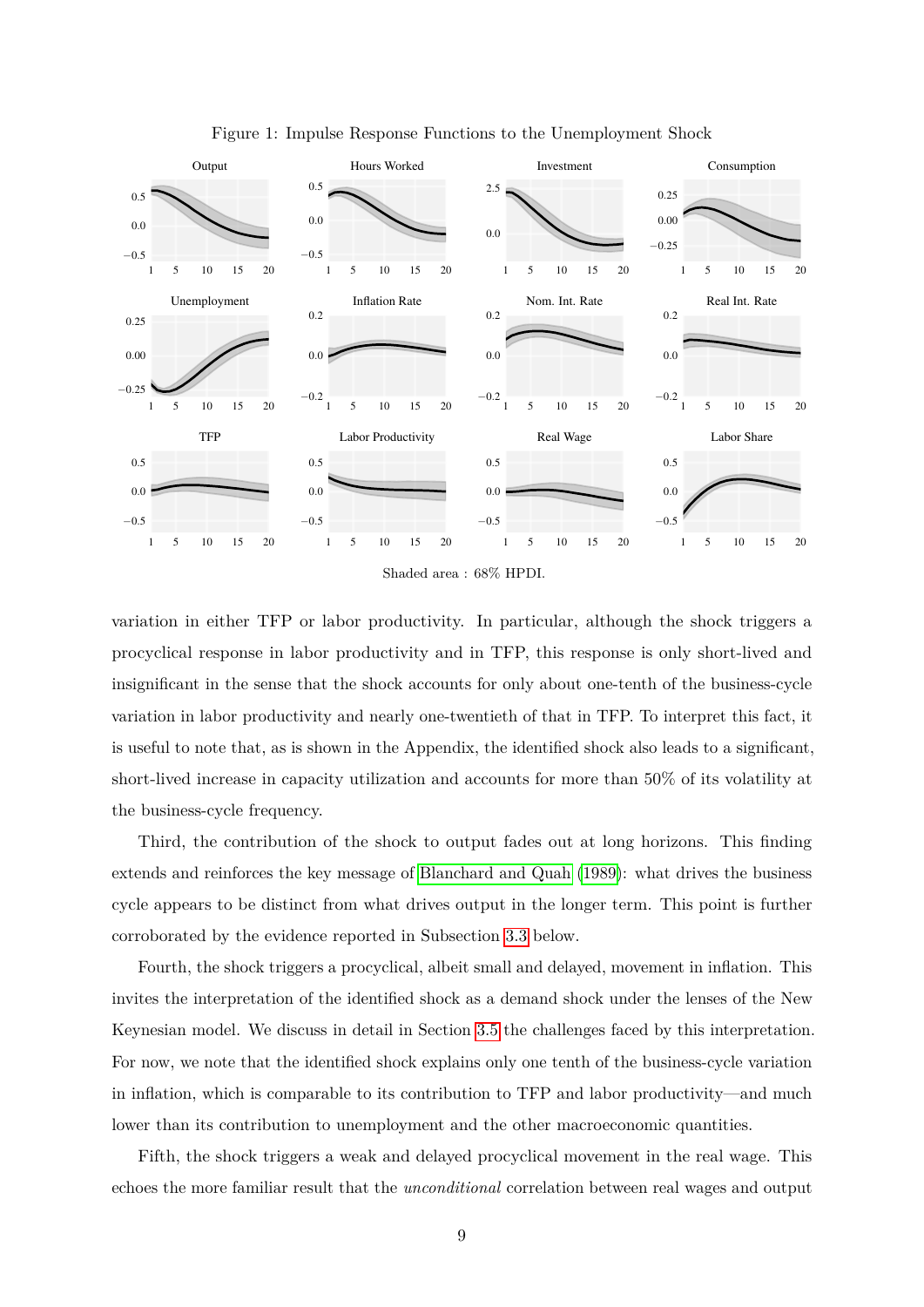is small and is consistent with models that feature some form of real wage rigidity. But it could also be that the measured wages are not allocative.

Sixth, the shock triggers a countercyclical response in the labor share for the first few quarters, which is reversed later on. This is essentially the product of the aforementioned responses of the real wage and labor productivity: the labor share coincides with the gap between the real wage and labor productivity. It is also in line with the evidence in [Chari, Kehoe, and McGrattan](#page-32-0) [\(2007\)](#page-32-0) and elsewhere about the strong cyclicality of the labor wedge. But as it will become clear shortly, the data does not favor theories that tie the variation in the labor wedge to either technology shocks or expectations about future productivity.

Finally, the shock triggers a syncronous procyclical movement in the *real* interest rate. In the Keynesian model, this could result from monetary policy implementing a countercyclical nominal interest rate coupled with unresponsive inflation. But it is also consistent with a neoclassical model in which the boom reflects an increase in the demand for goods today relative to goods tomorrow, which in turn manifests as an increase in the relative price of the former.

#### **3.2 The Main Business Cycle Shock: Targeting Other Quantities**

Figure [2](#page-12-0) compares the IRFs of the shock that targets the unemployment rate (black line) to the IRFs of the shocks that are identified by targeting the business-cycle volatility of a some other key macroeconomic quantities: GDP (red line), hours (green line), investment (blue line), and consumption (gray line). As is evident from the figure, the IRFs are nearly indistinguishable: targeting any one of these variables seems to give rise to the same shock.

Figure [3](#page-12-1) paints a similar picture by considering the scatterplots of the series of innovations corresponding to the shock that targets unemployment against those corresponding to the other shocks. The scatterplots are virtually on top of the 45-degree line, indicating, once again, that all the shocks are essentially same.

These findings explain why we view all these one-shock representations of the data as interchangeable: they all seem to encode the same information, whether in terms of innovations (Figure [3\)](#page-12-1) or in terms of propagation (Figure [2\)](#page-12-0). It is this kind of information that we henceforth refer to as the "main business-cycle shock" in the data.

Table [2](#page-13-0) turns to variance contributions. Consider unemployment, GDP, hours and investment. The shock that targets *any* of these variables explains between 50% and 80% of the business-cycle volatility in *all* of these variables. This echoes a similar finding from [Stock and Watson \(2005\)](#page-34-5). That paper uses a different method, namely factor analysis, but finds that a single factor can account for most of the short-run variation in industrial production and employment. The main added value here is, not the corroboration of this result through the use of a different method,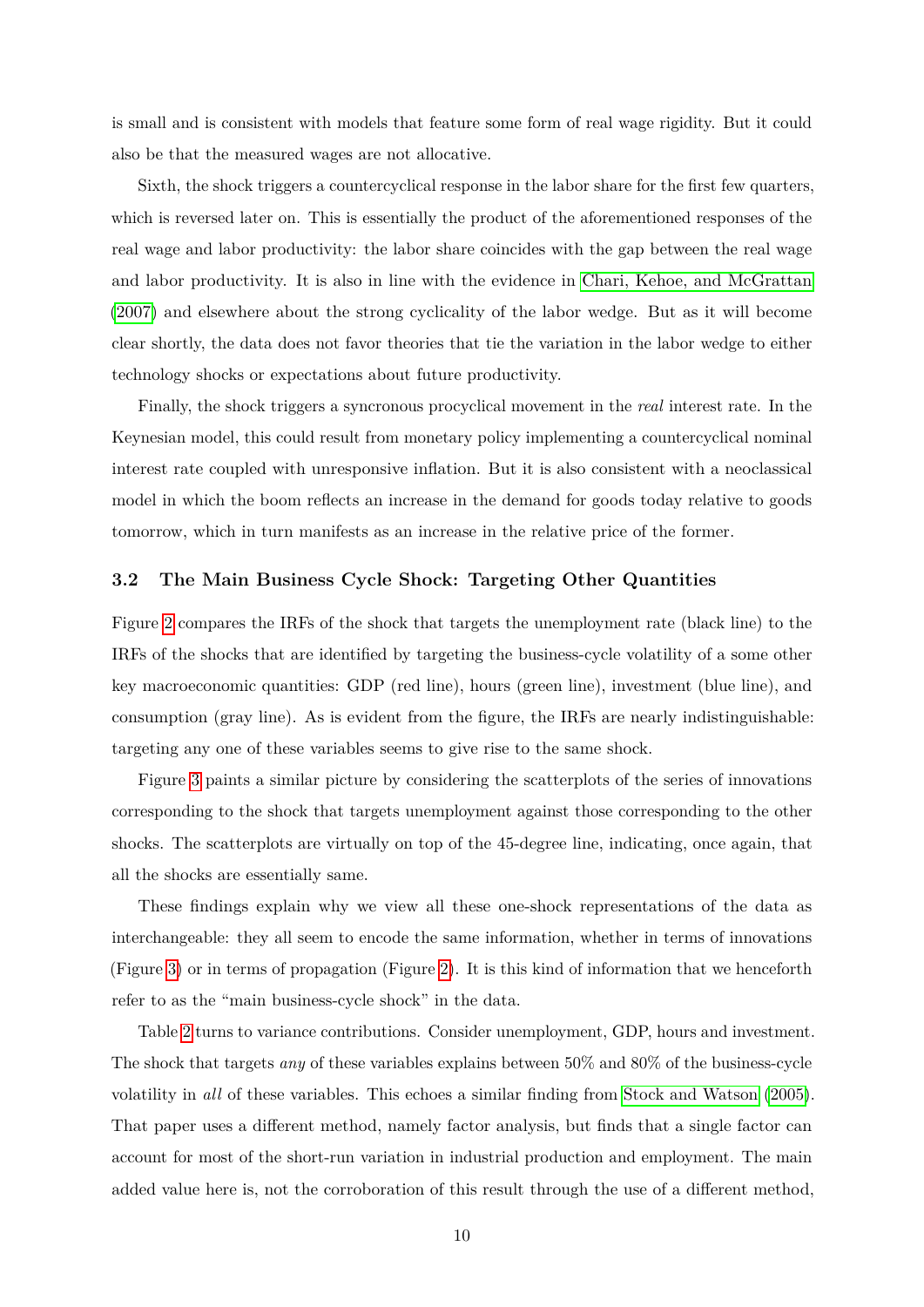

<span id="page-12-0"></span>Figure 2: The Main Business-Cycle Shock, IRFs

*u* shock; *\_\_\_\_Y* shock; *\_\_\_\_I* shock; *\_\_\_\_h* shock; *\_\_\_\_C* shock; Shaded area: 68% HPDI.



<span id="page-12-1"></span>Figure 3: The Main Business-Cycle Shock, Scatterplots

*Note:* The left panel is the scatter plot of the innovations of the shock that targets GDP (on the vertical axis) against those of the shock that targets unemployment (on the horizontal axis). The remaining two panels repeat this for the shocks that target investment and hours.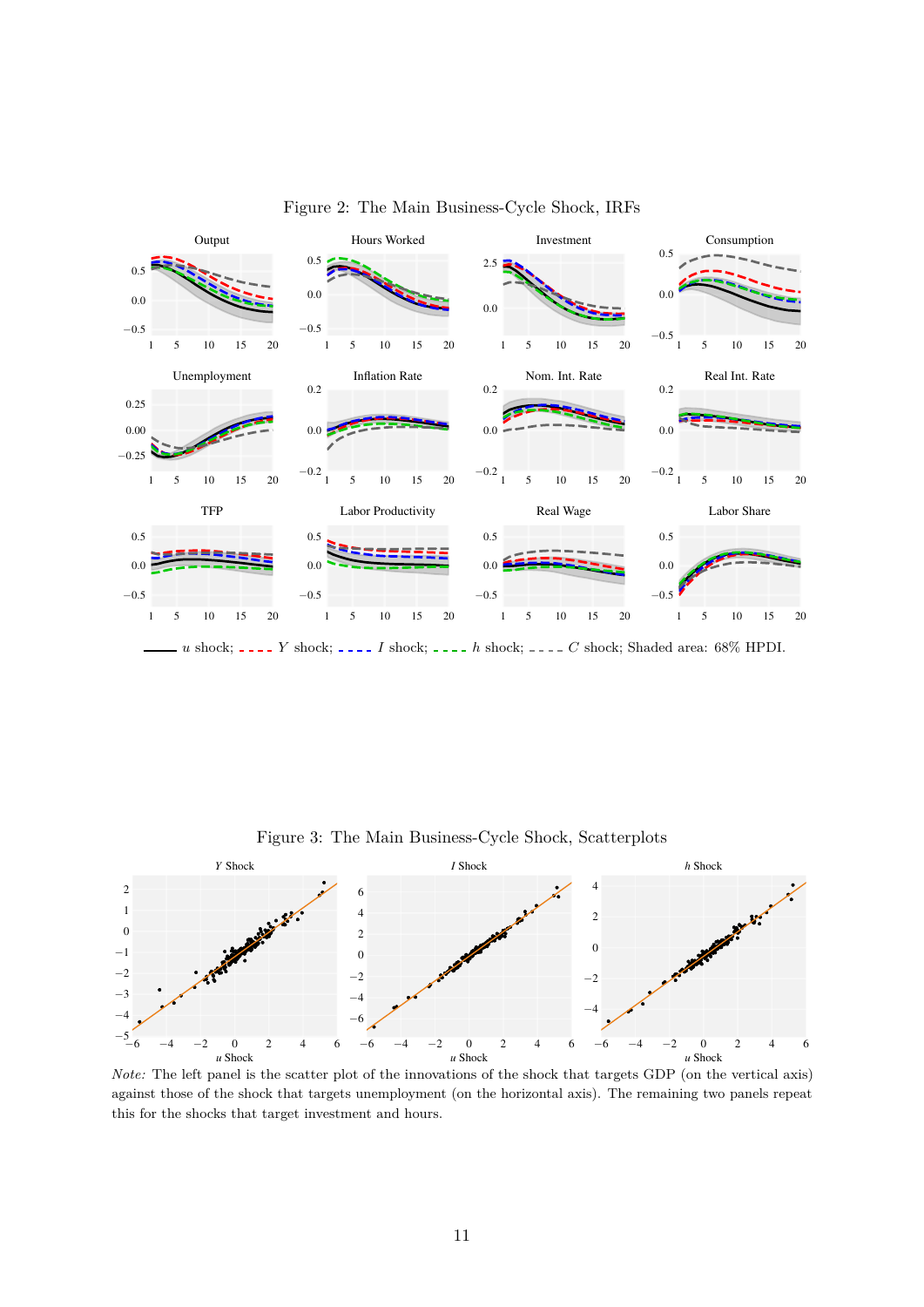but rather the finding that such "singleness" extends to the dynamic comovement patterns of the key macroeconomic quantities, the documentation of these patterns (summarized in Figures 1 and 3), and their use to draw new lessons for macroeconomic theory.

|  |                                                                         |  |  |  |                       |      | u Y h I C $\pi$ R r TFP $Y/h$ w $wh/Y$ |
|--|-------------------------------------------------------------------------|--|--|--|-----------------------|------|----------------------------------------|
|  | u 68.15 59.93 55.99 65.02 20.67 10.70 27.03 15.73 6.02 12.15 5.11 29.96 |  |  |  |                       |      |                                        |
|  | Y 55.40 78.24 48.87 70.64 36.65 12.49 16.21 7.77 15.65 36.32            |  |  |  |                       | 8.19 | 42.96                                  |
|  | h 53.21 50.95 70.91 52.51 21.39 7.75 18.67 15.75 5.83 4.37              |  |  |  |                       | 4.63 | 26.91                                  |
|  | 1 56.94 67.79 48.22 81.22 23.69 11.20 22.37 10.53 11.53 25.95           |  |  |  |                       | 5.55 | 37.39                                  |
|  | $C$ 23.09 42.48 23.51 25.93 62.28 16.84 5.27                            |  |  |  | 6.02 9.01 23.02 11.31 |      | 18.74                                  |

<span id="page-13-0"></span>Table 2: The Main Business-Cycle Shock, Variance Contributions

*Note:* The rows correspond to different targets in the construction of the shock. The columns give the contributions of the constructed shock to the business-cyle volatility of the variables.

We close this subsection by commenting on the behavior of consumption, which is a bit more subtle. Recall that the measure of consumption in the VAR under consideration excludes spending on durables; the latter is instead included in the measure of investment. With this qualification in mind, note that, as shown in Table [1,](#page-9-1) the shock that targets unemployment accounts for only 21% of the fluctuations in consumption. And symmetrically, as shown in Table [2,](#page-13-0) the shock that targets consumption explains only 23% of the fluctuations in unemployment.

Splitting our measure of investment to its business and household components (see Appendix [A.2\)](#page-37-0) refines the picture as follows: the shock that targets unemployment explains 23% of the fluctuations in consumer spending on non-durables and services, 38% of those in consumer spending on durables, and 62% of the fluctuations in gross private domestic investment. And symmetrically, the shock that targets consumer spending on non-durables and services explains 23% of the fluctuations in unemployment; the shock that targets consumer spending on durables explains 38% of the fluctuations in unemployment; and the shock that targets business investment explains 51% of the fluctuations on unemployment.

These findings are consistent with the well-known fact that consumer spending on durables is much more cyclical than spending on non-durables and services. But they also raise an intriguing question. Is the relatively weak relation between our main business cycle shock and consumer spending consistent with a consumer-centric view of the business cycle? Or does the relative stronger relation between the former and investment speak in favor of investment-centric theories, such as those articulated in [Justiniano, Primiceri, and Tambalotti \(2010\)](#page-33-8) and [Caballero](#page-31-6) [and Simsek \(2017\)](#page-31-6)? We leave any further investigation of this issue for future research.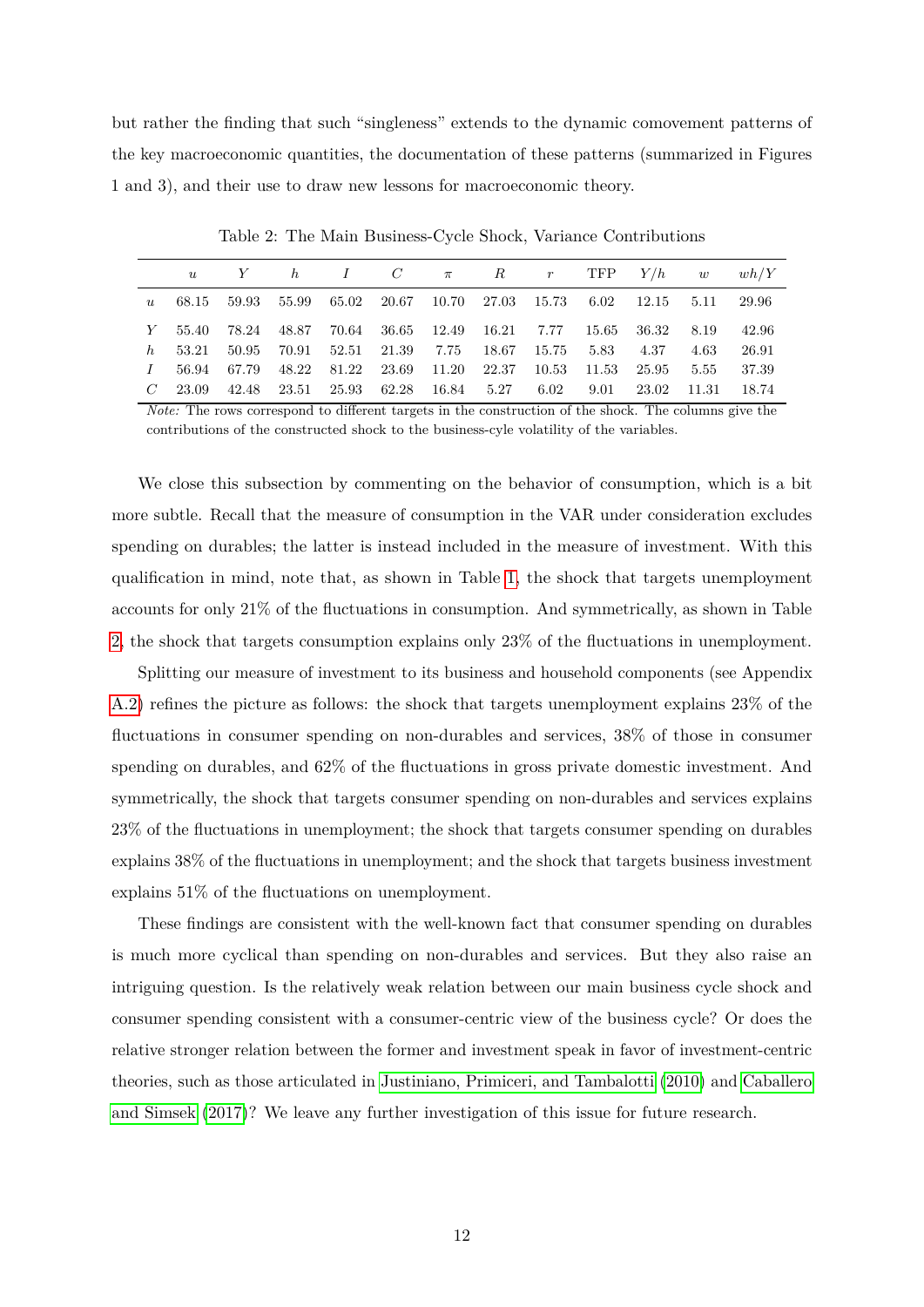#### <span id="page-14-0"></span>**3.3 The Short Run vs the Long Run and the Role of TFP**

On the basis of Table [1,](#page-9-1) we claimed that whatever drives the business cycle plays a small role in the long-term movements of economic activity. We now examine the reverse, namely, whether the shock that best accounts for the long-term movements has any bearing on the business cycle. We then probe in greater detail the role played by technology, as proxied by the movements in utilization-adjusted TFP and the relative price of investment at various frequencies and horizons. We finally discuss the implications of our results for theories that attempt to tie the business cycle to news about the future.



<span id="page-14-2"></span>

|  | Figure 4: Long-Run Shocks |  |
|--|---------------------------|--|
|  |                           |  |

*Y* shock; *I* shock; *I C* shock; *I C* shock; *I Z Z /h* shock; *I<i>Z TFP* shock; Shaded area: 68% HPDI.

Consider the shock that targets the frequencies corresponding to 80- $\infty$  quarters, for any of the following variables: GDP, investment, consumption, TFP, and labor productivity.[13](#page-14-1) Figure [4](#page-14-2) shows that these shocks are indistinguishable in terms of IRFs. The same picture emerges if we look at the variance contributions of these shocks either in the long term (Table [3\)](#page-15-0) or in the short term (Table [4\)](#page-15-1). This finding is consistent with a single unit-root force, such as a persistent technology shock, driving the long-term volatility in all these variables, and allows us to think of any of these shocks as the "main long-run shock."

<span id="page-14-1"></span> $13$  Here, we omit the shocks that target unemployment and hours because these variables are stationary. Also, we have verified that the shocks considered here are nearly identical to those identified by a long-run restriction as in [Blanchard and Quah](#page-31-4) [\(1989\)](#page-31-4): there is no essential difference between the shocks that target the frequency exactly at  $\infty$  (which is what such a long-run restriction does) and the alternatives considered here.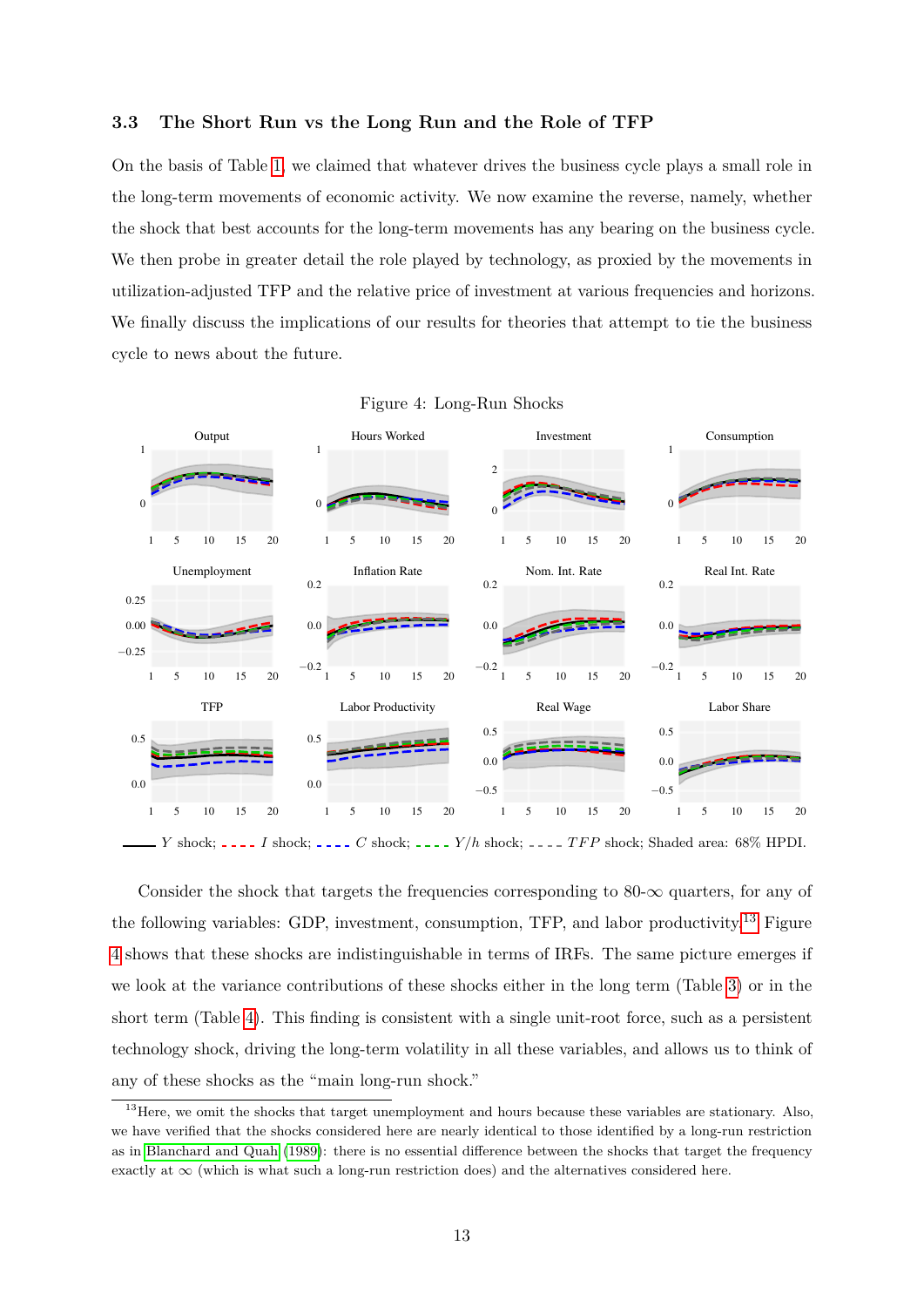As is evident from Table [4,](#page-15-1) this shock accounts for less than 15% of the business-cycle volatility in unemployment and hours, and only a little more of that in investment. This is, in effect, the mirror image of the disconnect between the short and the long run seen in the second row of Table 1, which reported the long-run contribution of the main business-cycle shock.

<span id="page-15-0"></span>

| Targeted Variable  | Y     |       | C     | TFP   | Y/h   |
|--------------------|-------|-------|-------|-------|-------|
| Output             | 99.15 | 96.51 | 99.03 | 93.71 | 98.08 |
| Investment         | 96.57 | 98.15 | 96.34 | 94.49 | 97.45 |
| Consumption        | 98.89 | 96.12 | 99.10 | 93.04 | 97.90 |
| <b>TFP</b>         | 93.72 | 93.64 | 93.53 | 95.75 | 95.46 |
| Labor Productivity | 98.27 | 97.22 | 98.12 | 96.13 | 98.99 |

Table 3: Long-Run Shocks, Contributions at Long-Run Frequencies (80- $\infty$  q)

<span id="page-15-1"></span>Table 4: Long-Run Shocks, Contributions at Business-Cycle Frequencies (6-32 q)

| Targeted Variable  | $\boldsymbol{u}$ | Y     | $\hbar$ | $\perp$ | C     | $\pi$ | R     | $\,r$ | TFP   | Y/h   | wh/Y  |
|--------------------|------------------|-------|---------|---------|-------|-------|-------|-------|-------|-------|-------|
| Output             | 14.26            | 22.26 | 12.30   | 16.67   | 24.49 | 11.16 | 16.63 | 11.11 | 16.67 | 24.53 | 11.95 |
| Investment         | 14.82            | 22.80 | 12.10   | 18.40   | 24.66 | 12.56 | 17.36 | 11.68 | 21.31 | 28.40 | 10.87 |
| Consumption        | 13.54            | 21.00 | 11.55   | 15.93   | 23.31 | 10.92 | 16.40 | 10.91 | 15.90 | 23.38 | 11.15 |
| <b>TFP</b>         | 13.33            | 18.74 | 10.63   | 14.58   | 23.24 | 14.71 | 19.67 | 12.84 | 23.59 | 26.86 | 8.29  |
| Labor Productivity | 13.91            | 21.27 | 11.37   | 15.77   | 24.08 | 11.73 | 17.35 | 11.63 | 19.98 | 26.99 | 10.47 |

Let us now probe in more detail the role of  $TFP<sup>14</sup>$  $TFP<sup>14</sup>$  $TFP<sup>14</sup>$  In Table [1](#page-9-1) we saw that the main business-cycle shock contains little statistical information about both the short and the long-run movements in TFP. In Table [4,](#page-15-1) we similarly see that the shock that drives TFP in the longrun explains only a small fraction of business-cycle fluctuations in unemployment, hours, and investment. The same is true for the shock that drives TFP in the medium run, in line with the results of [Barsky and Sims \(2011\)](#page-30-9): as can be seen in Table [15](#page-41-0) in Appendix [A.5,](#page-40-0) the shock that targets TFP in the medium run accounts for only 8% of the business-cycle variation in unemployment, despite the fact that this contains almost all the available information about future TFP (namely it accounts for about 80% of the variation in TFP in the medium-run frequencies).

In short, the shock that drives the bulk of the business cycle appears to be disconnected from TFP at *all* frequencies. This is further illustrated in Figure [5,](#page-16-0) which reports the fraction of the variance of the forecasts of GDP and TFP explained by the shock that targets unemployment. As is evident in this figure, this shock explains more than 50% of the GDP movements over the first two years, but less than than 7% of the TFP movements at *any* horizon.

Let us now relate these findings to those in the literature.

<span id="page-15-2"></span> $14$ Recall that our measure of TFP is adjusted for utilization, as in [Fernald](#page-32-5) [\(2014\)](#page-32-5).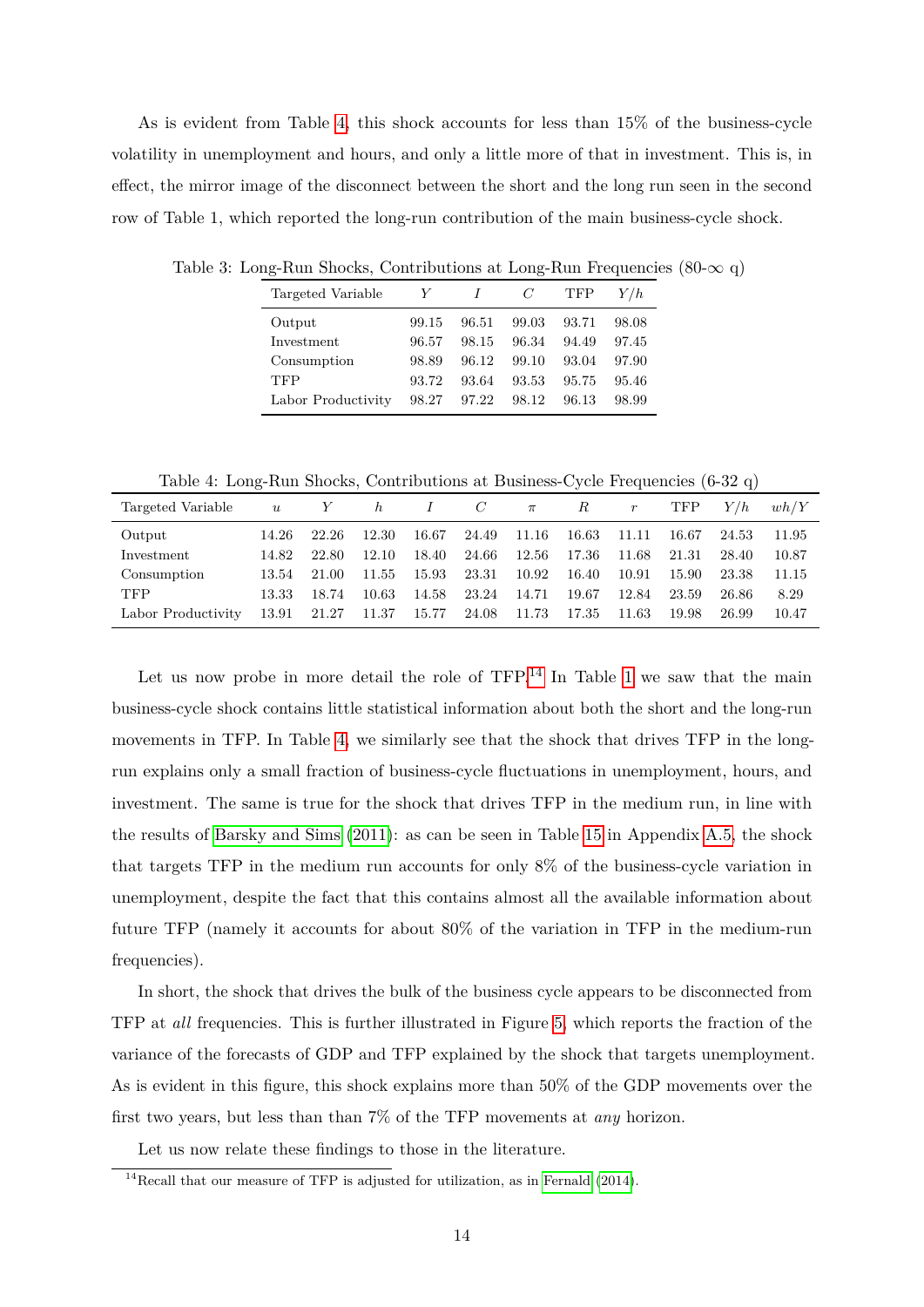<span id="page-16-0"></span>



Shaded area: 68% HPDI

First, consider [Blanchard and Quah \(1989\)](#page-31-4). This work seeks to represent the data in terms of two shocks, a "supply shock" and a "demand shock." To this goal, it runs a VAR on two variables, GDP and unemployment; identifies the supply shock as the shock that accounts for the GDP movements in the very long run (at  $\infty$ ) and the demand shock as the residual shock; and documents that each one of these shocks accounts for nearly one half of business-cycle volatility in GDP. The additional information contained in our larger VAR reduces the contribution of—our various proxies of—the supply shock to between one tenth and one fifth.

Second, consider [Uhlig \(2003\)](#page-34-1). This work, too, pursues a two-shock representation of the data. The main differences from [Blanchard and Quah \(1989\)](#page-31-4) are that it considers a larger VAR and that it uses a different identification scheme: it identifies the two shocks that *jointly* maximize the prediction error variances in real GNP for horizons between 0 and 5 years. Uhlig offers a tentative interpretation of one shock as being a productivity shock of the RBC type and the other as a cost-push shock of the New Keynesian type. This interpretation finds little support in our anatomy, especially our finding regarding the disconnect between our main business-cycle shock and TFP at all horizons.[15](#page-16-1)

Third, consider [Beaudry and Portier \(2006\)](#page-30-5). The first part of that paper uses a two-variable VAR with TFP and the SP500 index to identify a shock—interpreted as TFP news—that accounts simultaneously for the bulk of the short-run movements in stock prices and the bulk of the long-run movements in TFP.[16](#page-16-2) The second part of that paper proceeds to argue, with the

<span id="page-16-1"></span><sup>&</sup>lt;sup>15</sup>We emphasize that the interpretation offered in [Uhlig](#page-34-1) [\(2003\)](#page-34-1) was tentative as that paper was not completed. Also note that the approach adopted in that paper allows the identification of the two shocks *together* but does not separate one shock from the other, so the aforementioned interpretation relied on particular orthogonalizations. Finally, because the VAR considered in that paper did not contain TFP, the disconnect documented here could not have been detected.

<span id="page-16-2"></span> $16$ This is accomplished by using two alternative identification schemes—a short-run restriction that isolates the innovations in stock prices that are orthogonal to current TFP, and a long-run restriction that lets a shock pick all the long-run movements in TFP—and by showing the coincidence of the identified shocks.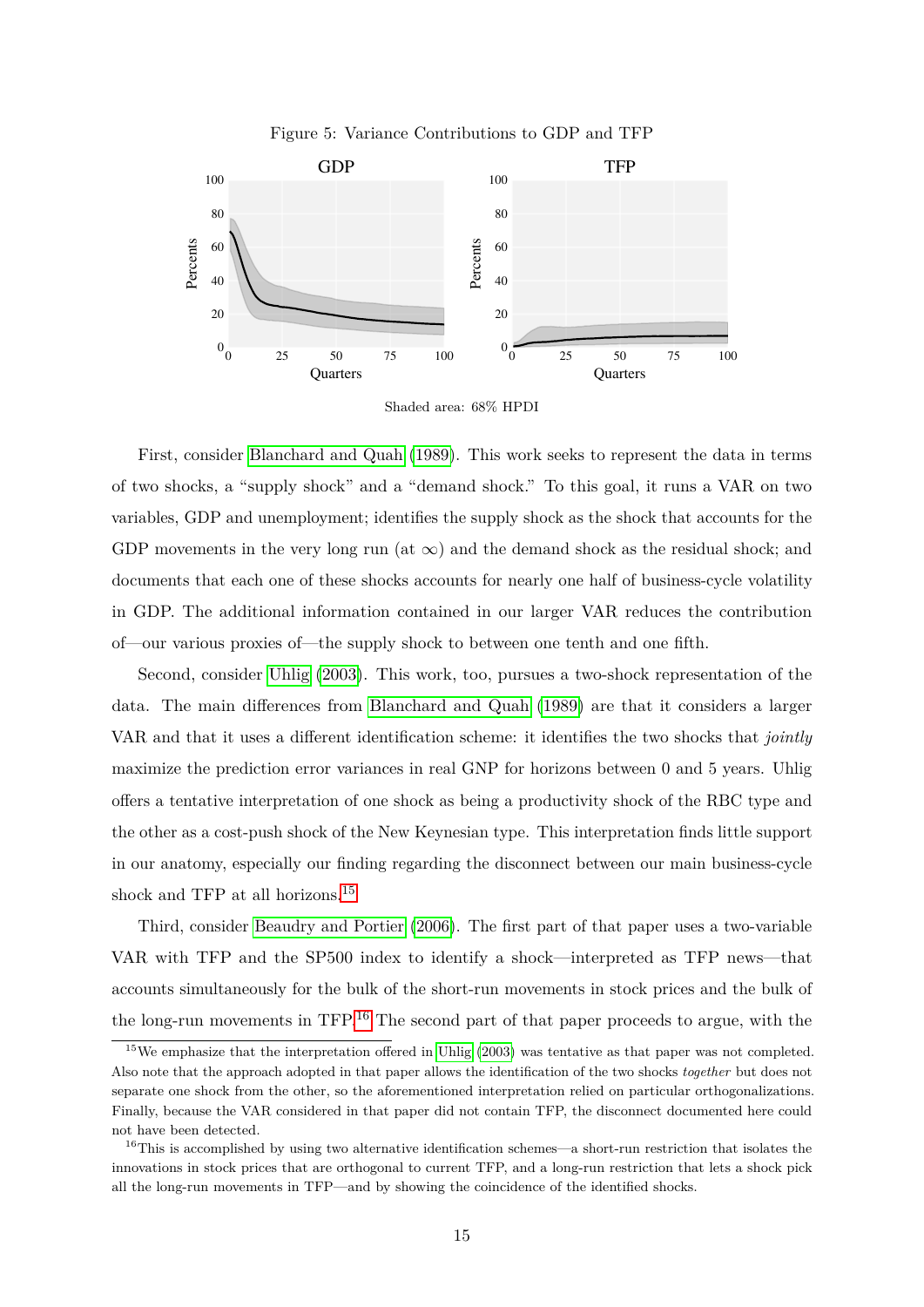help of larger VARs and more delicate identifying assumptions, that such TFP news also account for about 50% of the short-run volatility in hours and total private spending, and up to 80% of that in consumption. In short, TFP news emerges as the main driver of the business cycle. This picture is at odds with the evidence reported in Table [4:](#page-15-1) the shock that best predicts the long-run movements in TFP accounts for only 10% of the short-run volatility in hours, 14% of that in investment, and 23% of that in consumption. It is also inconsistent with Figure [5,](#page-16-0) which indicates that the main business-cycle shock itself contains little news about future TFP.[17](#page-17-0)

Fourth, consider [Ben Zeev and Khan \(2015\)](#page-31-7). That paper argues that the main driver of the business-cycle fluctuations in employment is news about investment-specific technology, as proxied by the relative price of investment. If that were the case, one would expect our main business cycle shock to contain substantial predictive power for future movements in the relative price of investment. Figure [6](#page-17-1) shows that this is not the case: our main business-cycle shock contains negligible information about the relative price of investment at all frequencies. Similarly, when we consider the shock that best encapsulates the available information about the future movements of the relative price of investment in either the medium or the long run, we find that this shock explains only 7 to  $8\%$  of the business-cycle volatility in unemployment.<sup>[18](#page-17-2)</sup>

<span id="page-17-1"></span>

Figure 6: Variance Contribution to Relative Price of Investment

Shaded area: 68% HPDI

Finally, consider [Lorenzoni \(2009\)](#page-33-6) where the news about future TFP is contaminated with noise. Furthermore, the noise triggers a business cycle that is orthogonal to past, current and

<span id="page-17-0"></span><sup>&</sup>lt;sup>17</sup>We believe that the picture painted by [Beaudry and Portier](#page-30-5)  $(2006)$  owes much to two elements. The first is that the small, two-variable VAR used in the first part of that paper overstates the news that the short-run movements in stock prices contain about long-run movements in TFP. The second is that the more delicate identifying assumptions made in the second part of that paper could be confounding such news with other shocks. We have corroborated these points by adding the SP500 index to our VAR; verifying that the properties of the main business-cycle shock remain unchanged; and inspecting the properties of the shock that drives the short-run volatility in stock prices. As can been seen in Table [11](#page-37-1) in Appendix [A.5,](#page-40-0) this shock explains a small fraction of either the business-cycle fluctuations in the key macroeconomic quantities or the long-run fluctuations in TFP.

<span id="page-17-2"></span><sup>&</sup>lt;sup>18</sup>These findings obtain from an extended VAR that includes the relative price of investment; see Appendix [A.5.](#page-40-0)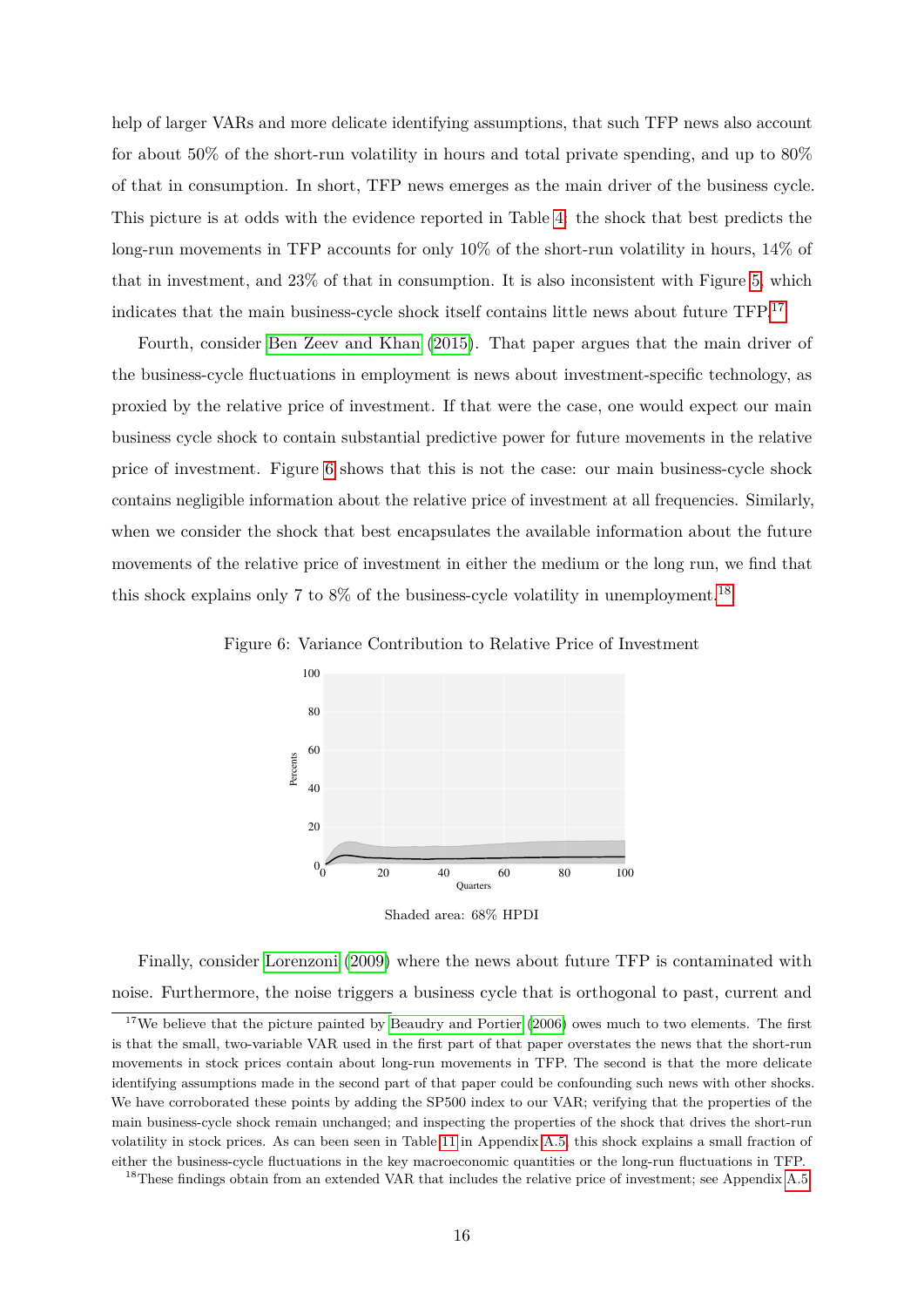future TFP. Does this mean that noise in this model offers a structural interpretation to the main business-cycle shock in the data? The answer is negative. In this model, the fluctuations in employment are driven almost entirely by shifts in expectations of long-term TFP, which in turn implies that these fluctuations account for a large fraction of the forecastable movements in future TFP—a prediction contradicted by our evidence.

This discussion also highlights how our approach relates to [Chahrour and Jurado \(2018\)](#page-31-8). This paper shows that, although SVARs may not allow a separate identification of the news and noise components of the beliefs about future TFP, they may allow econometricians to recover the innovations in the expectations of future TFP. In a similar vein, we bypass the aforementioned identification challenge and, instead, address the more basic question of whether the business cycle is tied to the forecasts of future TFP.

#### **3.4 What we have learned so far**

On the basis of the empirical findings presented above, we reach the following conclusion.

**Tentative lesson.** *It is possible to account for the bulk of the business-cycle fluctuations in key macroeconomic quantities—namely unemployment, hours, GDP, investment, and, to a somewhat lesser extent, consumption—using a parsimonious model in which the shock driving the business cycle has the following key properties:*

- *it causes strong positive comovements in the aforementioned quantities;*
- *it is essentially orthogonal to TFP at all horizons*;
- *it is an indicator of the short-run but not of the medium- and long-run outlook.*

As already discussed, these properties are hard to reconcile, not only with the baseline RBC model, but also with a variety of models that tie the business cycle to expectations of productivity and income in the medium- long run. They also speak against models in which financial, uncertainty, or other shocks matter primarily by triggering endogenous procyclical movements in aggregate TFP. [Benhabib and Farmer \(1994\)](#page-31-3) and [Bloom et al. \(2018\)](#page-31-9) are notable examples of such models: the former generates such procyclical TFP movements out of animal spirits, the latter out of uncertainty shocks.

By contrast, the data seems consistent with extensions of the RBC model that let shocks trigger strong, procyclical, and transitory movements in the measured labor wedge without commensurate movements in aggregate TFP. Such movements could be the symptom not only of labor-market frictions but also of other real frictions. For example, in [Angeletos, Collard,](#page-30-6) [and Dellas \(2017\)](#page-30-6) such movements are the byproduct of higher-order uncertainty about the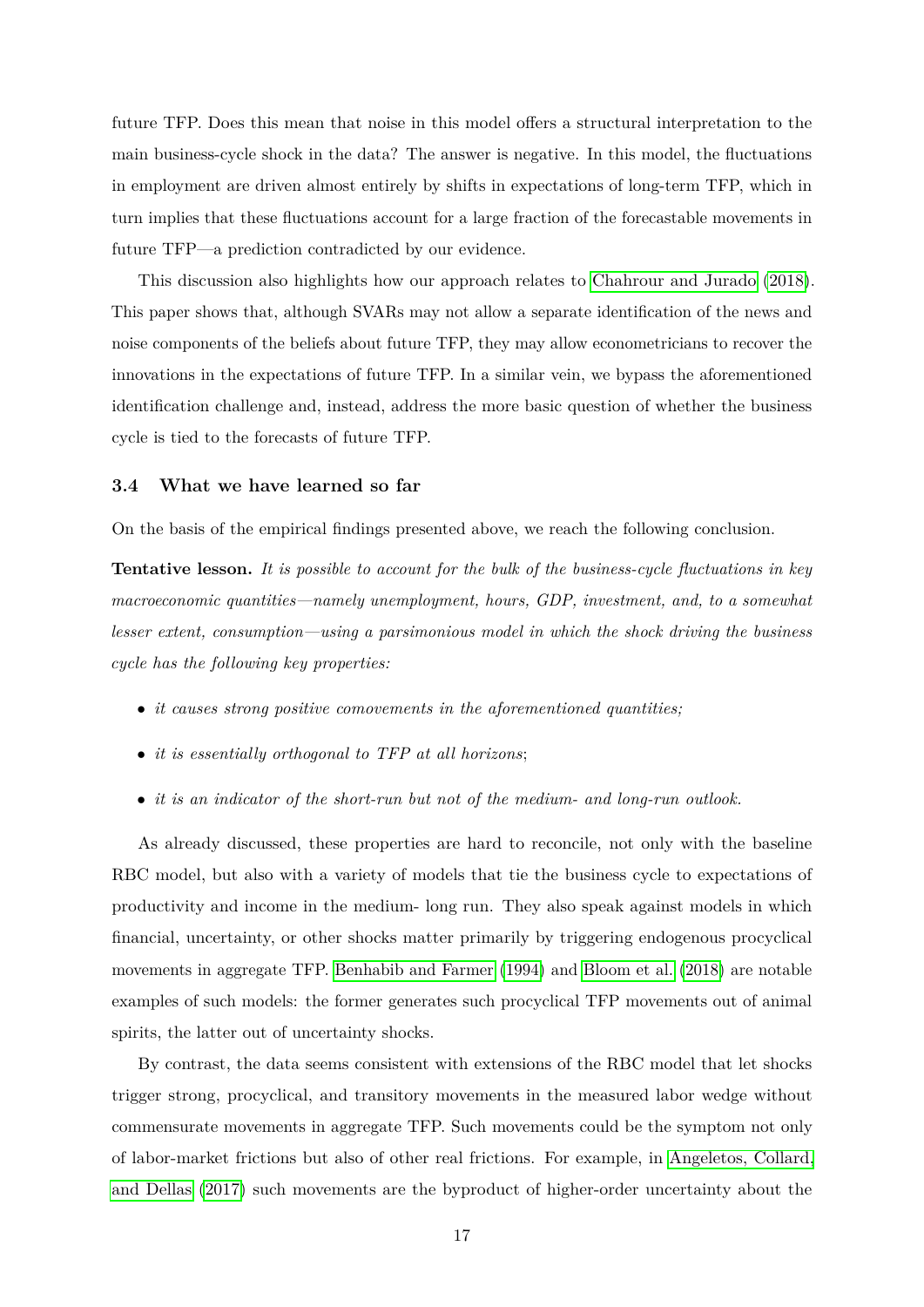short-term economic outlook; in [Arellano, Bai, and Kehoe \(2018\)](#page-30-10) they are attributed to the interaction of financial frictions and firm-level uncertainty shocks; and in [Golosov and Menzio](#page-33-10) [\(2015\)](#page-33-10) they obtain from animal spirits in frictional labor markets.

Last but not least, the data seems consistent with New Keynesian models that attribute the business cycle to the interaction of nominal rigidities with shifts in aggregate demand (provided that the latter do not represent news about future TFP). In the rest of the paper, we discuss the challenges faced by such a structural interpretation of our main business-cycle shock.<sup>[19](#page-19-1)</sup>

This is done in two steps. First, we relate the empirical regularities encapsulated in our anatomy to the predictions of the textbook New Keynesian model (Subsection [3.5\)](#page-19-0). Second, we take a close look at the mechanics and the empirical performance of state-of-the art, medium-scale, DSGE models (Section [4\)](#page-23-0). The first exercise focuses on the predictions of the New Keynesian model regarding the comovement of inflation and real economic activity; the second turns to the comovement of the different macroeconomic quantities. Both exercises lead to the same conclusion: the business cycle in the data is unlike that on display in the dominant paradigm and can instead be understood better within a class of models that allow realistic, demand-driven fluctuations to obtain without a strict reliance on nominal rigidities and Philips curves.

#### <span id="page-19-0"></span>**3.5 Inflation**

In the New Keynesian framework, demand shocks (e.g., taste, financial or other shocks that affect consumer spending) are able to generate realistic business cycles only when the combination of nominal rigidity with certain monetary policies allows such shocks to trigger sufficiently large deviations from the underlying flexible-price allocations. This is because the latter coincide with the equilibrium allocations of the baseline RBC model, which in turn is unable to generate the empirically relevant comovement patterns in the macroeconomic quantities out of demand shocks. Using the aforementioned deviations is therefore the *only* way to get the right comovements in the New Keynesian model. But such deviations represent movements along the Philips curve, which explains why the comovement of inflation and of real activity is at the core of the model.

From this perspective, the relation between the business cycle and inflation is the litmus test of the New Keynesian model, just as the relation between the business cycle and productivity is the litmus test of the RBC model. We already noted that the connection between the business cycle and inflation is rather weak in the sense that our main business-cycle shock accounts for

<span id="page-19-1"></span><sup>&</sup>lt;sup>19</sup>There are of course other possibilities which we do not address in this paper, such as the possibility that the business cycle is driven by tax shocks [\(Mertens and Ravn, 2013\)](#page-34-6). We also do not discuss financial shocks in detail for two reasons: first, such shocks were presumably not as important in our sample (recall that our data stops in 2007 so as to exclude the recent financial crises); and second, such shocks often represent either endogenous TFP fluctuations or demand shocks of the New Keynesian type.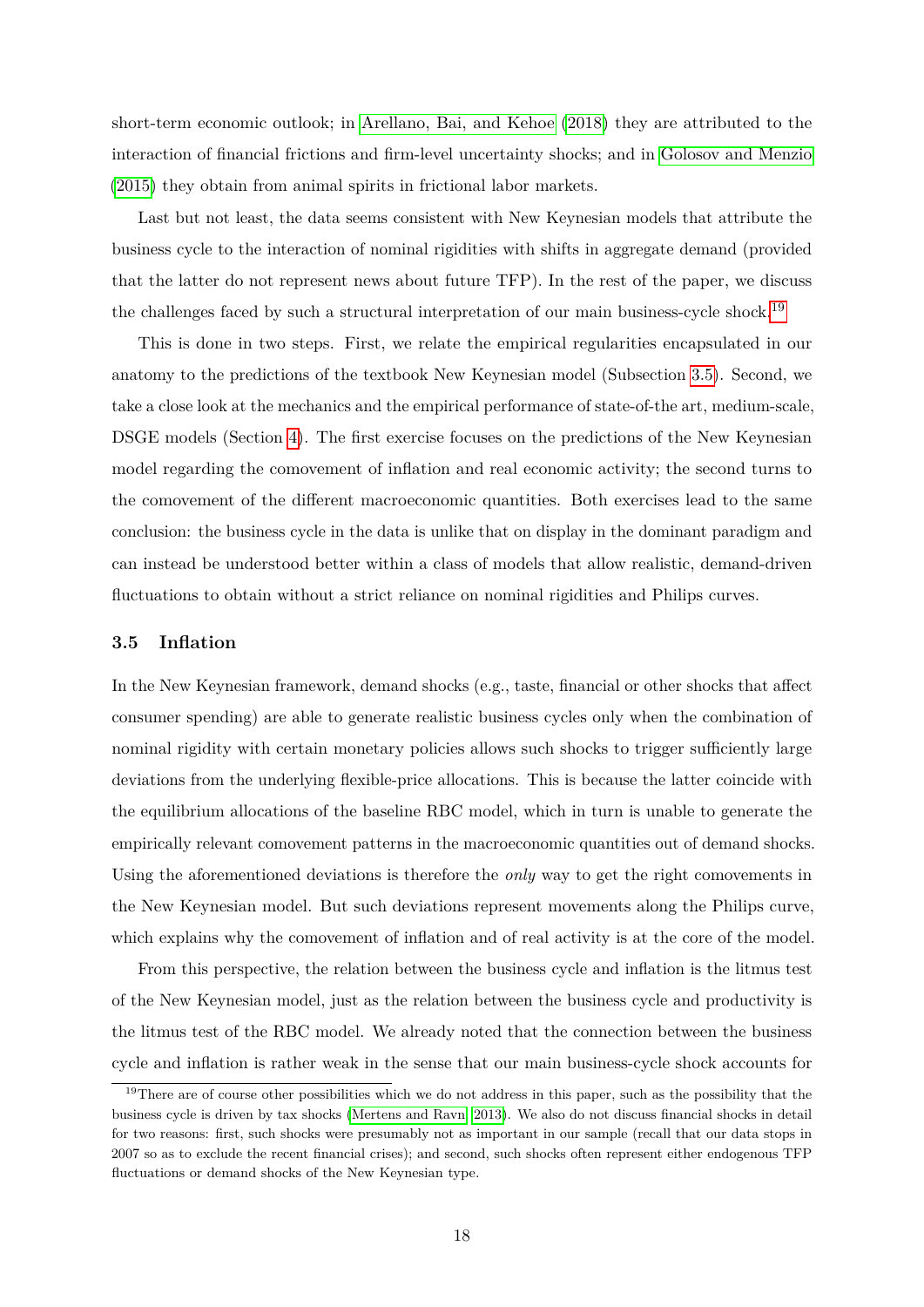only a small portion of the business-cycle volatility in inflation. We now turn to the shock that makes the maximal contribution to the business-cycle volatility in inflation.

Tables [5](#page-20-0) and Figure [7](#page-20-1) show the variance contributions of that shock and its IRFs, respectively. To facilitate the comparison of this shock to the main business-cycle shock, we also include the variance contributions and IRFs of the shock that targets unemployment.

| Target                         | $\boldsymbol{u}$ |      | h.    |       |        | $\pi$ |
|--------------------------------|------------------|------|-------|-------|--------|-------|
| Inflation                      | 8.86             | 8.93 | 10.01 | 5.84  | -19.06 | 80.78 |
| Unemployment 68.15 59.93 55.99 |                  |      |       | 65.02 | 20.67  | 10.70 |

<span id="page-20-0"></span>Table 5: Inflation vs Unemployment Shock



<span id="page-20-1"></span>Figure 7: IRFs to the Inflation and Unemployment Shocks

Unemployment Shock;  $\overline{\phantom{a}}$  Inflation Shock; Shaded area: 68% HPDI.

The shock that targets inflation looks like a cost-push shock of the New Keynesian type in the sense that it makes inflation and output move in opposite directions. However, this relation, too, is rather weak, in the sense that the shock accounts for only 9% of the business-cycle volatility in unemployment and GDP, although it explains 80% of the volatility in inflation. This is essentially the mirror image of the picture encountered earlier when looking at the inflation contributions of the shocks that targeted the key macroeconomic quantities.

From either perspective, the business cycle therefore appears to be disconnected from the movements in inflation. Figure [8](#page-21-0) further illustrates this disconnect by drawing the fraction of the variance of the forecasts of inflation at different horizons explained by the shock that targets unemployment (which may be interpreted as a demand shock): this shock accounts for a very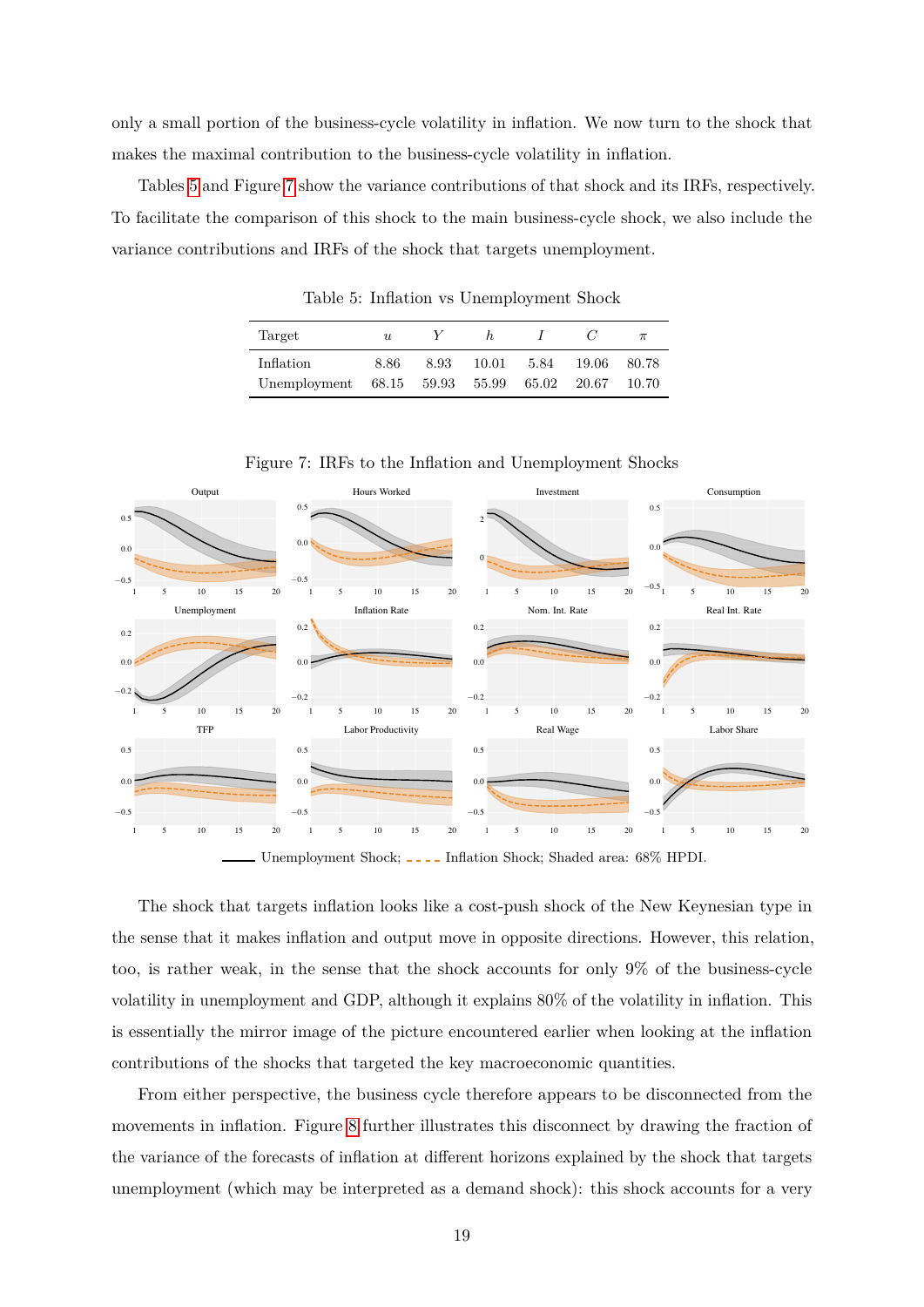small fraction of the movements of inflation at *any* horizon.

<span id="page-21-0"></span>

Figure 8: Variance Contribution of Unemployment Shock to GDP and Inflation

Contribution at different horizons; Shaded area: 68% HPDI

As shown in Figure [14](#page-39-0) in Appendix [A.4,](#page-39-1) the disconnect survives the purge of real economic activity and inflation from the effect of supply shocks, as proxied by the shocks that account for TFP at the various frequencies. Hence, the disconnect does not seem to be driven by the combination of offsetting "demand" and "supply" shocks.

Last but not least, the same disconnect characterizes the relation between inflation and the labor share, a commonly used proxy of real marginal cost (Galí and Gertler, 1999). As shown in Table [13,](#page-39-2) the shock that targets the labor share explains 80% of its own business-cycle volatility but only 6% of that of inflation. And symmetrically, the shock that accounts for the bulk of business-cycle variation in inflation contains negligible statistical information about the variation in the labor share (both at the same frequencies and lower frequencies).

In short, the signal-to-noise ratio in inflation vis-a-vis either the real marginal cost, as captured by the labor share, or the output gap, as captured by our main business-cycle shock, is nearly zero. To use an analogy, the NKPC is as successful in accounting for the movements in inflation as the basic asset-pricing model is in accounting for movements in asset prices. $20$ 

What is more, the disconnect between the business cycle and inflation seen in Figure [8](#page-21-0) is comparable to that between the business cycle and TFP seen earlier in Figure [5.](#page-16-0) In this regard, the failure of baseline New Keynesian model is as significant as that of the baseline RBC model.

We now shift our focus from variance contributions and signal-to-noise ratios to the magnitude of the response of inflation to the main business-cycle shock; think of this as the slope of the Phillips curve. In particular, we show that, although the main business-cycle shock causes

<span id="page-21-1"></span><sup>&</sup>lt;sup>20</sup>As documented by [Campbell and Shiller](#page-31-10) [\(1988\)](#page-31-10), innovations in asset returns contain negligible information about future dividends. In the same vein, our evidence points out that the business-cycle innovations in inflation contain negligible information about the corresponding fundamentals. See [King and Watson](#page-33-11) [\(2012\)](#page-33-11) for complementary evidence.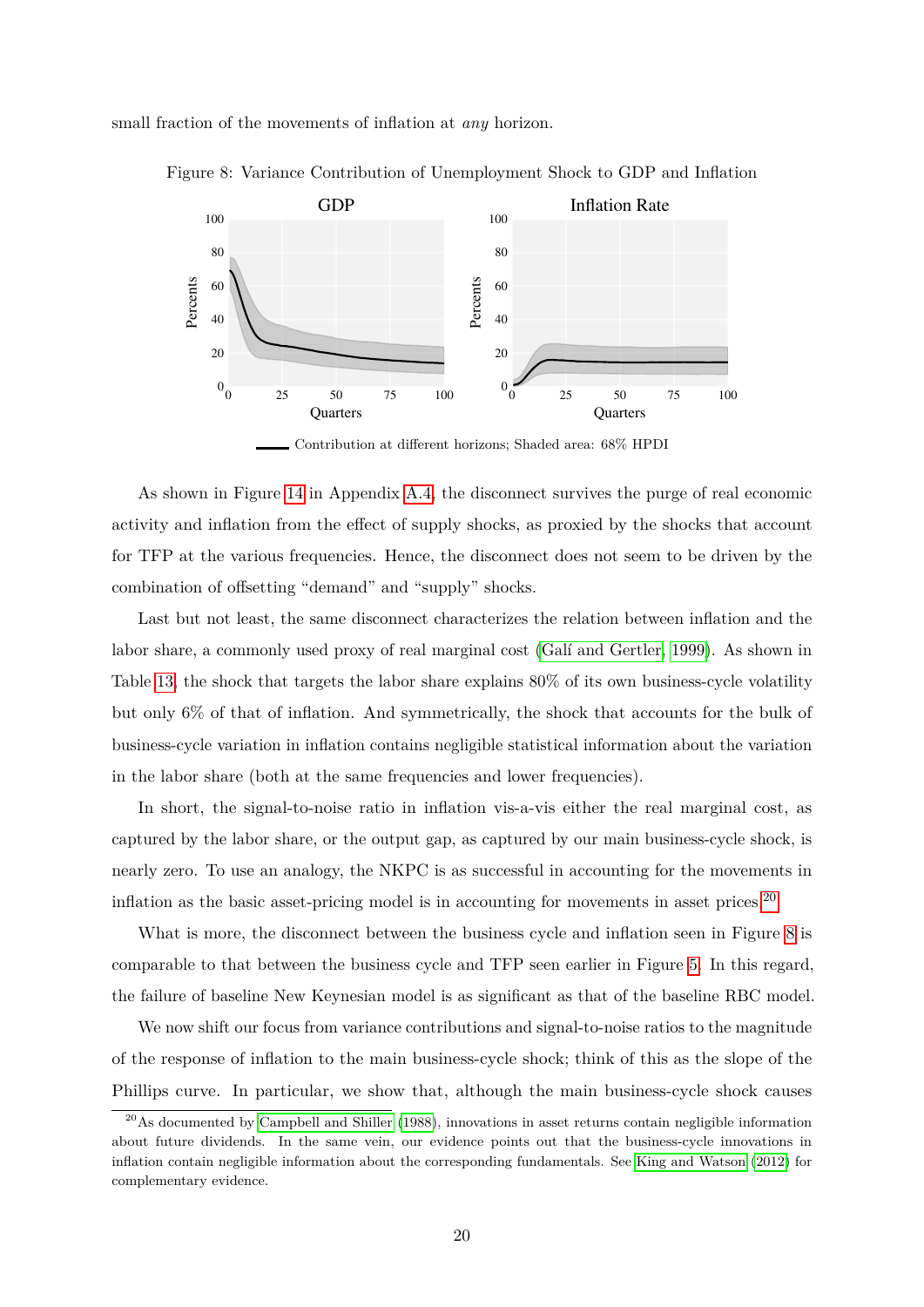a positive inflation response (as seen in Figure [9\)](#page-22-0), the magnitude of this response is hard to account for within the New Keynesian model.

Consider the standard version of the NKPC. This is can stated as follows:

<span id="page-22-1"></span>
$$
\pi_t = \kappa x_t + \beta \mathbb{E}_t[\pi_{t+1}] = \kappa \mathbb{E}_t\left[\sum_{j=0}^{\infty} \beta^j x_{t+j}\right]
$$
\n(1)

where  $\pi_t$  is the inflation rate,  $x_t$  is the real marginal cost,  $\beta \in (0,1)$  is the discount factor,  $\kappa$  is given by  $\kappa = (1-\theta)(1-\beta\theta)/\theta$ , and  $\theta$  is the probability of not been able to reset prices. Following common practice, we consider the labor share as a proxy for  $x_t$ . It then follows that, if we interpret the main business-cycle shock as a demand shock in the context of the New Keynesian model, we can use the identified IRF of the labor share to that shock in a parametrized version of [\(1\)](#page-22-1) to obtain the model's prediction of the response of inflation to that shock.

A typical textbook calibration, as in Galí (2008), sets  $\theta = 2/3$  (prices are, on average, reset every 3 quarters) and  $\beta = 0.99$ . With these values, the response of inflation implied by the NKPC is given by the blue dashed line in Figure [9.](#page-22-0) Clearly, this is enormous relative to that in the data. This illustrates the difficulty the baseline New Keynesian model faces in accommodating the type of demand shock encapsulated in our main business-cycle shock.

Figure 9: The Main Business-Cycle Shock and the NKPC

<span id="page-22-0"></span>

- Actual inflation response; Shaded area:  $68\%$  HPDI; .... Predicted inflation response.

To sum up, the evidence presented here raises two challenges for the New Keynesian model. One, just discussed, regards the small magnitude of the response of inflation to the main business cycle shock. The other, which was discussed earlier, regards the near orthogonality of the forces that drive inflation and those that drive real economic activity.

These challenges are not entirely new. For instance, the weak comovement of inflation and real economic activity is evident, albeit not as pronounced, in the unconditional moments, too. It is also the subject of a large empirical literature on the Phillips curve; see the survey by [Mavroeidis, Plagborg-Møller, and Stock \(2014\)](#page-33-12).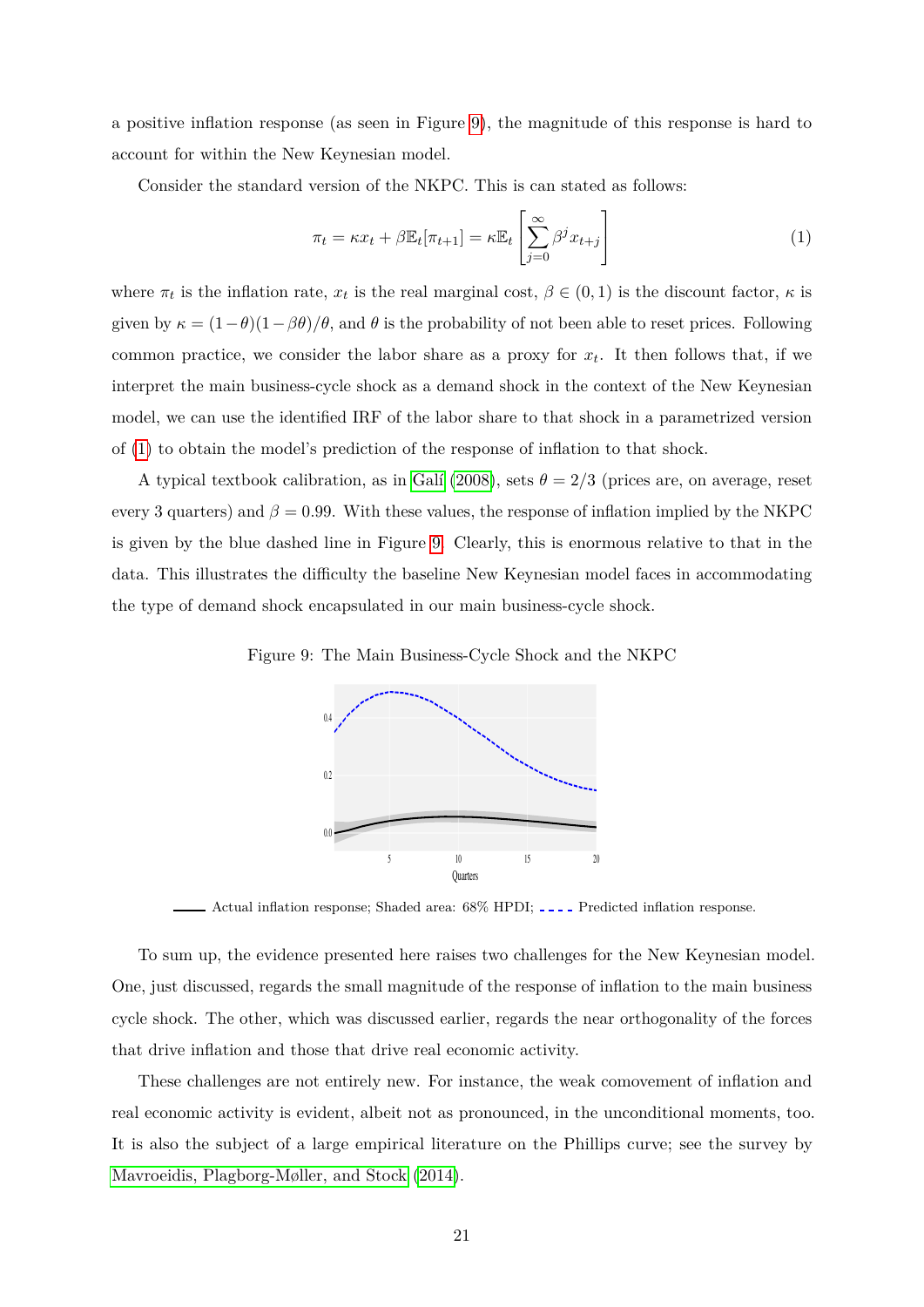The New Keynesian literature has sought to bypass these challenges by: (i) assuming that the Phillips curve is much flatter than the one in the textbook version of the model; and (ii) attributing almost all of the variation in inflation to markup or cost-push shocks. However, it is questionable how much flatness of the Philips curve can be supported by the micro-economic evidence on price behavior.<sup>[21](#page-23-1)</sup> Furthermore, the micro-foundations used to support a flat Philips curve do not justify large responses to some shocks and small responses to other shocks. As a result, the literature has attempted to account for the volatility in inflation through markup shocks that, not only look a priori suspect, but also predict implausibly large fluctuations in economic activity under flexible prices.<sup>[22](#page-23-2)</sup>

An alternative hypothesis, which we favor, is that demand-driven fluctuations operate outside the realm of Phillips curves and are compatible with flexible prices. This hypothesis has a long history in Keynesian thinking (e.g., [Diamond, 1982;](#page-32-8) [Cass and Shell, 1983\)](#page-31-11) and has recently been revived by the literature cited in the beginning of the Introduction.

# <span id="page-23-0"></span>**4 An Application to Medium-Scale DSGE Models**

So far, we have tried to interpret the data through the lenses of parsimonious, textbook-type models that aspire to account for the bulk of the business-cycle variation in real quantities with a single shock/propagation mechanism. This has obvious limitations. If one wishes to account simultaneously for the short- and the long-run movements in real economic activity, one has to add a second shock. If one wishes also to account for inflation, one has to add a third shock. And so on. This can quickly lead to a medium- or even large-scale DSGE models.

The relative advantages/disadvantages of small and large models are well known; we do not wish to review them here. What we wish to do, though, is to illustrate that our method can be deployed to evaluate models of the latter type, too. We also wish to provide additional support for two ideas: (i) that the main business-cycle shock characterized here cannot be easily accounted for by state-of-the-art New Keynesian models; and (ii) that this defect could be due to the exclusion of demand-driven business cycles from the flexible-price core of these models.

<span id="page-23-1"></span> $21$ This is the subject of a large, ongoing literature on product-level price data and menu-cost models. Although there is no conclusive verdict yet, it is worth noting that the evidence in [Bils, Klenow, and Malin](#page-31-5) [\(2012\)](#page-31-5) challenges the DSGE practice of attributing a flat Phillips curve to Kimball-like kinked demand curves and strong pricing complementarities. Also note that the gap seen in Figure [9](#page-22-0) cannot be accounted for by sticky wages—another core ingredient of the DSGE literature—because the predicted value for inflation has been constructed taking as given the empirical response of the labor share. Finally, the introduction of past-price indexation—which leads to the replacement of the standard version NKPC with the so-called hybrid version—helps generate more sluggishness in the response of inflation but does not close the aforementioned gap, unless it is accompanied by the assumption of a higher price-stickiness.

<span id="page-23-2"></span> $22$ For instance, the markup shock in [Smets and Wouters](#page-34-2) [\(2007\)](#page-34-2) is akin to having a joint tax on capital and labor that varies between 6% and 21% (this is the mean estimate of the markup plus/minus two standard deviations).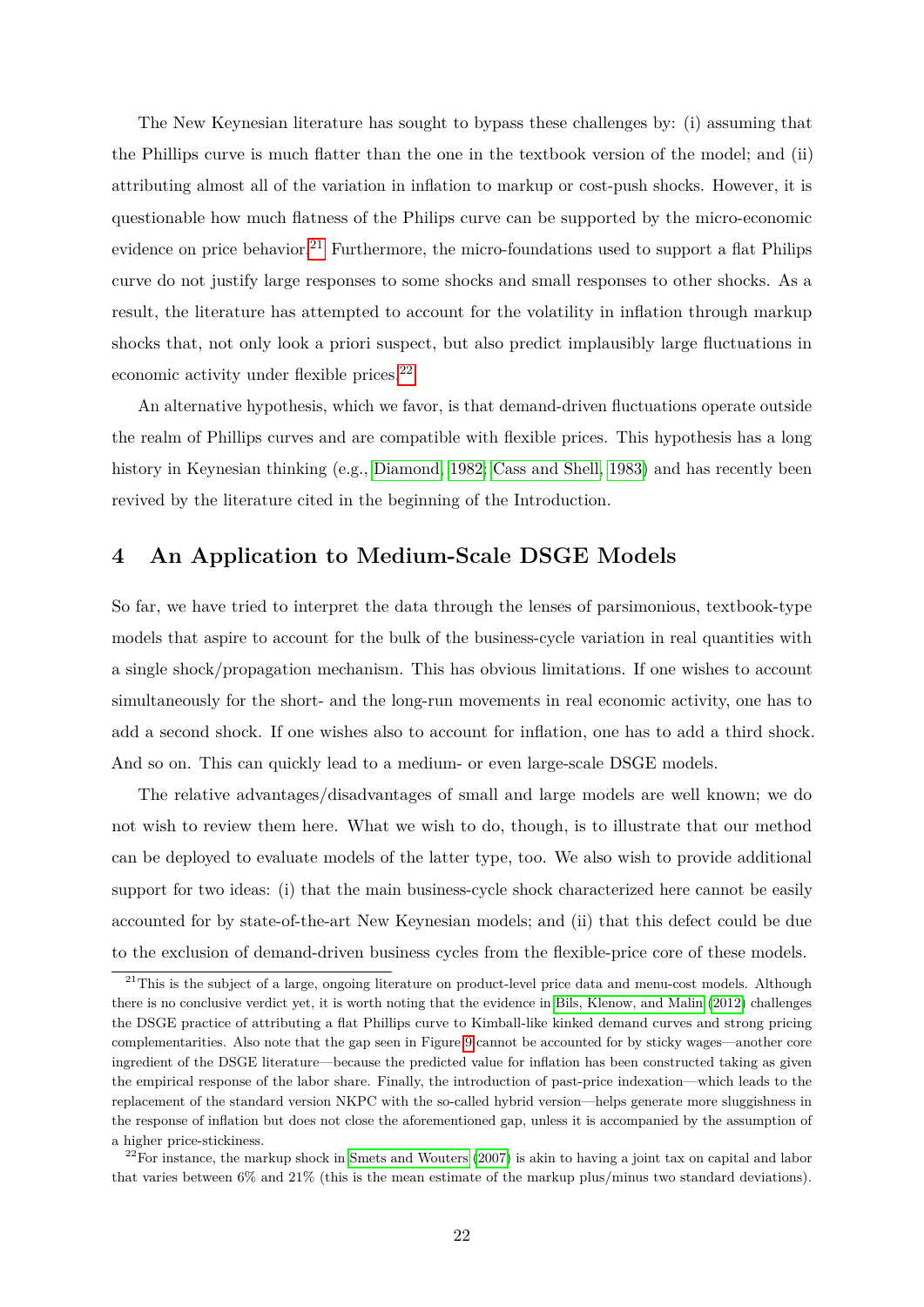To these goals, we consider two off-the-shelf DSGE models. One is the New Keynesian model found in [Justiniano, Primiceri, and Tambalotti \(2010\)](#page-33-8). This is essentially the same model as that in [Smets and Wouters \(2007\)](#page-34-2) but with more appropriate measures of investment and consumption.[23](#page-24-0) We henceforth refer to this model as JPT. The other is the RBC model in [Angeletos, Collard, and Dellas \(2017\)](#page-30-6), henceforth referred to as ACD. The main differences between JPT and ACD is that the latter has flexible prices and also contains a "confidence shock," namely a shock that helps generate waves of optimism and pessimism about aggregate demand in the short run.[24](#page-24-1)*,*[25](#page-24-2) We use the ACD model, not only because it is ours, but also because we view it us representative of a broader class of models that allows for demand-driven fluctuations under flexible prices.<sup>[26](#page-24-3)</sup>

We take each model in its original form and set its parameters to the values estimated in the respective paper. It is worth noting that these models are comparable in the following respects. First, they both have been estimated with maximum likelihood over the 1960–2007; this means, in effect, that they have been parameterized so as to maximize their fit vis-a-vis the data used in our empirical exercises. Second, each model features a theoretical shock whose estimated contribution to the business-cycle volatility of employment, investment and GDP exceeds 50%: this is the investment-specific demand shock in JPT and the confidence shock in ACD. Finally, these models do equally well in matching the familiar, unconditional business-cycle moments. Notwithstanding all these similarities, as is shown below, these models perform quite differently under the new lens provided by our approach.

For each model, we construct the linear combinations of the theoretical shocks that maximize the business-cycle volatility of GDP, investment, consumption or hours in the model. These objects are meant to be the theoretical counterparts for the shocks we identified in the data. To

<span id="page-24-0"></span> $^{23}$ The measure of consumption used in [Smets and Wouters](#page-34-2) [\(2007\)](#page-34-2) includes expenditure on durables, which is at odds with the specification in the model. [Justiniano, Primiceri, and Tambalotti](#page-33-8) [\(2010\)](#page-33-8) fix this problem by including such expenditure to the measure of investment, just as we have done both here and in [Angeletos,](#page-30-6) [Collard, and Dellas](#page-30-6) [\(2017\)](#page-30-6).

<span id="page-24-1"></span> $^{24}$ ACD treats the variation in confidence as the product of an exogenous shock to higher-order beliefs; recent work by [Angeletos and Lian](#page-30-11) [\(2017\)](#page-30-11) and [Ilut and Saijo](#page-33-2) [\(2018\)](#page-33-2) illustrates how such variation can obtain endogenously in response to more conventional shocks, allowing one to think of variation in beliefs as a propagation mechanism rather than as a shock.

<span id="page-24-2"></span><sup>&</sup>lt;sup>25</sup>There are a few additional differences between ACD and JPT. First, JPT contains increasing returns in production whereas ACD has constant returns; this improves the empirical fit of JPT by letting it generate procyclical movements in labor productivity as a result of demand shocks. Second, due to its assumption of flexible prices and wages, ACD is silent on inflation determination and thus has no use for markup shocks. And third, ACD includes news shocks, as in [Barsky and Sims](#page-30-4) [\(2012\)](#page-30-4), in order to distinguish between beliefs about the short run (associated with higher-order beliefs) and the long run (associated with news about future TFP).

<span id="page-24-3"></span> $^{26}$ As noted in the Introduction, this class includes [Angeletos and La'O](#page-30-0) [\(2013\)](#page-30-0), [Angeletos and Lian](#page-30-11) [\(2017\)](#page-30-11), [Bai,](#page-30-1) [R´ıos-Rull, and Storesletten](#page-30-1) [\(2017\)](#page-30-1), [Beaudry and Portier](#page-31-0) [\(2014\)](#page-31-0), [Benhabib, Wang, and Wen](#page-31-2) [\(2015\)](#page-31-2), [Chahrour and](#page-31-12) [Gaballo](#page-31-12) [\(2017\)](#page-31-12), [Golosov and Menzio](#page-33-10) [\(2015\)](#page-33-10), [Huo and Takayama](#page-33-1) [\(2015\)](#page-33-1), [Ilut and Schneider](#page-33-13) [\(2014\)](#page-33-13), and [Ilut and](#page-33-2) [Saijo](#page-33-2) [\(2018\)](#page-33-2).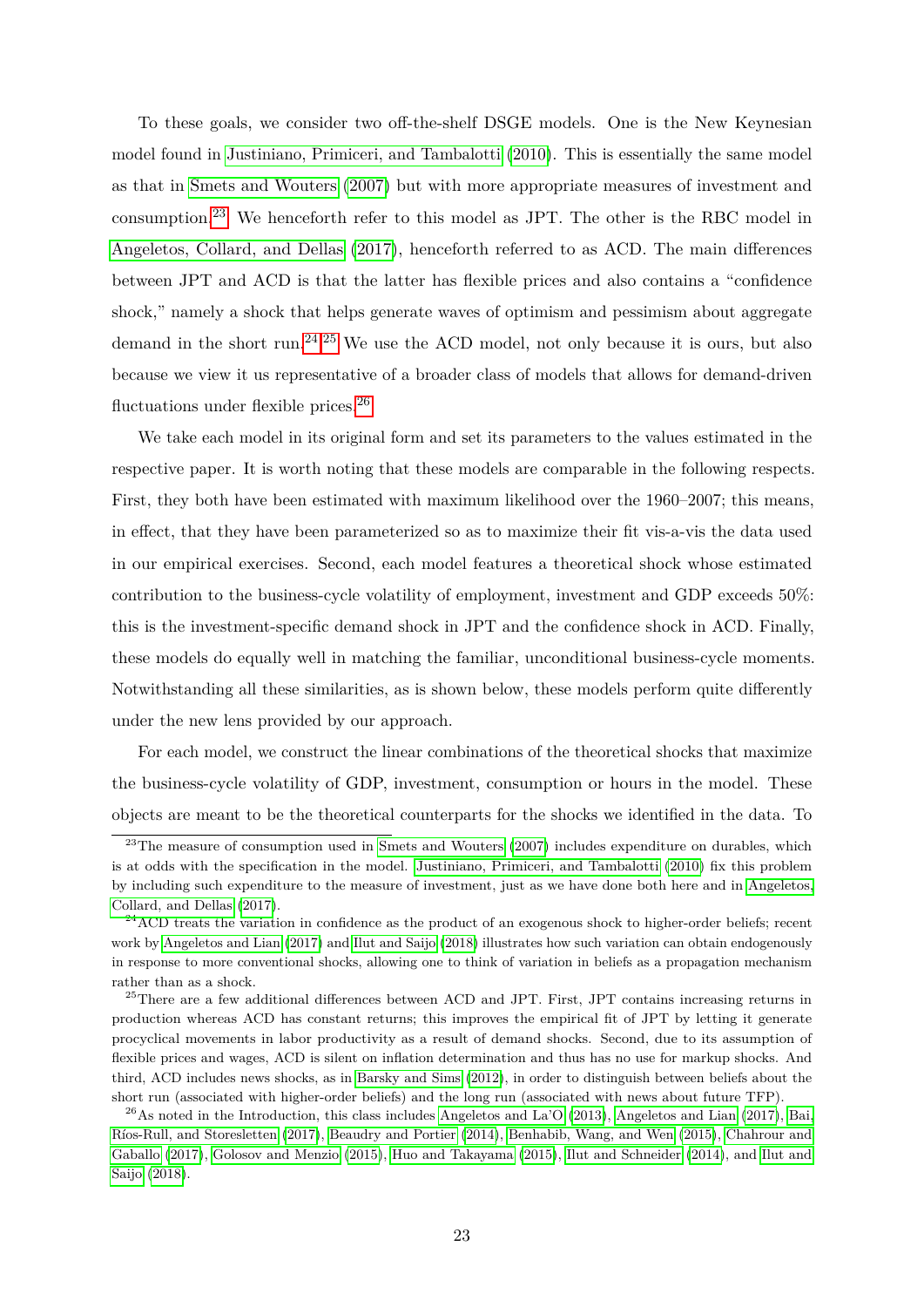#### <span id="page-25-1"></span>Figure 10: Comparing Business-Cycle Factors



avoid confusion between these objects and the underlying theoretical shocks, we henceforth refer to the former as "factors" and reserve the term "shocks" for the latter.<sup>[27](#page-25-0)</sup>

The top panel in Figure [10](#page-25-1) reports the IRFs of the various factors in JPT and the bottom in ACD. As seen in this figure, the various factors are highly interchangeable in the ACD model, as they are in the data, whereas they are quite distinct in the JPT model. This is evident in the responses of output and consumption to the various factors, as well as in the comparison of the consumption factor to the other factors.

|                          | Y     | C     | I     | $\boldsymbol{h}$ | Y/h   | $\pi$ |
|--------------------------|-------|-------|-------|------------------|-------|-------|
| Output Factor            |       |       |       |                  |       |       |
| Data                     | 78.24 | 36.65 | 70.64 | 48.87            | 36.32 | 12.49 |
| JPT.                     | 75.15 | 18.83 | 63.99 | 51.64            | 49.88 | 3.76  |
| ACD                      | 75.37 | 44.88 | 66.52 | 64.07            | 8.62  | 0.00  |
| <i>Investment Factor</i> |       |       |       |                  |       |       |
| Data.                    | 67.79 | 23.69 | 81.22 | 48.22            | 25.95 | 11.20 |
| JPT                      | 52.06 | 12.32 | 92.48 | 53.69            | 19.05 | 2.38  |
| ACD                      | 57.69 | 19.13 | 86.34 | 60.41            | 10.71 | 0.00  |
| Consumption Factor       |       |       |       |                  |       |       |
| Data                     | 42.48 | 62.28 | 25.93 | 23.51            | 23.02 | 16.84 |
| $_{\rm JPT}$             | 11.85 | 61.83 | 5.79  | 3.54             | 22.67 | 9.06  |
| ACD                      | 43.61 | 78.53 | 22.30 | 43.30            | 4.42  | 0.00  |
| Hours Factor             |       |       |       |                  |       |       |
| Data.                    | 50.95 | 21.39 | 52.51 | 70.91            | 4.37  | 7.75  |
| JPT                      | 50.87 | 0.96  | 60.03 | 79.64            | 2.67  | 6.60  |
| ACD                      | 57.67 | 37.11 | 58.31 | 89.69            | 29.38 | 0.00  |

<span id="page-25-2"></span>Table 6: Contribution of Factors in Data and Models

A similar picture emerges from Table [6,](#page-25-2) which compares, one by one, the empirical factors to their theoretical counterparts in terms of variance contributions. In particular, consider the

<span id="page-25-0"></span> $27$ Clearly, our "factors" should not be confused with those in dynamic factor analysis.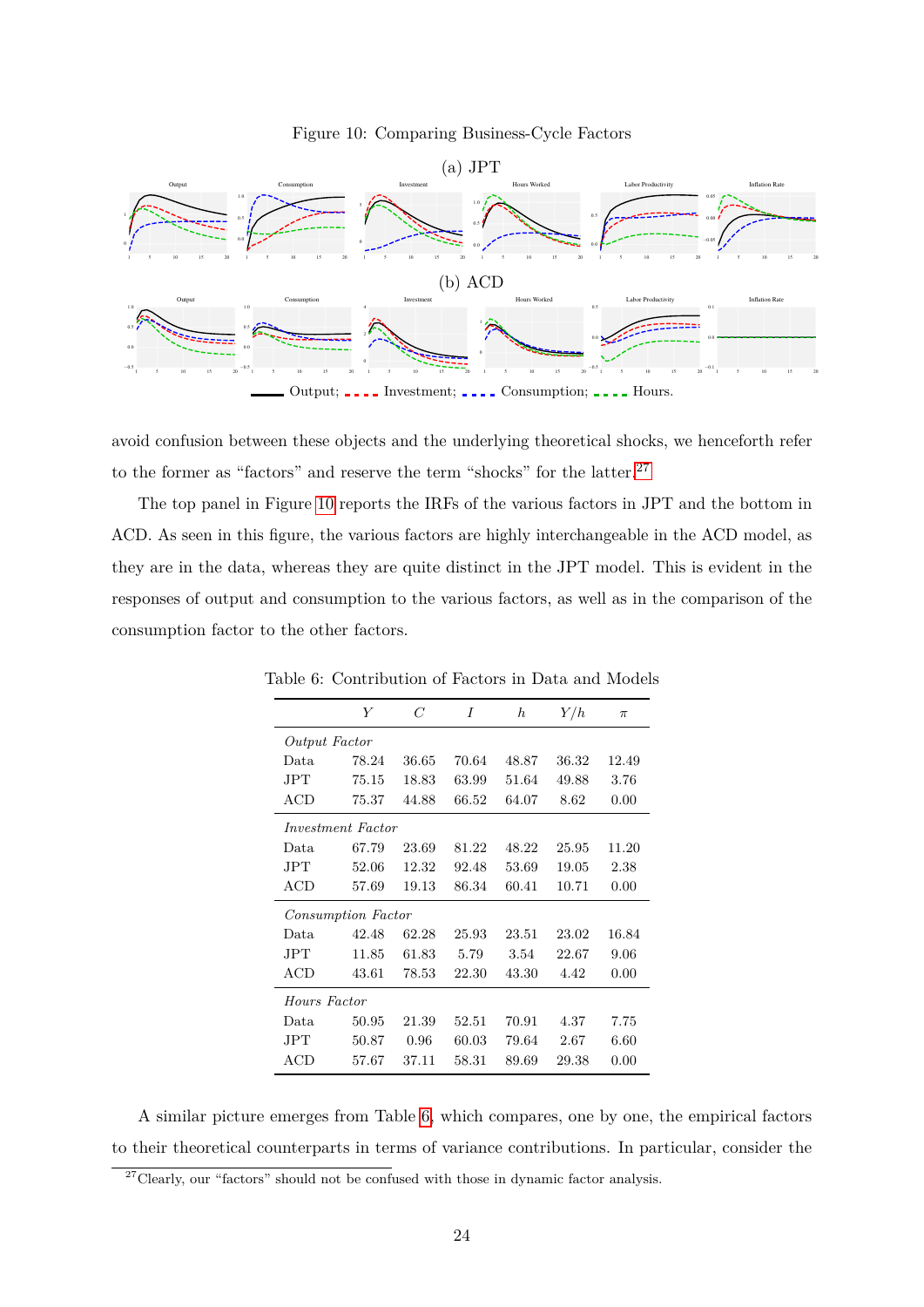investment factor. In JPT, this factor explains 92% of the business-cycle volatility in investment versus 12% for consumption. In the data, the corresponding numbers are 81% and 23%. And in ACD, they are 86% and 19%. This illustrates that the investment factor in JPT is too "specialized" relative to its counterpart in either the data or ACD. The same applies to the consumption factor. This overspecialization is problematic because the business cycle in the model looks different depending on the viewing angle adopted (i.e., which variable we target), whereas this is not the case in the data.

We now shed light on this result as well as on the mechanics of the models by doing a decomposition of the factors in terms of the underlying theoretical shocks. In Table [7](#page-26-0) we calculate, for each model, the contribution of each theoretical shock to the part of the business-cycle volatility of the targeted variable that is accounted by the corresponding factor. This reveals the effective weights of the various shocks in each factor.

|               |       | <b>JPT</b> |                               |       | ACD        |       |  |  |
|---------------|-------|------------|-------------------------------|-------|------------|-------|--|--|
| Factor        |       |            | A shock I shock C shock other |       | confidence | other |  |  |
| $\mathcal{Y}$ | 31\%  | $66\%$     | $1\%$                         | $2\%$ | 88\%       | 12%   |  |  |
| $\dot{i}$     | $0\%$ | 99%        | $0\%$                         | $1\%$ | 80%        | 20%   |  |  |
| $\mathfrak c$ | 33%   | $1\%$      | 65\%                          | $1\%$ | 93%        | $7\%$ |  |  |
| $_{h}$        | $0\%$ | 96%        | $2\%$                         | $2\%$ | 99%        | $1\%$ |  |  |

<span id="page-26-0"></span>Table 7: Decomposition of Factors into Model Shocks

Note: In JPT, "*A* shock" is a permanent technology shock, "*I* shock" is a transitory investmentspecific demand shock, "*C* shock" is a transitory discount-factor or consumer-specific demand shock, and "other" includes a monetary policy shock and shocks to price and wage markups. In ACD, "confidence" is a transitory shock to higher-order beliefs, which triggers waves of optimism and pessimism about aggregate demand in the short run, and "other" includes both transitory and permanent technology shocks, news shocks, and the same kind of investmentand consumption specific shocks as those in JPT.

Let us first consider the JPT model. In this model, the investment and hours factors are both accounted almost fully (*>* 95%) by the investment-specific shock. By contrast, the consumption factor is explained by the combination of two other shocks: the discount-factor shock (65%) and the technology shock (32%). And the GDP factor is explained in part by the investment-specific shock (66%) and in part by the technology shock (30%). The different factors are therefore different mixtures of three theoretical shocks: the technology shock, the investment-specific shock, and the discount-factor shock.

To understand why this feature is responsible for the non-interchangeability of the factors seen in the top panel of Figure [10](#page-25-1) we need to combine the above decomposition with the IRFs of the various shocks. The latter are shown in the top panel of Figure [11.](#page-27-0) Clearly, the three shocks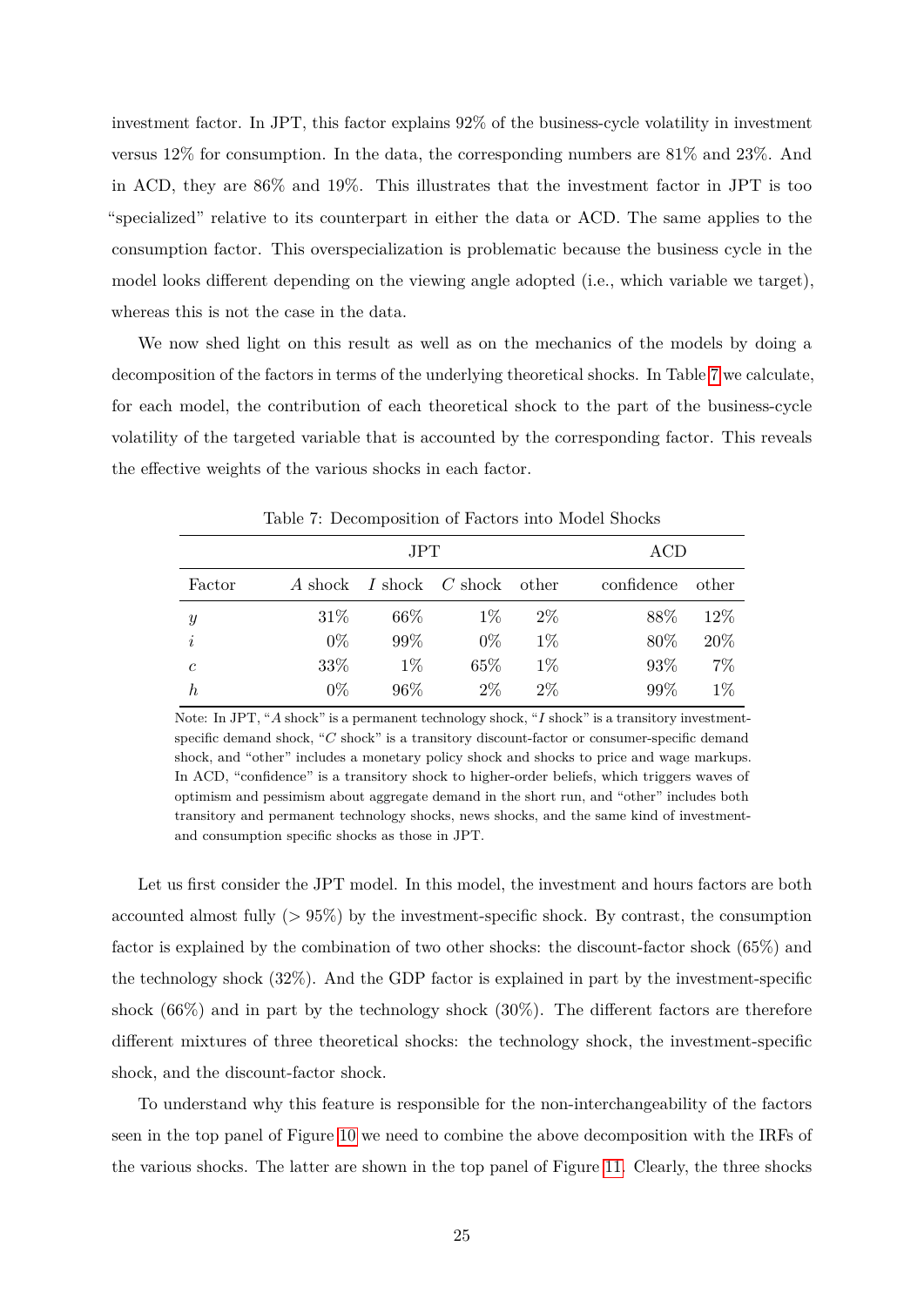generate distinct co-movement patterns. Furthermore, none of these shocks alone looks like the main business-cycle shock in the data. And most crucially, neither the investment-specific demand shock (which is the main driver of investment and hours) nor the consumption-specific demand shock (which is the main driver of consumption) generates a positive co-movement between consumption and investment in the short run.

The decomposition documented in Table [7](#page-26-0) together with the IRFs seen in Figure [11](#page-27-0) explain why the model in JPT cannot replicate the *conditional* co-movement patterns revealed by our business-cycle anatomy. This is despite the fact that this model performs very well in the domain of *unconditional* business-cycle moments. In our view, this illustrates a key weakness of the state of the art: not only the specific model under consideration, but also a diverse set of models such as those found in [Blanchard, L'Huillier, and Lorenzoni \(2013\)](#page-31-13), Jermann and Quadrini (2012), Schmitt-Grohe and Uribe (2012) and Bai, Ríos-Rull, and Storesletten (2017), appear to lack the type of shock and/or propagation mechanism captured by our empirical findings.

<span id="page-27-0"></span>Figure 11: Main Business-Cycle Shock in Data vs Theoretical Shocks in JPT and ACD



Confidence Shock, <u>under a Factor</u> in Data, Shared area: 68% HPDI

0.0

1 5 10 15 20

1 5 10 15 20

1 5 10 15 20

0.00

0.00

1 5 10 15 20

0

1 5 10 15 20

1 5 10 15 20

0.0

0.0

Consider next the model in ACD. In this model, all the factors are largely driven by one and the same shock, the confidence shock. As explained in more detail in [Angeletos, Collard,](#page-30-6) [and Dellas \(2017\)](#page-30-6), this shock represents a shift in higher-order beliefs, helps capture waves of optimism and pessimism about the short-term economic outlook, and rationalizes a joint movement in the measured labor and capital wedges. But what is key for the present purposes is the observation, evident in the bottom panel of Figure [11,](#page-27-0) that this shock is very similar to the main business-cycle shock in the data, in terms of co-movements and relative volatilities. This explains why the estimation of the ACD model favors this shock over the alternatives and also why the factors in that model are as interchangeable as those in the data.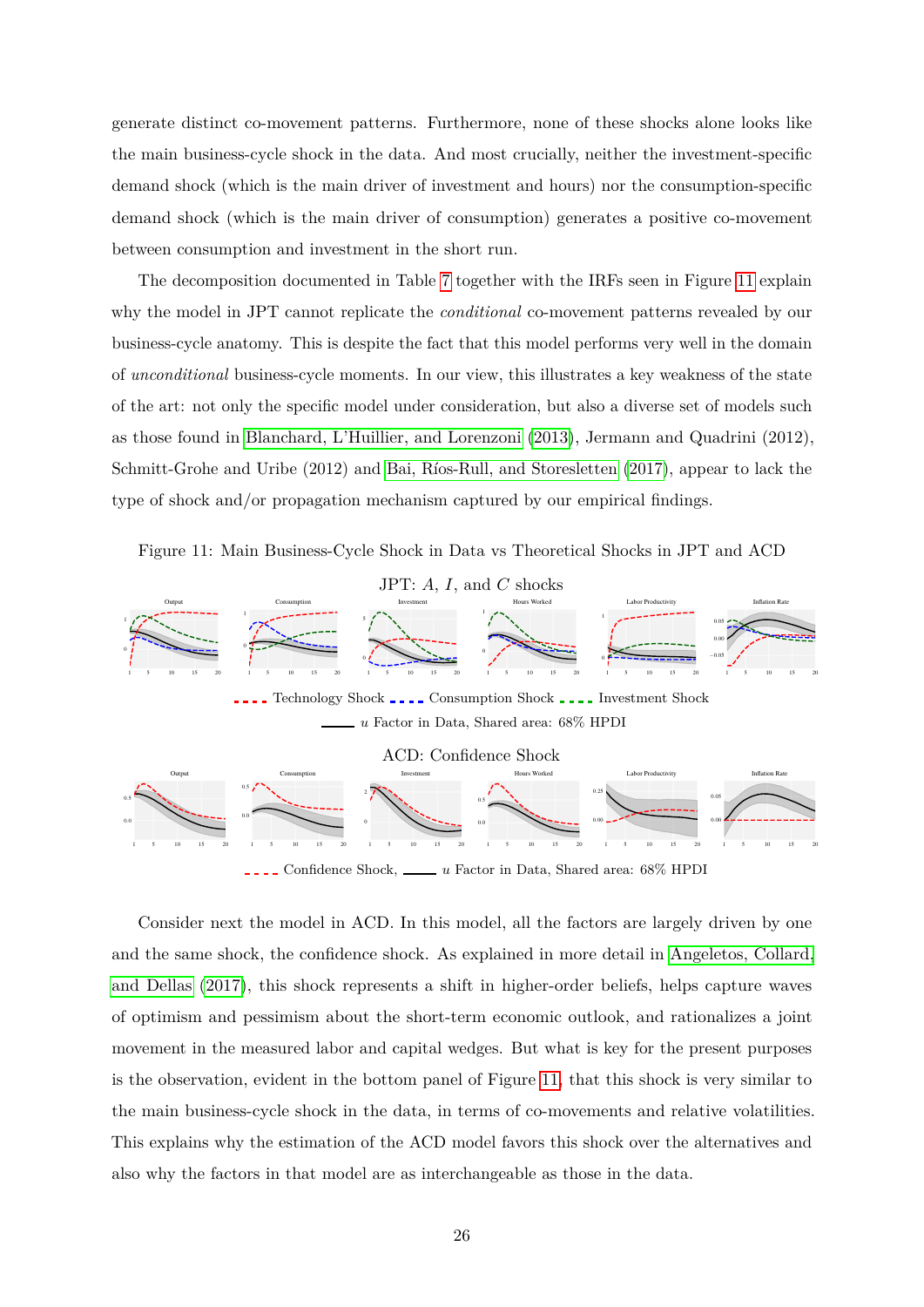The exercise conducted above relies on constructing the linear combinations of the model's shocks that contribute the most to the predicted volatility of certain variables. This procedure seems ideal for revealing the theoretical comovement properties of each model. Another advantage is that its implementation does not depend on the stochastic dimension of the model under consideration: it can be conducted even if the model has fewer shocks than the variables in our VAR (as it is indeed the case here). One may nevertheless be concerned that this procedure fails to take into account sampling uncertainty. We address this issue in Appendix [A.6](#page-42-0) by conducting a Monte Carlo exercise: we use each model to generate a large number of artificial time series, we run exactly the same VAR on the data and on the artificial time series, and we compare the median IRFs obtained from the models to those in the data.[28](#page-28-1) The picture that emerges from this variant exercise is consistent with the one painted here.

What is the bottom line? Our findings do not have to be read as evidence of the superiority of our own model over those considered in the New Keynesian literature; each framework has its own strengths and weaknesses.[29](#page-28-2) We nevertheless hope that the exercise offers a clear illustration of the following points. First, our characterization of the data can be useful in the context of small and large models alike. Second, even state-of-the-art DSGE models appear to lack the kind of comovements/propagation mechanism encapsulated in our empirical findings. And third, the recent literature that aims at disentangling demand-driven business cycles from nominal rigidities and Philips curves holds the promise for rectifying this problem.

# <span id="page-28-0"></span>**5 Conclusions**

We have proposed a strategy for dissecting the macroeconomic time series and guiding macroeconomic theory. The strategy involves using a VAR to construct a variety of shocks, each of which maximizes the volatility of a particular individual variable at particular frequencies. The constructed shocks, which may or may not have direct theoretical counterparts, help reveal certain conditional co-movement patterns in the data.

On the basis of this "anatomy" of the data, we argued that the bulk of the business-cycle volatility in the key macroeconomic quantities can be accounted for by essentially the same

<span id="page-28-1"></span><sup>&</sup>lt;sup>28</sup>This exercise is similar to those conducted in, inter alia, [Chari, Kehoe, and McGrattan](#page-32-9) [\(2008\)](#page-32-9) and [Christiano,](#page-32-10) [Eichenbaum, and Vigfusson](#page-32-10) [\(2007\)](#page-32-10). As explained in Appendix [A.6,](#page-42-0) it requires two modifications: first, we drop unemployment and labor productivity from the VAR; first, we augment ACD with a mechanical model for inflation. These modifications are necessary in order to be able to run exactly the same VAR on the data and two models.

<span id="page-28-2"></span> $29$ For instance, the New Keynesian framework is, naturally, better suited for studying monetary policy. Furthermore, JPT connect their estimated shock to empirical proxies of the level of the financial friction faced by firms, whereas ACD lack such independent evidence. Having said that, the survey evidence reported in [Bachmann](#page-30-7) [and Zorn](#page-30-7) [\(2018\)](#page-30-7) seems to corroborate a core aspect of the mechanism in ACD, namely that investment is driven by expectations of demand rather than by shocks to the cost of financing or other costs.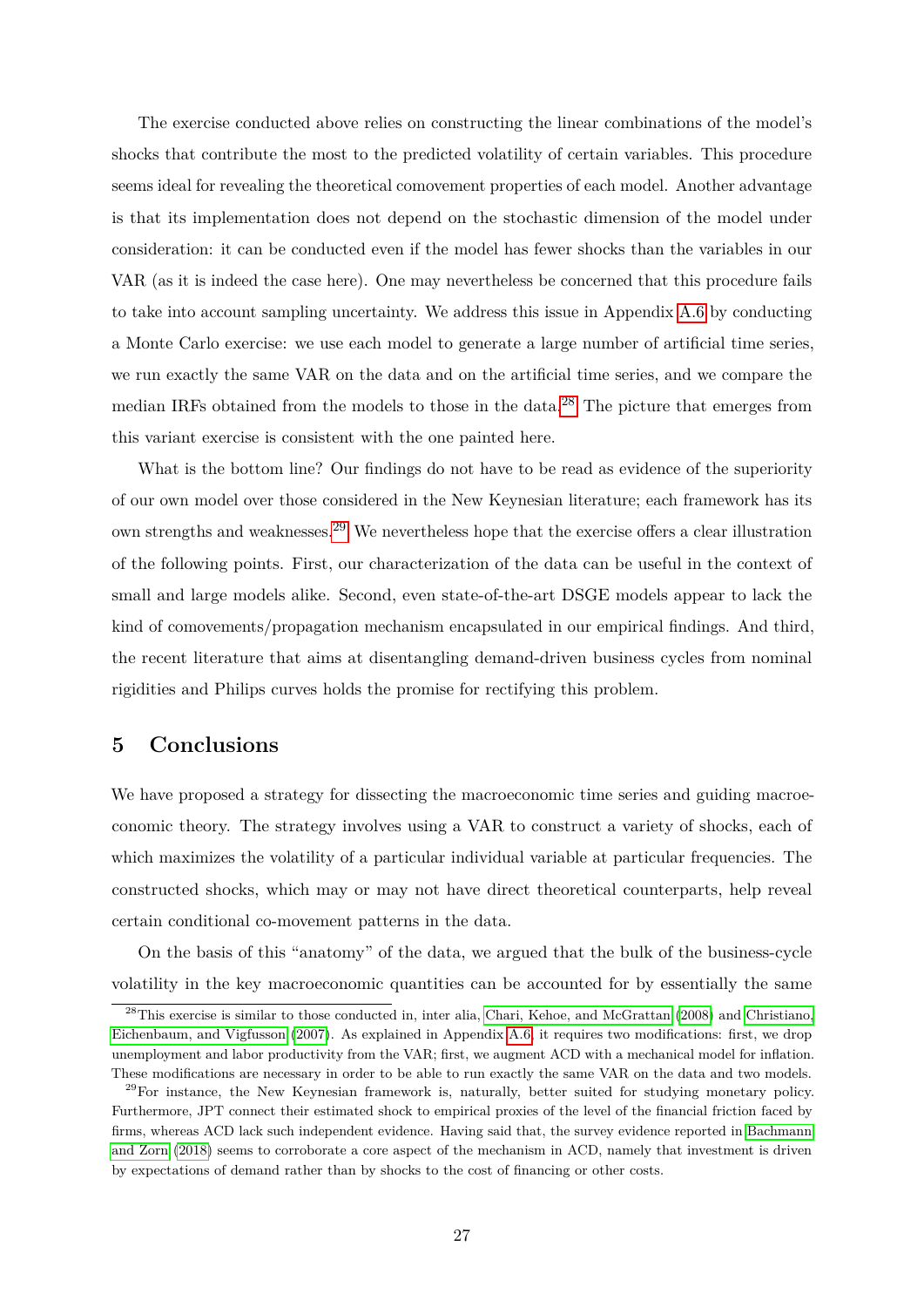shock. This justifies a shift of emphasis from medium-scale models with multiple specialized shocks towards parsimonious models that contain a dominant, even single, driving force. It also provides a set of conditional properties that the theoretical IRFs of such a model ought to display in order to be empirically successful.

We then argued that many existing theories fail to pass this test. In particular, the evidence seems to speak against theories that emphasize any of the following forces: technology shocks; financial and other shocks that matter primarily by affecting the concurrent level of aggregate TFP; shifts in expectations about future TFP and the medium- to long-run productivity prospects of the economy; and demand shocks that operate through a Phillips-curve mechanism.

We finally argued that our empirical strategy can be used, not only to guide the construction of small models, but also to evaluate the performance of medium-scale models. In particular, we used a representative example from the New Keynesian DSGE literature to illustrate how models that perform very well along familiar dimensions—such as the matching of unconditional business-cycle moments or out of sample forecasting—may nevertheless perform relatively poorly when inspected through the lenses of our approach. Despite all the bells and whistles, such models still lack the kind of driving force, or propagation mechanism, that seems to underly the co-movement of the key macroeconomic quantities in the data.

This failure suggests that these models suffer from an important mis-specification. In our view, this failure derives to a large extent from the fact that the flexible-price core of these models is problematic to start with, in the sense that this core is itself unable to accommodate the kind of non-inflationary demand shock we have uncovered with our empirical strategy. It is this feature of the existing paradigm that forces one to conceptualize demand shocks as movements along a Philips curve, thus also leading to a number of empirical "puzzles" such as the missing disinflation of the Great Recession.

There is now a growing literature that attempts to accommodate demand-driven business cycles without nominal rigidities and Phillips curves. We hope that the characterization of the data performed in the present paper will not only encourage further research on this front but also serve as a useful diagnostic test of the empirical potential of such attempts.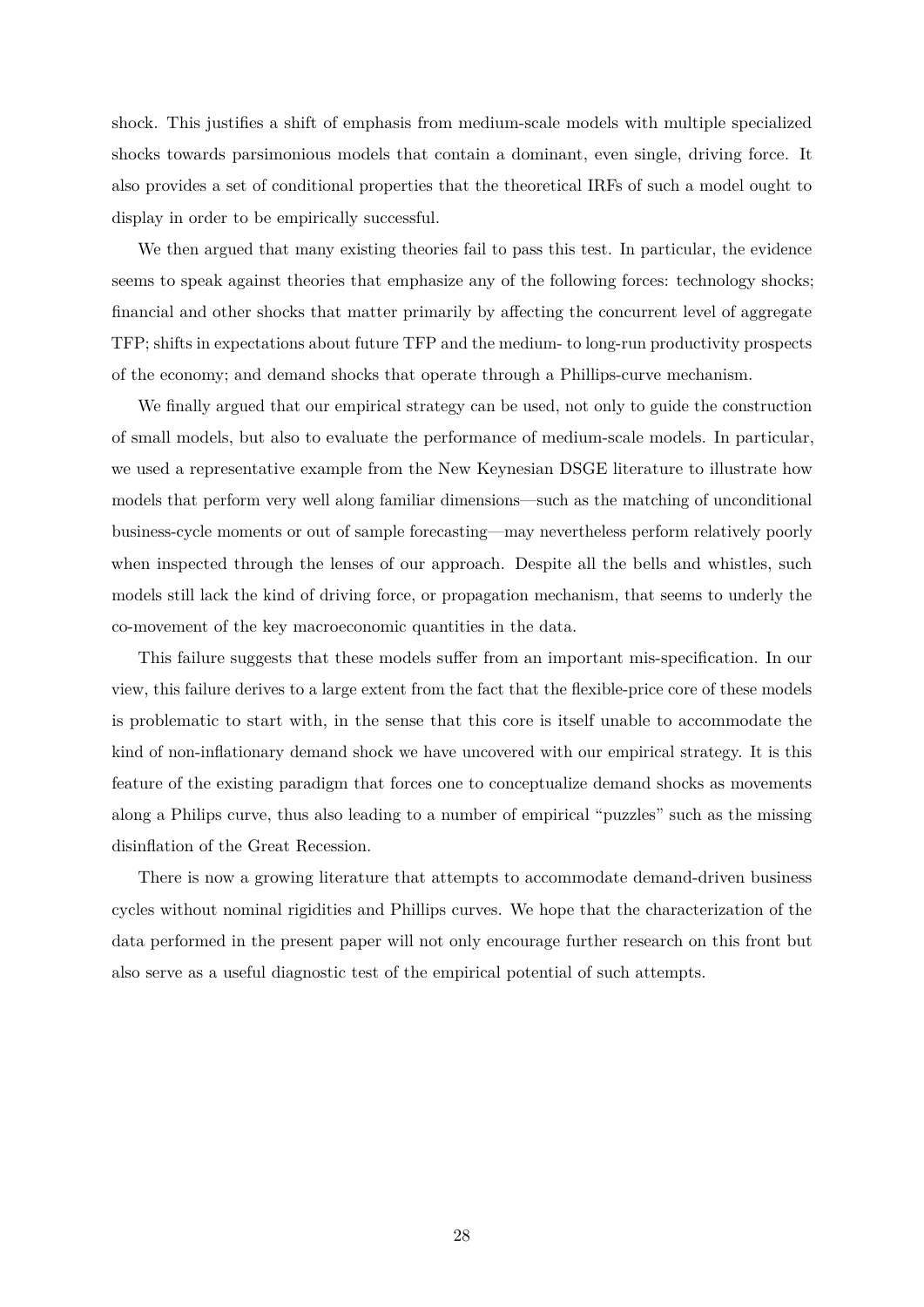# **References**

- <span id="page-30-8"></span>Alvarez, Fernando and Francesco Lippi. 2014. "Price Setting with Menu Cost for Multiproduct Firms." *Econometrica* 82 (1):89–135.
- Angeletos, George-Marios, Fabrice Collard, and Harris Dellas. 2015. "Quantifying Confidence." *NBER Working Paper No. 20807* .
- <span id="page-30-6"></span>———. 2017. "Quantifying Confidence." *Econometrica* forthcoming.
- <span id="page-30-0"></span>Angeletos, George-Marios and Jennifer La'O. 2013. "Sentiments." *Econometrica* 81 (2):739–779.
- <span id="page-30-11"></span>Angeletos, George-Marios and Chen Lian. 2017. "On the Propagation of Demand Shocks." miméo, MIT.
- <span id="page-30-10"></span>Arellano, Cristina, Yan Bai, and Patrick Kehoe. 2018. "Financial Frictions and Fluctuations in Volatility." *Journal of Political Economy* Forthcoming.
- <span id="page-30-12"></span>Bachmann, Rüdiger, Steffen Elstner, and Eric R. Sims. 2013. "Uncertainty and Economic Activity: Evidence from Business Survey Data." *American Economic Journal: Macroeconomics* 5 (2):217–49.
- <span id="page-30-7"></span>Bachmann, Rudiger and Peter Zorn. 2018. "What Drives Aggregate Investment? Evidence from German Survey Data." *University of Notre Dame mimeo* .
- <span id="page-30-1"></span>Bai, Yan, José-Vıctor Ríos-Rull, and Kjetil Storesletten. 2017. "Demand Shocks as Productivity Shocks." .
- <span id="page-30-9"></span>Barsky, Robert B. and Eric R. Sims. 2011. "News shocks and business cycles." *Journal of Monetary Economics* 58 (3):273 – 289.
- <span id="page-30-4"></span>———. 2012. "Information, Animal Spirits, and the Meaning of Innovations in Consumer Confidence." *American Economic Review* 102 (4):1343–77.
- <span id="page-30-2"></span>Beaudry, Paul, Dana Galizia, and Franck Portier. 2018. "Reconciling Hayek's and Keynes' Views of Recessions." *The Review of Economic Studies* 85 (1):119–156.
- <span id="page-30-3"></span>Beaudry, Paul, Deokwoo Nam, and Jian Wang. 2011. "Do Mood Swings Drive Business Cycles and is it Rational?" Working Paper 17651, National Bureau of Economic Research.
- <span id="page-30-5"></span>Beaudry, Paul and Franck Portier. 2006. "Stock Prices, News, and Economic Fluctuations." *American Economic Review* 96 (4).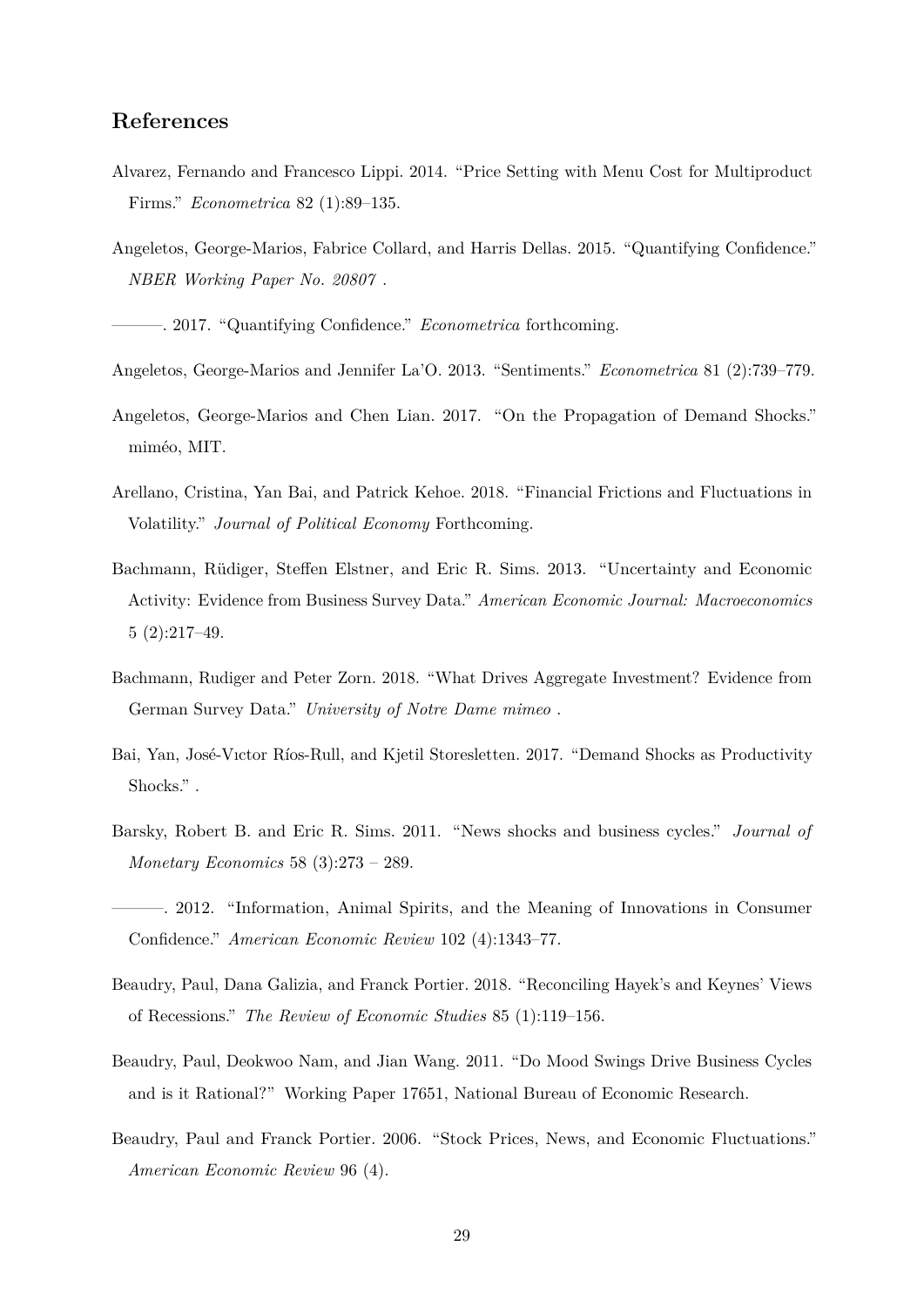<span id="page-31-0"></span>- 2014. "Understanding Noninflationary Demand-Driven Business Cycles." *NBER Macroeconomics Annual* 28 (1):69–130.

<span id="page-31-1"></span>-. 2018. "Real Keynesian Models and Sticky Prices." miméo, UBC/TSE.

- <span id="page-31-7"></span>Ben Zeev, Nadav and Hashmat Khan. 2015. "Investment-Specific News Shocks and U.S. Business Cycles." *Journal of Money, Credit and Banking* 47 (7):1443–1464.
- <span id="page-31-3"></span>Benhabib, Jess and Roger E. A. Farmer. 1994. "Indeterminacy and Increasing Returns." *Journal of Economic Theory* 63 (1):19–41.
- <span id="page-31-2"></span>Benhabib, Jess, Pengfei Wang, and Yi Wen. 2015. "Sentiments and Aggregate Demand Fluctuations." *Econometrica* 83 (2):549–585.
- <span id="page-31-5"></span>Bils, Mark, Peter J. Klenow, and Benjamin A. Malin. 2012. "Reset Price Inflation and the Impact of Monetary Policy Shocks." *American Economic Review* 102 (6):2798–2825.
- <span id="page-31-13"></span>Blanchard, Olivier J., Jean-Paul L'Huillier, and Guido Lorenzoni. 2013. "News, Noise, and Fluctuations: An Empirical Exploration." *American Economic Review* 103 (7):3045–70.
- <span id="page-31-4"></span>Blanchard, Olivier J. and Danny Quah. 1989. "The Dynamic Effects Of Aggregate Demand And Supply Disturbances." *American Economic Review* 79 (4):655–673.
- <span id="page-31-14"></span>Bloom, Nicholas. 2009. "The Impact of Uncertainty Shocks." *Econometrica* 77 (3):623–685.
- <span id="page-31-9"></span>Bloom, Nicholas, Max Floetotto, Nir Jaimovich, Itay Saporta-Eksten, and Stephen J. Terry. 2018. "Really Uncertain Business Cycles." *Econometrica* forthcoming.
- <span id="page-31-6"></span>Caballero, Ricardo and Alp Simsek. 2017. "A Risk-centric Model of Demand Recessions and Macroprudential Policy." miméo, MIT.
- <span id="page-31-10"></span>Campbell, John Y and Robert J Shiller. 1988. " Stock Prices, Earnings, and Expected Dividends." *Journal of Finance* 43 (3):661–676.
- <span id="page-31-11"></span>Cass, David and Karl Shell. 1983. "Do Sunspots Matter?" *Journal of Political Economy* :193–227.
- <span id="page-31-12"></span>Chahrour, Ryan and Gaetano Gaballo. 2017. "Learning from Prices: Amplification and Business Fluctuations." .
- <span id="page-31-8"></span>Chahrour, Ryan and Kyle Jurado. 2018. "News or Noise? The Missing Link." *American Economic Review* Forthcoming.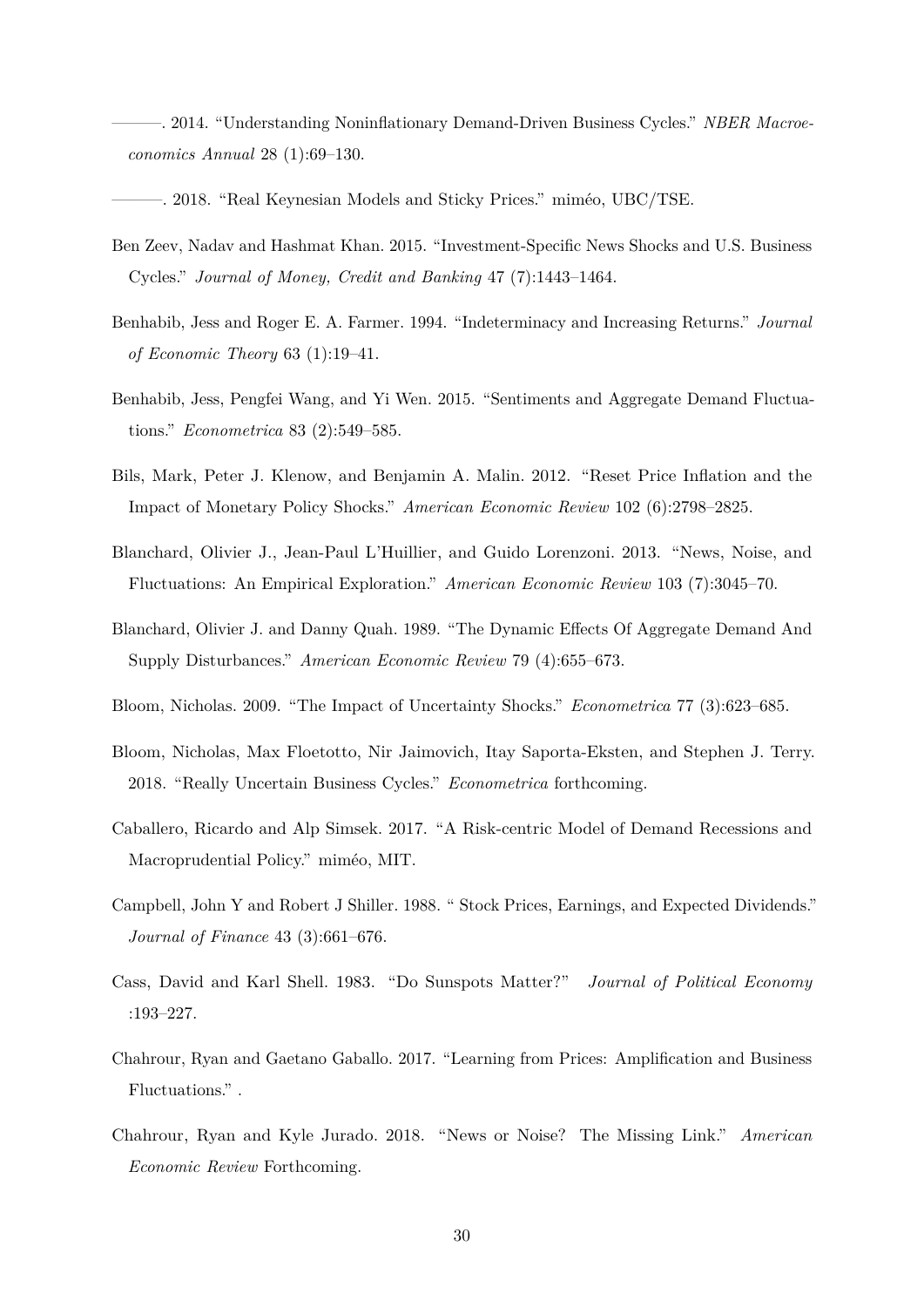- <span id="page-32-0"></span>Chari, V. V., Patrick J. Kehoe, and Ellen R. McGrattan. 2007. "Business Cycle Accounting." *Econometrica* 75 (3):781–836.
- <span id="page-32-9"></span>Chari, V.V., Patrick J. Kehoe, and Ellen R. McGrattan. 2008. "Are structural VARs with longrun restrictions useful in developing business cycle theory?" *Journal of Monetary Economics* 55 (8):1337–1352.
- <span id="page-32-3"></span>Christiano, Lawrence J., Martin Eichenbaum, and Charles L. Evans. 2005. "Nominal Rigidities and the Dynamic Effects of a Shock to Monetary Policy." *Journal of Political Economy* 113 (1):1–45.
- <span id="page-32-10"></span>Christiano, Lawrence J., Martin Eichenbaum, and Robert Vigfusson. 2007. *Assessing Structural VARs*. MIT Press, 1–106.
- <span id="page-32-12"></span>Christiano, Lawrence J., Mathias Trabandt, and Karl Walentin. 2010. "DSGE Models for Monetary Policy Analysis." In *Handbook of Monetary Economics*, *Handbook of Monetary Economics*, vol. 3, edited by Benjamin M. Friedman and Michael Woodford, chap. 7. Elsevier, 285–367.
- <span id="page-32-1"></span>Cochrane, John H. 1994. "Shocks." *Carnegie-Rochester Conference Series on Public Policy* 41:295 – 364.
- <span id="page-32-8"></span>Diamond, Peter A. 1982. "Aggregate Demand Management in Search Equilibrium." *The Journal of Political Economy* :881–894.
- <span id="page-32-11"></span>Fernald, John G. 2012. "A Quarterly, Utilization-adjusted Series on Total Factor Productivity." Working Paper Series 2012-19, Federal Reserve Bank of San Francisco.
- <span id="page-32-5"></span>———. 2014. "A Quarterly, Utilization-Adjusted Series on Total Factor Productivity." Working Paper Series 2012-19, Federal Reserve Bank of San Francisco.
- <span id="page-32-2"></span>Galí, Jordi. 1999. "Technology, Employment, and the Business Cycle: Do Technology Shocks Explain Aggregate Fluctuations?" *American Economic Review* 89 (1):249–271.
- <span id="page-32-7"></span>———. 2008. *Monetary Policy, Inflation, and the Business Cycle: An Introduction to the New Keynesian Framework and Its Applications Second edition*. Princeton University Press.
- <span id="page-32-6"></span>Galí, Jordi and Mark Gertler. 1999. "Inflation Dynamics: A Structural Econometric Analysis." *Journal of Monetary Economics* 44 (2):195–222.
- <span id="page-32-4"></span>Golosov, Mikhail and Robert E Lucas Jr. 2007. "Menu Costs and Phillips Curves." *Journal of Political Economy* 115 (2):171–199.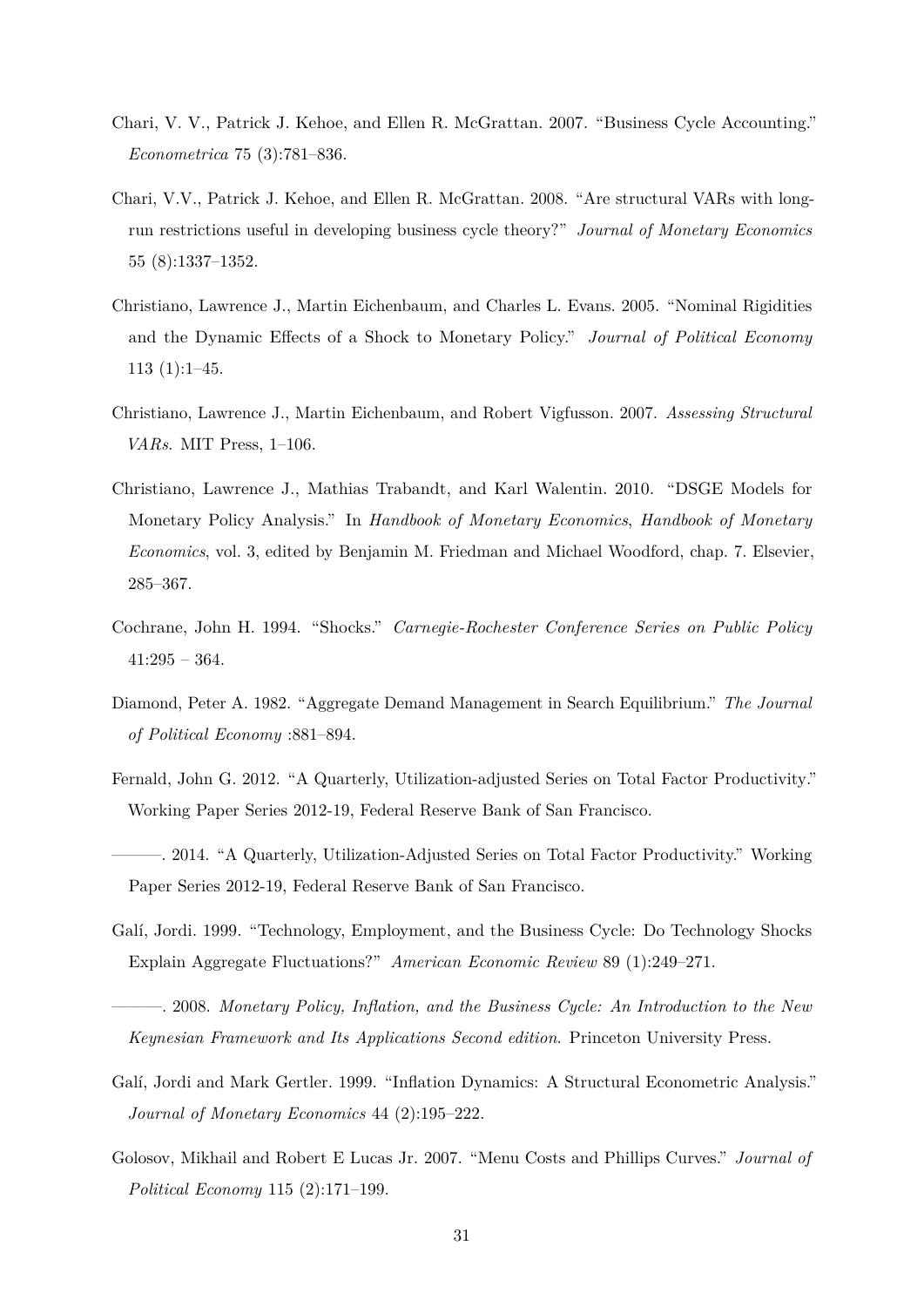- <span id="page-33-10"></span>Golosov, Mikhail and Guido Menzio. 2015. "Agency Business Cycles." Working Paper 21743, National Bureau of Economic Research.
- <span id="page-33-9"></span>Hamilton, J.D. 1994. *Time Series Analysis*. Princeton University Press.
- <span id="page-33-1"></span>Huo, Zen and Naoki Takayama. 2015. "Higher Order Beliefs, Confidence, and Business Cycles." miméo, Yale University.
- <span id="page-33-2"></span>Ilut, Cosmin and Hikaru Saijo. 2018. "Learning, Confidence, and Business Cycles." miméo, Duke University.
- <span id="page-33-13"></span>Ilut, Cosmin L and Martin Schneider. 2014. "Ambiguous Business Cycles." *American Economic Review* 104 (8):2368–2399.
- <span id="page-33-8"></span>Justiniano, Alejandro, Giorgio E. Primiceri, and Andrea Tambalotti. 2010. "Investment Shocks and Business Cycles." *Journal of Monetary Economics* 57 (2):132–145.
- <span id="page-33-11"></span>King, Robert G. and Mark. W. Watson. 2012. "Inflation and Unit Labor Cost." *Journal of Money, Credit and Banking* 44 (s2):111–149.
- <span id="page-33-5"></span>Kydland, Finn E and Edward C Prescott. 1982. "Time to Build and Aggregate Fluctuations." *Econometrica* 50 (6):1345–1370.
- <span id="page-33-7"></span>Levchenko, Andrei A. and Nitya Pandalai-Nayar. 2015. "TFP, News, and "Sentiments": The International Transmission of Business Cycles." Working Paper 21010, National Bureau of Economic Research.
- <span id="page-33-6"></span>Lorenzoni, Guido. 2009. "A Theory of Demand Shocks." *American Economic Review* 99 (5):2050– 84.
- <span id="page-33-3"></span>Lucas, Robert E. Jr. 1973. "Some International Evidence on Output-Inflation Tradeoffs." *American Economic Review* 63 (3):326–334.
- <span id="page-33-4"></span>———. 1975. "An Equilibrium Model of the Business Cycle." *Journal of Political Economy* 83 (6):1113–44.
- <span id="page-33-0"></span>———. 1977. "Understanding Business Cycles." *Carnegie-Rochester Conference Series on Public Policy* 5:7 – 29.
- <span id="page-33-12"></span>Mavroeidis, Sophocles, Mikkel Plagborg-Møller, and James H. Stock. 2014. "Empirical Evidence on Inflation Expectations in the New Keynesian Phillips Curve." *Journal of Economic Literature* 52 (1):124–88.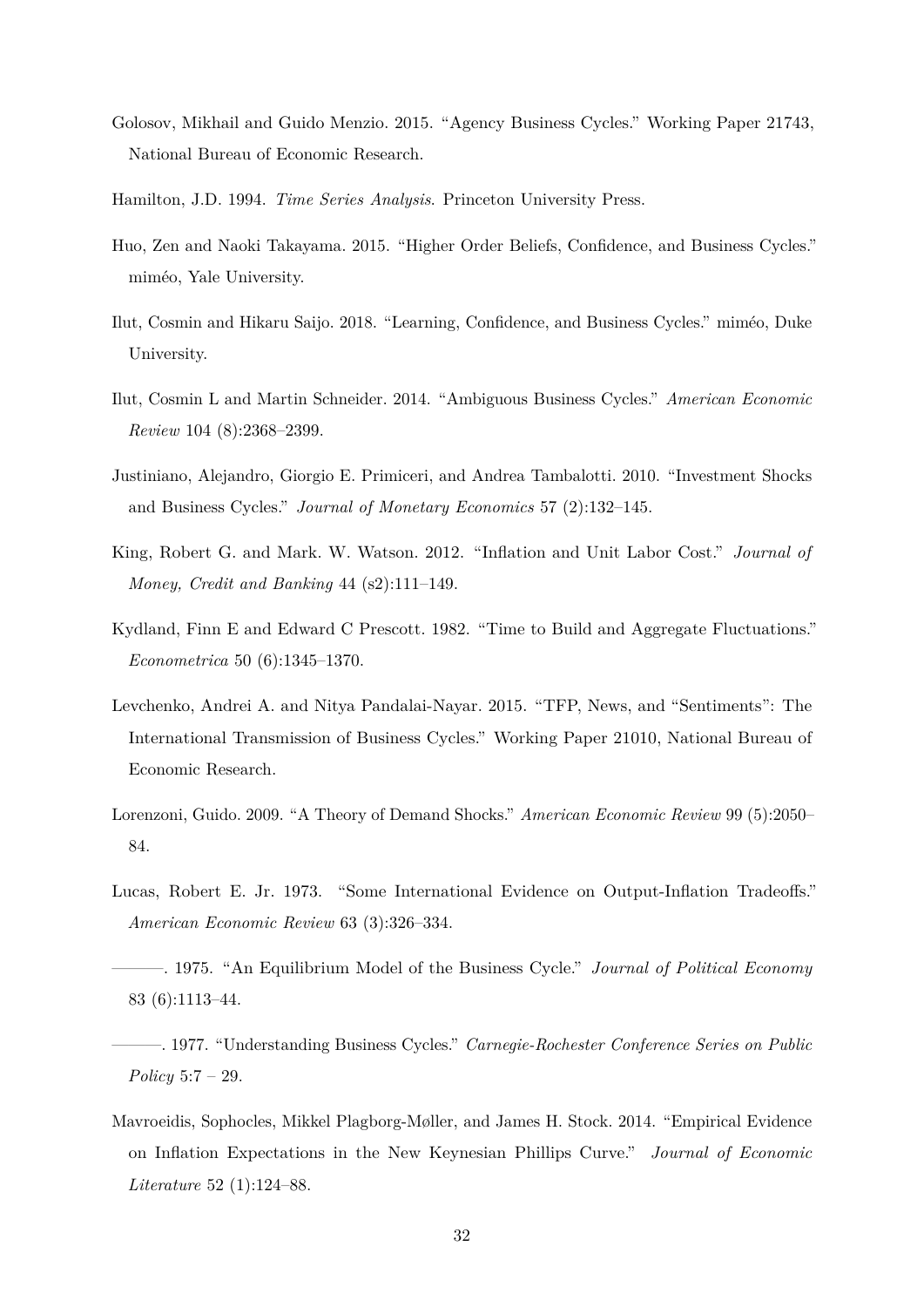- <span id="page-34-6"></span>Mertens, Karel and Morten O. Ravn. 2013. "The Dynamic Effects of Personal and Corporate Income Tax Changes in the United States." *American Economic Review* 103 (4):1212–47.
- <span id="page-34-3"></span>Midrigan, Virgiliu. 2011. "Menu Costs, Multiproduct Firms, and Aggregate Fluctuations." *Econometrica* 79 (4):1139–1180.
- <span id="page-34-0"></span>Ramey, Valerie A. 2016. *Macroeconomic Shocks and Their Propagation*, *Handbook of Macroeconomics*, vol. 2, chap. 2. Elsevier, 71–162.
- <span id="page-34-4"></span>Sims, Christopher A. 1980. "Macroeconomics and Reality." *Econometrica* 48 (1):1–48.
- <span id="page-34-2"></span>Smets, Frank and Rafael Wouters. 2007. "Shocks and Frictions in US Business Cycles: A Bayesian DSGE Approach." *American Economic Review* 97 (3):586–606.
- <span id="page-34-5"></span>Stock, James H. and Mark W. Watson. 2005. "Implications of Dynamic Factor Models for VAR Analysis." Working Paper 11467, National Bureau of Economic Research.
- <span id="page-34-1"></span>Uhlig, Harald. 2003. "What Moves Real GNP?" mimeo.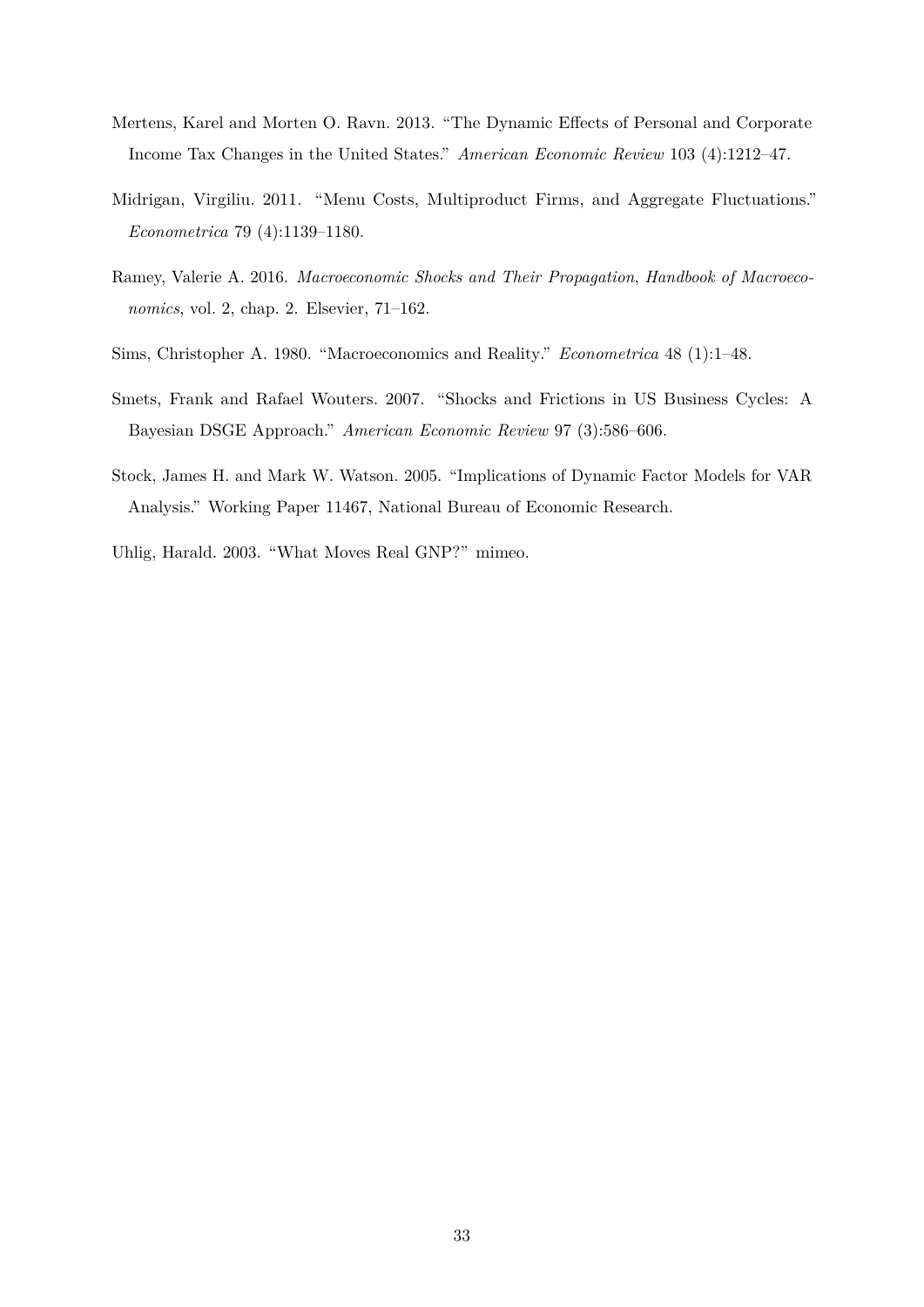# **A Appendices**

# <span id="page-35-0"></span>**A.1 The Data**

The data is from the Federal Reserve Economic Database (FRED). TFP corresponds to the TFP time series corrected for utilization produced by [Fernald \(2012\)](#page-32-11) (downloaded 2016). Tables [8](#page-35-1) and [9](#page-35-2) describe the original data and the transformations used in our VARs. Table [10](#page-36-0) reports the raw (unconditional) correlations over the business-cycle frequencies.

| Data                                                         | Mnemonic             | Freq. | Transform |
|--------------------------------------------------------------|----------------------|-------|-----------|
| Real gross domestic product per capita                       | A939RX0Q048SBEA      | Q     |           |
| Gross Domestic Product                                       | GDP                  | Q     |           |
| Gross Domestic Product: Implicit Price Deflator              | <b>GDPDEF</b>        | Q     |           |
| Personal Consumption Expenditures: Nondurable Goods          | <b>PCND</b>          | Q     |           |
| Personal Consumption Expenditures: Services                  | <b>PCESV</b>         |       |           |
| Personal Consumption Expenditures: Goods                     | <b>PCDG</b>          | Q     |           |
| Gross Private Domestic Investment                            | <b>GPDI</b>          | Q     |           |
| Nonfarm Business Sector: Real Output Per Hour of All Persons | <b>OPHNFB</b>        | Q     |           |
| Nonfarm Business Sector: Labor Share                         | PRS85006173          | Q     |           |
| Nonfarm Business Sector: Average Weekly Hours                | PRS85006023          | Q     |           |
| Civilian Employment                                          | CE16OV               | М     | Ave       |
| Civilian Noninstitutional Population                         | CNP <sub>16</sub> OV | M     | EoP       |
| Civilian Unemployment Rate                                   | <b>UNRATE</b>        | M     | Ave       |
| Effective Federal Funds Rate                                 | <b>FEDFUNDS</b>      | M     | Ave       |
| Total Factor Productivity (Growth rate)                      | <b>DTFPu</b>         | Q     |           |

<span id="page-35-1"></span>

|  | Table 8: Description of Data |  |
|--|------------------------------|--|
|--|------------------------------|--|

*Note:* Q: Quarterly, M: Monthly, EoP: end of period, Ave: quarterly average.

<span id="page-35-2"></span>

| Table 9: Variables in the VARs |                                               |  |  |  |  |  |  |  |
|--------------------------------|-----------------------------------------------|--|--|--|--|--|--|--|
| Real GDP per capital           | $Y = log(A939RX0Q048SBEA)$                    |  |  |  |  |  |  |  |
| Real consumption per capita    | C=log((PCND+PCESV)*A939RX0Q048SBEA/GDP)       |  |  |  |  |  |  |  |
| Real investment per capita     | I=log((PCDG+GPDI)*A939RX0Q048SBEA/GDP)        |  |  |  |  |  |  |  |
| Hours worked                   | H=log(PRS85006023*CE160V/CNP160V)             |  |  |  |  |  |  |  |
| Inflation Rate                 | $\pi = \log(\text{GDPDEF}/\text{GDPDEF}(-1))$ |  |  |  |  |  |  |  |
| Interest Rate                  | R=FEDFUNDS/400                                |  |  |  |  |  |  |  |
| Productivity (NFB)             | YSHnfb=OPHNFB                                 |  |  |  |  |  |  |  |
| Labor Share                    | $wh/y = log(PRS85006173)$                     |  |  |  |  |  |  |  |
| Real Wage                      | W=log(PRS85006173/OPHNFB)                     |  |  |  |  |  |  |  |
| TFP                            | TFP=log(cumulative sum (DTFPu/400))           |  |  |  |  |  |  |  |
| Construction of IRFs:          |                                               |  |  |  |  |  |  |  |
| Total Labor Productivity       | $YSH = Y - H$                                 |  |  |  |  |  |  |  |
| Real Interest Rate             | $r=R-E[\pi']$                                 |  |  |  |  |  |  |  |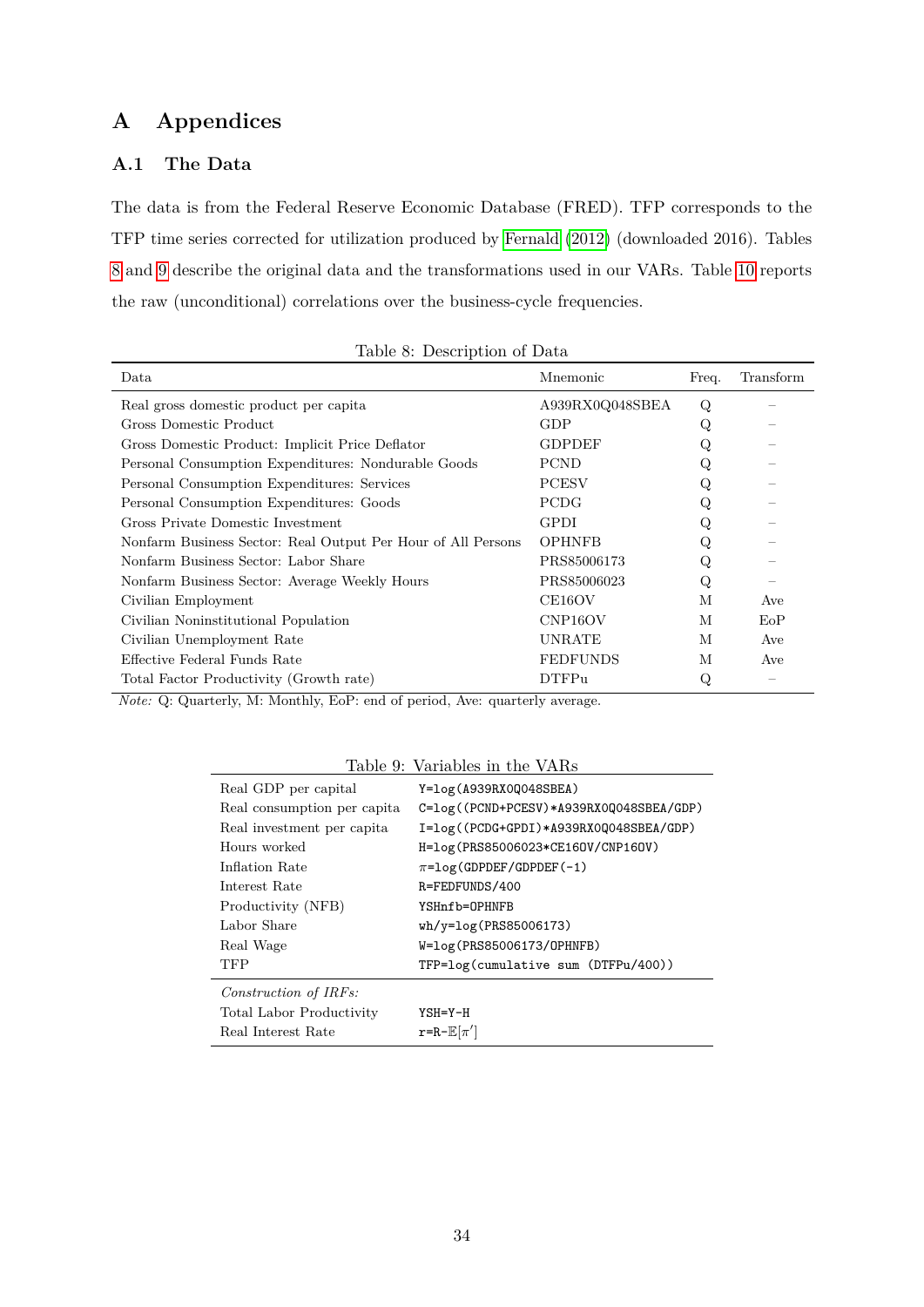<span id="page-36-0"></span>Table 10: Raw Correlations

|               | $Y_t$             | $C_t$                    | $I_t$                    | $h_t$    | $u_t$                    | $w_t h_t/Y_t$            | $Y_t/h_t$                | $w_t$                    | $R_t$                                                                                       | $\pi_t$                  | $r_t$   |
|---------------|-------------------|--------------------------|--------------------------|----------|--------------------------|--------------------------|--------------------------|--------------------------|---------------------------------------------------------------------------------------------|--------------------------|---------|
| $Y_t$         | $\qquad \qquad -$ | 0.85                     | 0.95                     | 0.88     | $-0.89$                  | $-0.21$                  | 0.55                     | 0.40                     | 0.36                                                                                        | 0.22                     | 0.32    |
| $C_t$         | 0.85              | $\overline{\phantom{m}}$ | 0.74                     | 0.85     | $-0.79$                  | 0.02                     | 0.31                     | 0.36                     | 0.40                                                                                        | 0.33                     | 0.29    |
| $I_t$         | 0.95              | 0.74                     | $\overline{\phantom{m}}$ | 0.84     | $-0.85$                  | $-0.27$                  | 0.57                     | 0.35                     | 0.24                                                                                        | 0.09                     | 0.27    |
| $h_t$         | 0.88              | 0.85                     | 0.84                     | $\equiv$ | $-0.93$                  | 0.01                     | 0.18                     | 0.20                     | 0.51                                                                                        | 0.34                     | 0.44    |
| $u_t$         | $-0.89$           | $-0.79$                  | $-0.85$                  | $-0.93$  | $\overline{\phantom{m}}$ | $-0.05$                  | $-0.21$                  | $-0.27$                  | $-0.62$                                                                                     | $-0.43$                  | $-0.51$ |
| $w_t h_t/Y_t$ | $-0.21$           | 0.02                     | $-0.27$                  | 0.01     | $-0.05$                  | $\overline{\phantom{m}}$ | $-0.51$                  | 0.39                     | 0.35                                                                                        | 0.41                     | 0.12    |
| $Y_t/h_t$     | 0.55              | 0.31                     | 0.57                     | 0.18     | $-0.21$                  | $-0.51$                  | $\overline{\phantom{m}}$ | 0.60                     | $-0.38$                                                                                     | $-0.35$                  | $-0.24$ |
| $w_t$         | 0.40              | 0.36                     | 0.35                     | 0.20     | $-0.27$                  | 0.39                     | 0.60                     | $\overline{\phantom{m}}$ | $-0.08$                                                                                     | 0.01                     | $-0.14$ |
| $R_t$         | 0.36              | 0.40                     | 0.24                     | 0.51     | $-0.62$                  | 0.35                     | $-0.38$                  | $-0.08$                  | $\hspace{0.1in} \hspace{0.1in} \hspace{0.1in} \hspace{0.1in} \hspace{0.1in} \hspace{0.1in}$ | 0.76                     | 0.77    |
| $\pi_t$       | 0.22              | 0.33                     | 0.09                     | 0.34     | $-0.43$                  | 0.41                     | $-0.35$                  | 0.01                     | 0.76                                                                                        | $\overline{\phantom{m}}$ | 0.16    |
| $r_t$         | 0.32              | 0.29                     | 0.27                     | 0.44     | $-0.51$                  | 0.12                     | $-0.24$                  | $-0.14$                  | 0.77                                                                                        | 0.16                     |         |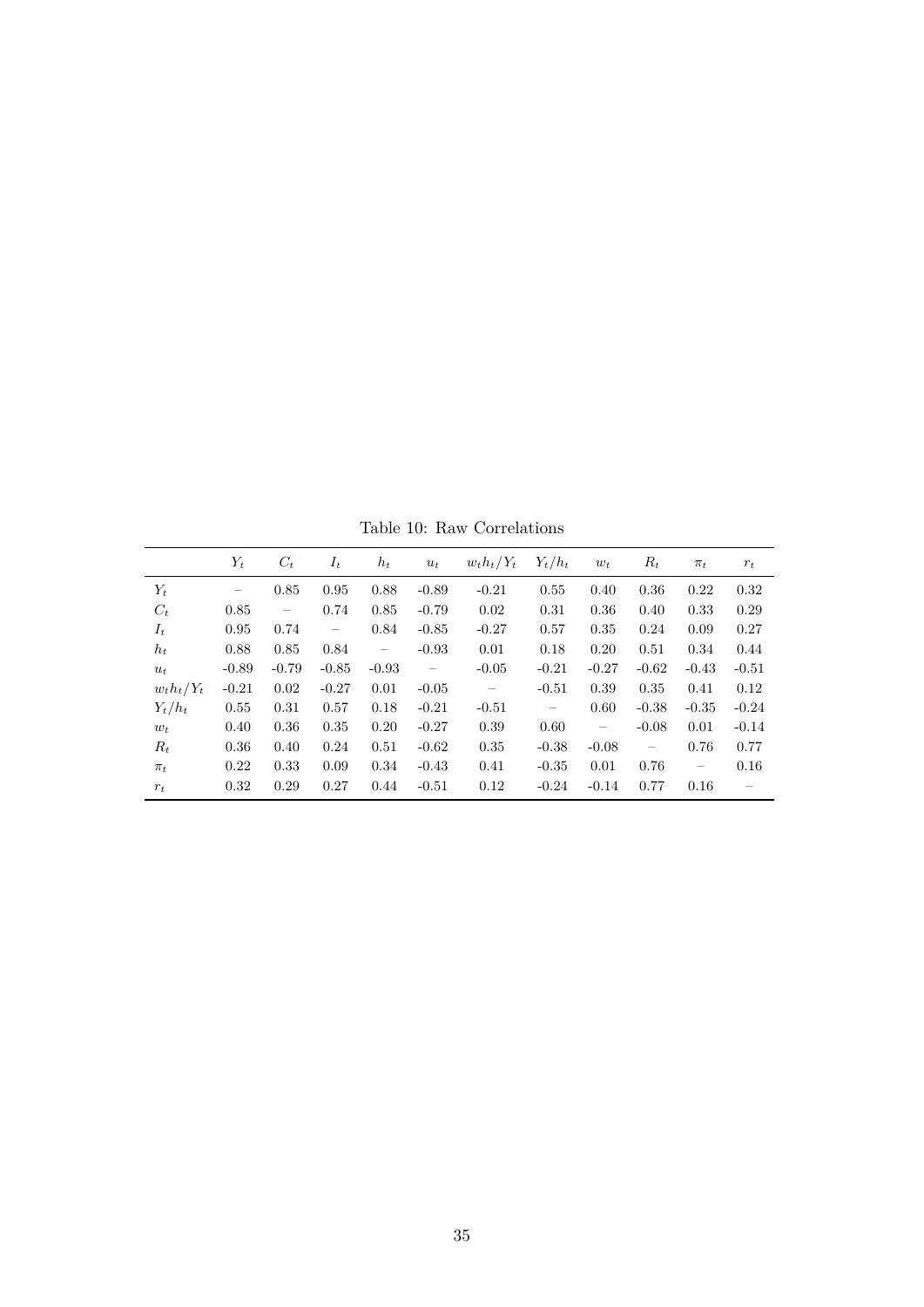### <span id="page-37-0"></span>**A.2 Separating Consumer Durables and Business Investment**

Figure [12](#page-37-2) and Table [11](#page-37-1) revisit our results after splitting our measure of investment to its business and consumer components, namely Gross Private Domestic Investment and Personal Consumption Expenditure on Durables. Clearly, our results are not seriously affected by this change of specification. A single shock can still account for the bulk of the business-cycle fluctuations in the key macroeconomic quantities, and this shock remains essentially orthogonal to both TFP and inflation.

<span id="page-37-2"></span>Figure 12: IRFs



*u*; *n*</sup> *z z z j*; *<i>n z c*<sup>D</sup>; *n*<sup>2</sup> *c*<sup>2</sup>; *C*<sup>2</sup>; *c*<sub>2</sub> *c*<sup>ND+s</sup>; Shaded area: 68% HPDI.

<span id="page-37-1"></span>

| Table 11: Variance Contributions |  |
|----------------------------------|--|
|----------------------------------|--|

|                  | u     | Y     | $\hbar$ |       | $C^{\rm D}$ | $C^{ND+S}$ | $\pi$ | R     | $\boldsymbol{r}$ | <b>TFP</b> | Y/h   | w     | wh/Y  |
|------------------|-------|-------|---------|-------|-------------|------------|-------|-------|------------------|------------|-------|-------|-------|
| $\boldsymbol{u}$ | 66.50 | 58.20 | 55.53   | 61.68 | 37.60       | 23.34      | 11.42 | 31.61 | 19.34            | 6.75       | 10.15 | 5.00  | 27.19 |
| Y                | 53.21 | 76.77 | 48.39   | 63.51 | 48.68       | 36.12      | 11.98 | 19.71 | 10.60            | 8.73       | 35.49 | 9.01  | 40.63 |
| $\boldsymbol{h}$ | 54.77 | 52.46 | 66.79   | 53.86 | 31.23       | 25.68      | 8.14  | 26.43 | 19.19            | 9.81       | 3.37  | 4.28  | 23.37 |
| GPDI             | 51.33 | 58.86 | 45.60   | 81.66 | 30.74       | 19.62      | 10.52 | 32.84 | 17.99            | 6.62       | 18.95 | 4.99  | 31.67 |
| $C^D$            | 41.31 | 54.53 | 35.43   | 38.09 | 71.15       | 28.61      | 14.77 | 10.79 | 3.85             | 11.61      | 28.55 | 10.53 | 27.93 |
| $C^{ND+S}$       | 23.53 | 41.42 | 26.74   | 21.36 | 25.56       | 61.97      | 14.73 | 5.52  | 6.68             | 4.12       | 18.15 | 11.44 | 17.89 |
| <b>TFP</b>       | 2.33  | 4.77  | 5.84    | 2.42  | 6.95        | 3.62       | 4.35  | 4.49  | 9.05             | 81.95      | 35.77 | 23.58 | 3.15  |
| $\pi$            | 11.09 | 9.12  | 11.41   | 4.78  | 14.48       | 19.05      | 79.81 | 14.34 | 17.91            | 3.92       | 3.62  | 14.95 | 4.25  |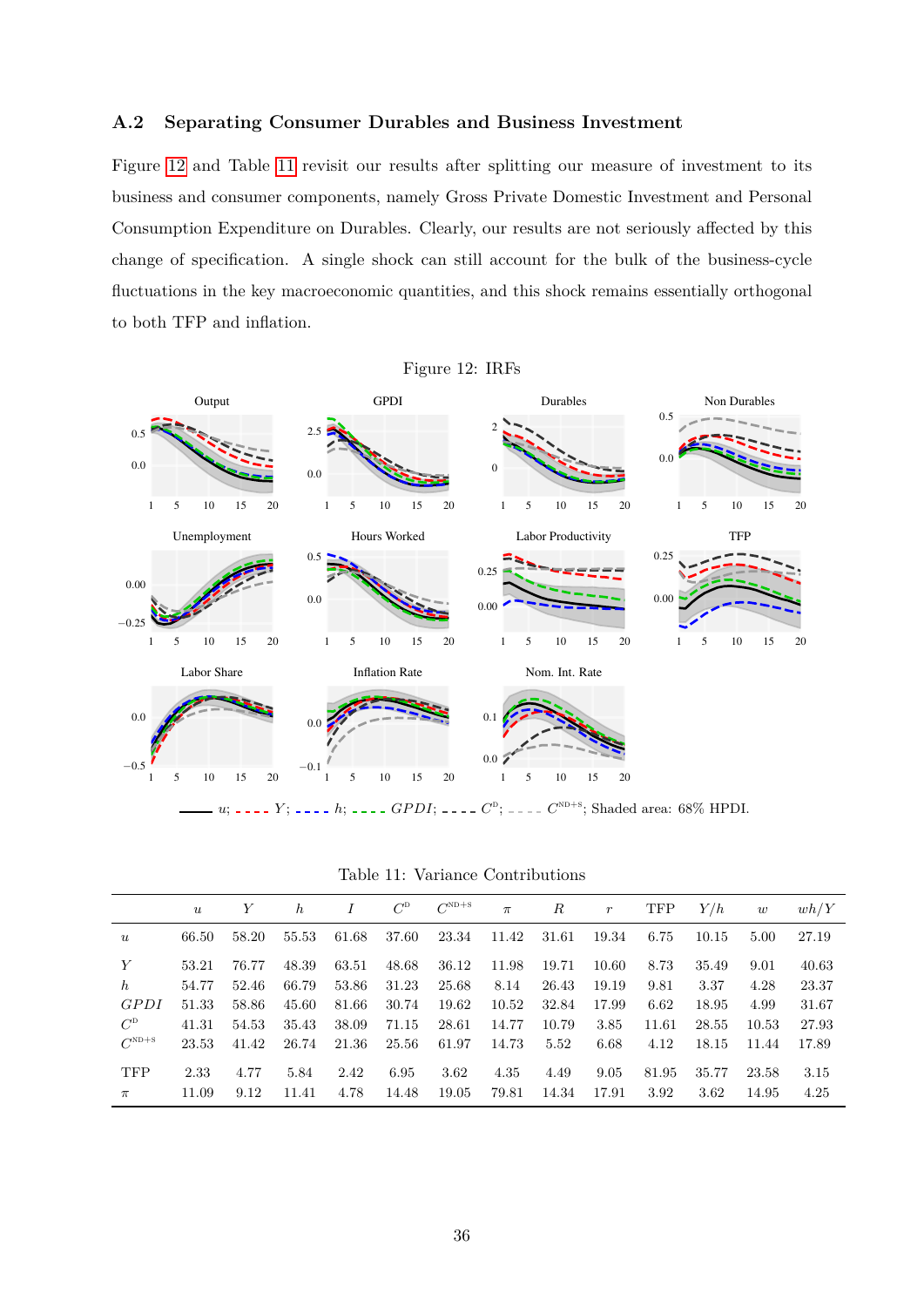### <span id="page-38-0"></span>**A.3 Extending the Sample Period**

Figure [13](#page-38-1) and Table [12](#page-38-2) repeat our anatomy for the extended sample 1960Q1-2015Q4. As can be seen both from the figure and the table, our main results survive as we extend the sample to include the Great Recession period. In particular, the same disconnect with inflation and TFP obtains.

<span id="page-38-1"></span>

*u* shock; *\_\_\_\_Y* shock; *\_\_\_\_I* shock; *\_\_\_\_h* shock; *\_\_\_\_C* shock; Shaded area: 68% HPDI.

|             |       | $\hbar$ |       | $\mathcal C$ | $\boldsymbol{u}$ | $\pi$ | R     | $\boldsymbol{r}$ | <b>TFP</b> | Y/h   | w     | wh/Y  |
|-------------|-------|---------|-------|--------------|------------------|-------|-------|------------------|------------|-------|-------|-------|
| $u$ shock   | 55.69 | 50.17   | 63.44 | 21.08        | 68.89            | 5.29  | 20.69 | 13.92            | 5.69       | 9.68  | 3.32  | 28.96 |
| Y shock     | 79.02 | 45.77   | 69.50 | 35.84        | 51.52            | 8.00  | 16.37 | 8.87             | 6.28       | 32.23 | 7.18  | 41.46 |
| $h$ shock   | 48.37 | 69.91   | 51.78 | 23.16        | 49.04            | 3.94  | 18.39 | 14.03            | 8.17       | 2.56  | 2.90  | 20.71 |
| I shock     | 66.98 | 46.61   | 82.06 | 23.48        | 55.69            | 6.85  | 20.97 | 11.01            | 4.42       | 20.34 | 4.06  | 35.87 |
| $C$ shock   | 35.98 | 21.52   | 22.51 | 64.90        | 19.55            | 7.75  | 3.88  | 7.71             | 2.10       | 12.50 | 9.35  | 11.79 |
| TFP shock   | 4.66  | 6.56    | 3.18  | 3.80         | 3.02             | 5.01  | 4.89  | 9.74             | 86.26      | 33.25 | 26.46 | 2.29  |
| $\pi$ shock | 5.97  | 5.91    | 3.89  | 12.94        | 5.36             | 82.25 | 13.01 | 16.87            | 2.97       | 2.83  | 11.85 | 1.93  |

<span id="page-38-2"></span>Table 12: Variance Contributions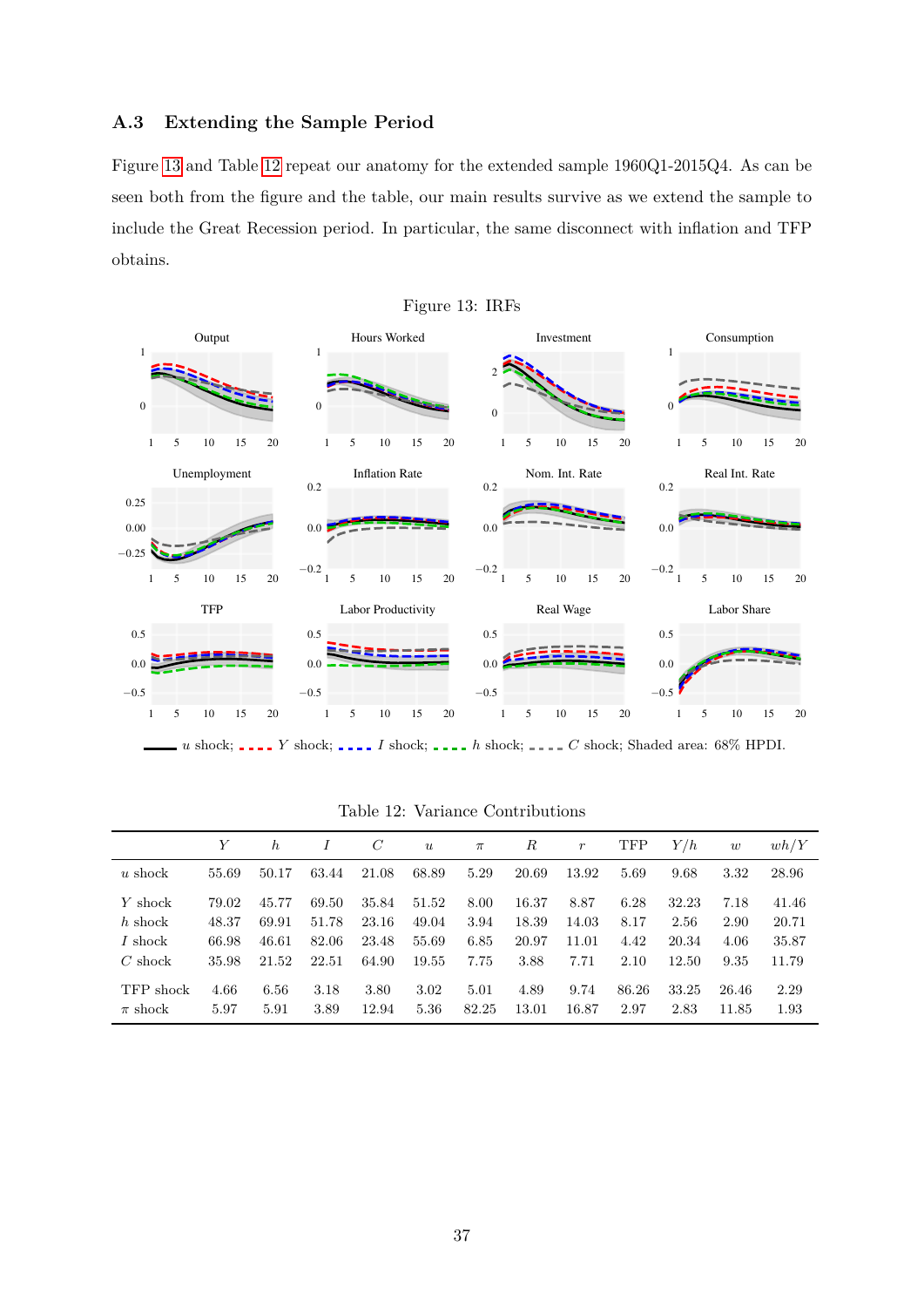### <span id="page-39-1"></span>**A.4 Inflation, Supply Shocks, and the Labor Share**

Figure [14](#page-39-0) revisits Figure [8](#page-21-0) after purging the effects of the shocks that account for both the shortand the long-run movements in TFP. Table [13](#page-39-2) compares the shocks that target, respectively, inflation and the labor share at the business-cycle frequencies.

Figure 14: The Business Cycle and Inflation, After Purging the Effects of TFP

<span id="page-39-0"></span>

Shaded area: 68% HPDI

Table 13: Unemployment Shock versus Labor-Share Shock

<span id="page-39-2"></span>

|             | $\pi$ | wh/y  |
|-------------|-------|-------|
| Inflation   | 80.78 | 4.70  |
| Labor share | 5.95  | 79.04 |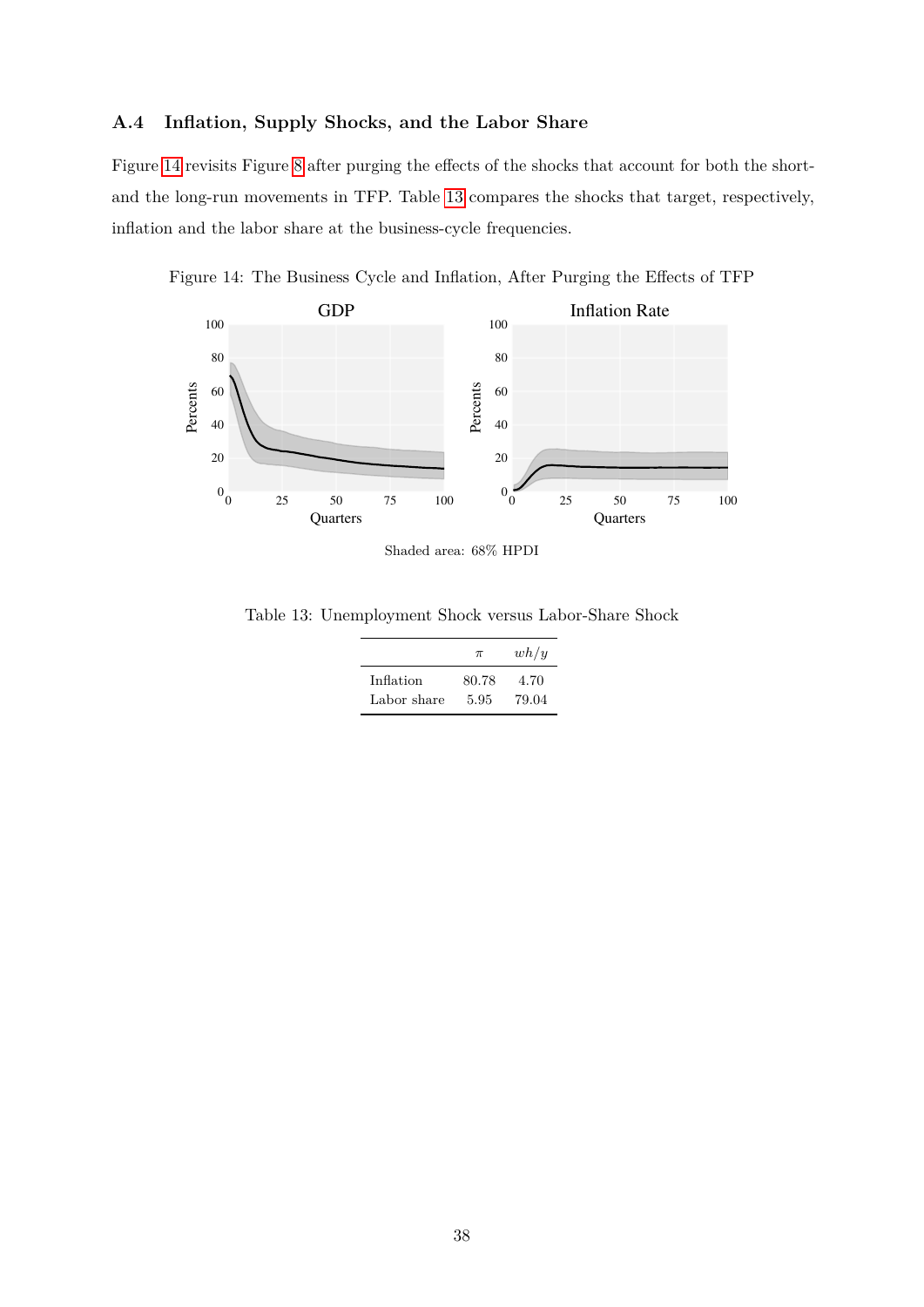#### <span id="page-40-0"></span>**A.5 An Extended VAR**

The VAR is extended to include data on stock prices (*SP*), the volatility of asset markets  $(Vol)$ , the capacity utilization rate  $(z)$  and the relative price of investment  $(p_{inv})$ . Stock prices are measure by the nominal SP500 index, as downloaded from [http://www.econ.yale.edu/](http://www.econ.yale.edu/~shiller/data.htm) [˜shiller/data.htm](http://www.econ.yale.edu/~shiller/data.htm), averaged to obtain quarterly data and deflated by the GDP price deflator. The volatility index is borrowed from [Bachmann, Elstner, and Sims \(2013\)](#page-30-12) and is the same as that used in [Bloom \(2009\)](#page-31-14). The utilization rate and the relative price of investment are borrowed from [Christiano, Trabandt, and Walentin \(2010\)](#page-32-12).

As can be seen in Table [14,](#page-41-1) the results reported in the main text are robust to the introduction of these variables. The following additional observations can also be made. First, the utilization shock is another facet of our main business-cycle shock: it is similar to the unemployment, hours, GDP and investment shocks both in terms of IRFs and variance contributions. Second, the shock that drives the relative price of investment at the business-cycle frequencies accounts for a small fraction of the corresponding variation in unemployment and the other key macroeconomic quantities. And third, the same applies to asset-market volatility, contradicting the tight relation between the latter and the business cycle suggested by [Bloom \(2009\)](#page-31-14) on the basis of a smaller VAR. Finally, Table [15](#page-41-0) complements Figure [5](#page-16-0) and [6](#page-17-1) in the main text by showing that the shocks that drive either TFP or the relative price of investment in either the medium run or the long run account for a small fraction (typically less than 10%) of the business cycle volatility in unemployment and the other key macroeconomic quantities.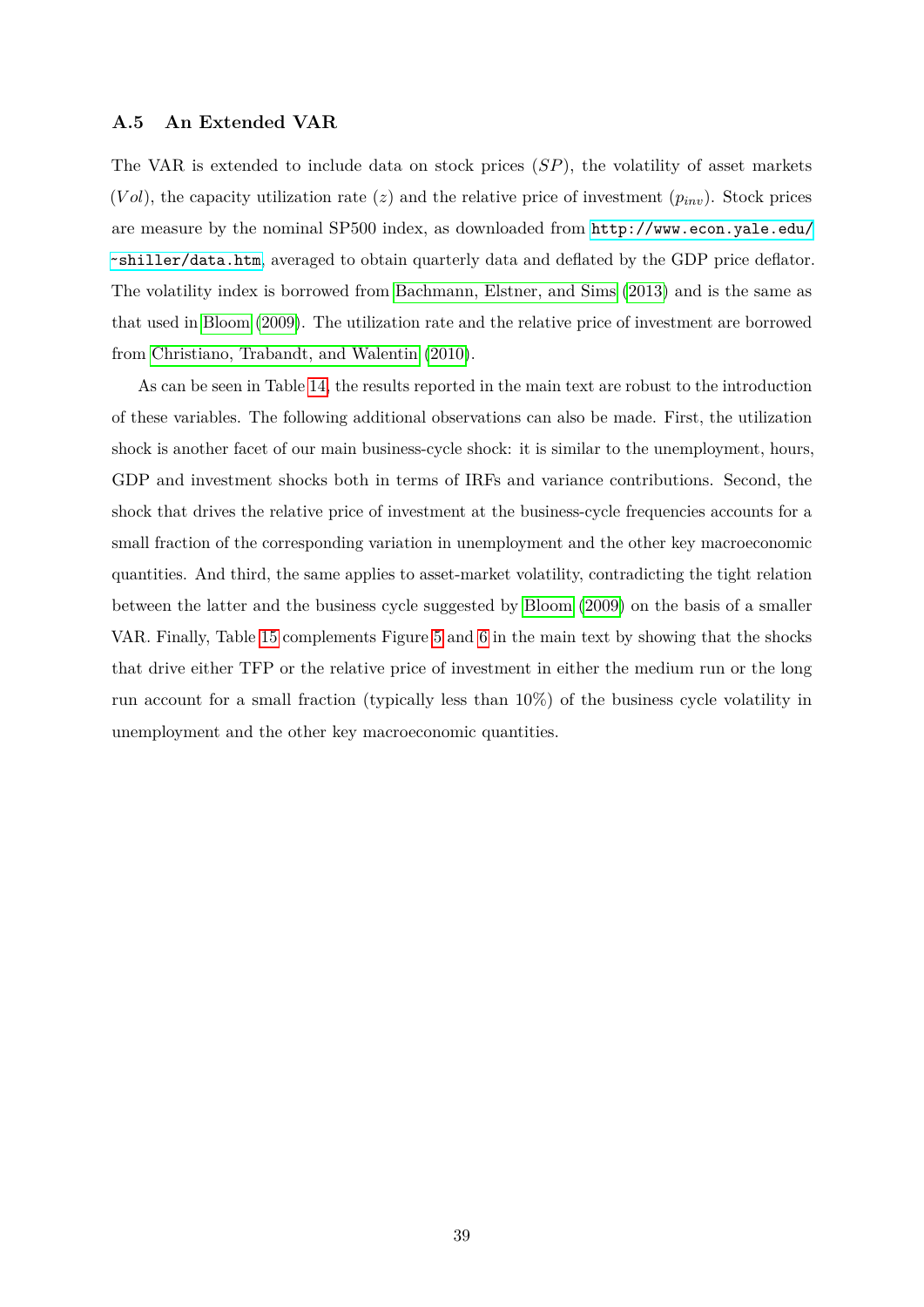|                 | $\boldsymbol{u}$ | Υ     | $\hbar$ |       | С     | $\pi$ | $\boldsymbol{R}$ | $\boldsymbol{r}$ | <b>TFP</b> | Y/h   | w     | wh/Y  | $P^i$ | $\boldsymbol{z}$ | SP    | Vol.  |
|-----------------|------------------|-------|---------|-------|-------|-------|------------------|------------------|------------|-------|-------|-------|-------|------------------|-------|-------|
| $u$ shock       | 64.41            | 54.85 | 50.41   | 54.49 | 25.07 | 15.89 | 42.05            | 24.48            | 6.88       | 13.82 | 4.58  | 24.59 | 10.52 | 54.28            | 9.77  | 12.67 |
| $y$ shock       | 52.91            | 67.63 | 43.77   | 57.64 | 27.99 | 15.48 | 23.53            | 11.66            | 16.95      | 35.19 | 5.67  | 34.29 | 10.96 | 47.46            | 9.32  | 10.28 |
| $h$ shock       | 50.88            | 47.12 | 60.63   | 47.92 | 25.11 | 11.30 | 44.14            | 32.91            | 4.26       | 5.72  | 5.04  | 16.24 | 10.57 | 50.31            | 9.00  | 10.19 |
| $i$ shock       | 54.16            | 59.09 | 44.77   | 66.09 | 19.47 | 14.70 | 30.67            | 15.75            | 10.70      | 24.62 | 4.23  | 31.66 | 10.27 | 52.21            | 10.25 | 13.88 |
| $c \;$ shock    | 25.29            | 34.95 | 25.40   | 21.41 | 55.61 | 17.01 | 16.36            | 9.44             | 10.92      | 15.54 | 9.57  | 11.58 | 9.28  | 23.34            | 13.63 | 6.60  |
| $z \;$ shock    | 54.38            | 50.39 | 49.48   | 53.38 | 23.95 | 19.68 | 49.27            | 27.32            | 4.85       | 10.36 | 5.22  | 18.38 | 12.78 | 64.26            | 11.36 | 10.27 |
| $\pi$ shock     | 10.72            | 10.70 | 12.74   | 6.10  | 17.98 | 67.15 | 15.78            | 12.18            | 5.67       | 4.71  | 10.69 | 4.48  | 5.85  | 14.20            | 10.31 | 4.97  |
| TFP shock       | 6.94             | 15.22 | 4.18    | 8.41  | 9.80  | 13.71 | 4.59             | 9.58             | 81.96      | 49.72 | 30.00 | 8.03  | 5.25  | 6.55             | 6.56  | 2.58  |
| $p_{inv}$ shock | 8.26             | 8.42  | 8.34    | 8.31  | 6.40  | 4.73  | 12.83            | 8.53             | 1.83       | 3.36  | 1.78  | 2.54  | 72.43 | 9.45             | 3.02  | 2.22  |
| $SP$ shock      | 15.18            | 13.76 | 17.23   | 15.53 | 15.60 | 9.47  | 8.72             | 4.11             | 4.84       | 3.97  | 8.63  | 10.11 | 14.71 | 13.70            | 75.93 | 27.84 |
| Vol shock       | 11.44            | 7.48  | 12.50   | 12.41 | 5.02  | 4.19  | 7.65             | 10.07            | 3.64       | 4.37  | 3.64  | 9.31  | 6.77  | 8.95             | 25.45 | 81.64 |

<span id="page-41-1"></span><span id="page-41-0"></span>Table 14: Extended VAR, Short-Run Contributions of Short-Run Shocks

*Note:*  $p_{inv}$ : relative price of investment, *z*: capacity utilization, *SP*: stock prices as measured by the SP500 Index, *Vol.*: asset market volatility as measured by VIX. All other variables as in Table 1. Different rows correspond to different shocks and each of the shocks is identified by targetingthe volatility of corresponding variable at the business-cycle frequencies.

Table 15: Extended VAR, Short-Run Contributions of Medium- and Long-Run Shocks

|                                                                      | $\boldsymbol{u}$ | Y     | $\hbar$ |       | $\mathcal{C}$ | $\pi$ | $\boldsymbol{R}$ | r     | TFP   | Y/h   | w     | wh/Y | $P^i$ | $\tilde{z}$ | SР    | Vol.   |
|----------------------------------------------------------------------|------------------|-------|---------|-------|---------------|-------|------------------|-------|-------|-------|-------|------|-------|-------------|-------|--------|
| Part I: short-run contributions of shocks that drive the long run    |                  |       |         |       |               |       |                  |       |       |       |       |      |       |             |       |        |
| TFP shock                                                            | 8.29             | 9.70  | 9.05    | 11.67 | 8.07          | 7.79  | 6.54             | 8.27  | 10.36 | 9.70  | 11.61 | 8.15 | 7.72  | 6.47        | 20.53 | -10.95 |
| $p_{inv}$ shock                                                      | 7.27             | 8.17  | 8.63    | 9.91  | 7.89          | 7.84  | 5.87             | 7.44  | 9.96  | 7.09  | 12.44 | 6.93 | 8.26  | 5.86        | 21.42 | 11.87  |
| Part II: short-run contributions of shocks that drive the medium run |                  |       |         |       |               |       |                  |       |       |       |       |      |       |             |       |        |
| TFP shock                                                            | 10.22            | 18.80 | 6.35    | 13.34 | 8.78          | 13.66 | 6.73             | 10.56 | 65.17 | 52.99 | 28.26 | 9.77 | 4.43  | 7.31        | 8.45  | 5.37   |
| $p_{inv}$ shock                                                      | 8.39             | 9.49  | 7.66    | 9.75  | 7.24          | 5.50  | 7.53             | 6.09  | 10.20 | 10.14 | 9.33  | 7.99 | 39.33 | 7.22        | 19.58 | 11.16  |

*Note:* Different rows correspond to different shocks and each of the shocks is identified by targeting the volatility of corresponding variableeither in the long run (80 –  $\infty$  quarters, Part I) or in the medium run (32 – 80 quarters, Part II).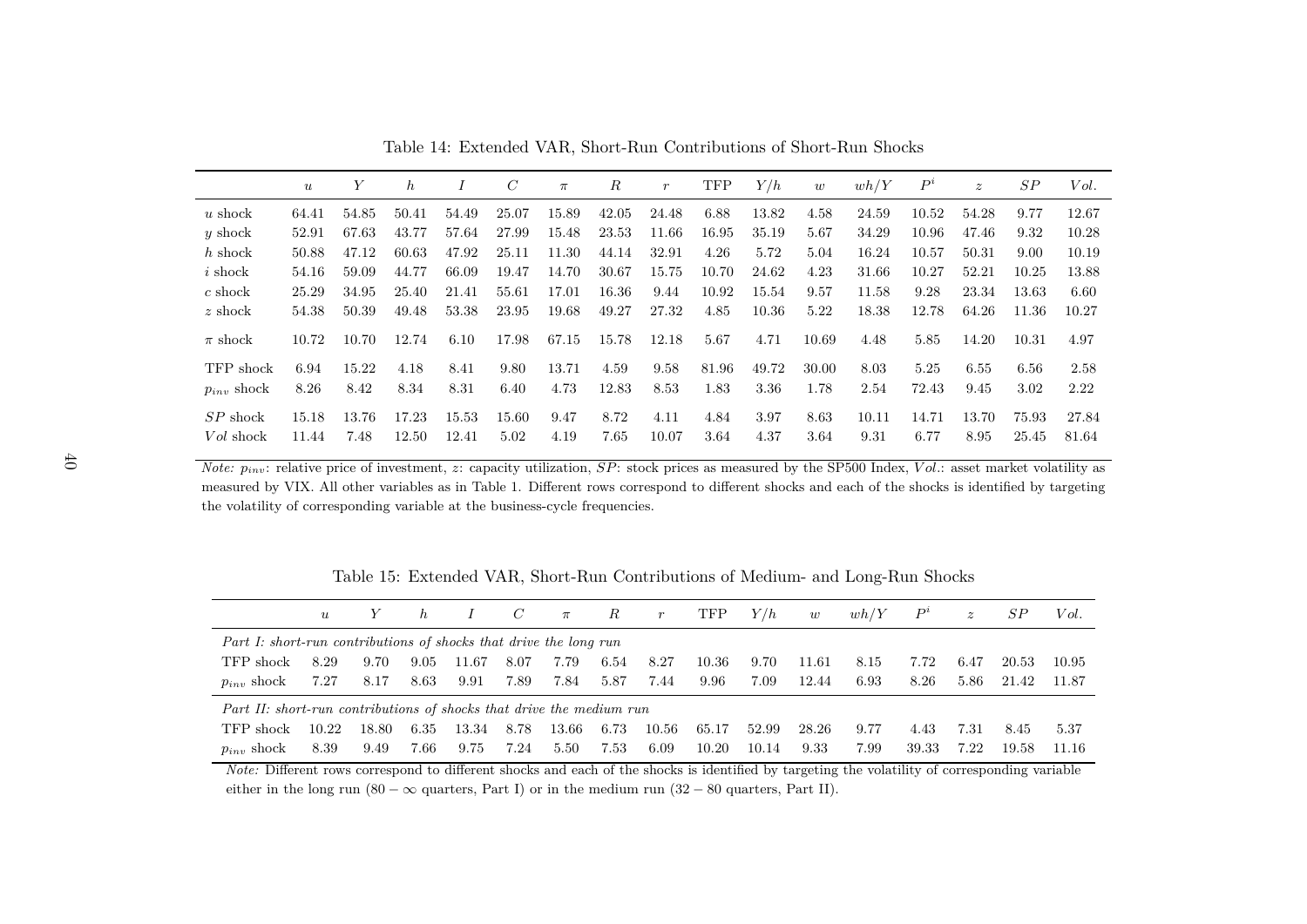#### <span id="page-42-0"></span>**A.6 Running the Same VAR on Real and Artificial Model Data**

In this section, we rely on Monte Carlo simulations to explore the ability of the JPT and the ACD model to account for the main business-cycle shock in the data. Both models have a stochastic dimension smaller than that of our benchmark VAR. We therefore first rerun our benchmark exercise on a restricted VAR featuring Output, Consumption, Investment, Hours worked, Fernald's measure of Total Factor Productivity (corrected for utilization), the nominal interest rate and the inflation rate. As can be seen in the first row of Figure [15,](#page-43-0) this smaller VAR gives rise to the same picture as our baseline VAR: the shocks that target output, hours, investment and consumption are essentially indistinguishable from one another.

Because the smaller VAR run here has exactly the same stochastic dimension as the JPT model, it can be readily run on artificial data generated by that model. By contrast, the ACD model has one dimension less: being a flexible-price, no-monetary model, it is makes no prediction about inflation (and nominal variables). To be able run the same VAR on artificial date from that model, we augment it with the simplest model of inflation we could think of: an exogenous  $AR(1)$  process.<sup>[30](#page-42-1)</sup> Clearly, this add-on has no effect on the model's predictions regarding any of the real variables. It only permits us to run the same VAR on the two models under consideration.

Each model is then simulated 1000 times to generate artificial time series for the aforementioned set of variables. Each artificial time series has the same length as in the data (192 quarters). Note that, in order to avoid any dependence on initial conditions, we actually simulated 292 observations and discarded the first 100. Then, for each set of simulated data, we estimated the same VAR as in actual data and applied our methodology to extract the various VAR-based shocks, or "factors," and build their IRFs. The second and the third row of Figure [15](#page-43-0) show the median of the so-obtained distribution of IRFs for the JPT and ACD models, respectively. The comparison of these rows to one another and with the first row (the data) corroborates the lesson obtained in the main text on the basis of the theoretical state-space representation of the two models: the factors in JPT are less interchangeable than their counterparts either in ACD or the data.

<span id="page-42-1"></span><sup>30</sup>We estimated this process using inflation data alone. This gave an estimate of 0.89 for the persistence parameter and 0.27% for the standard deviation of the innovation. All the other (real) parameters of the model were fixed at their values in the original article. Finally, the nominal interest rate was obtained directly from the Fisher equation, using the AR(1) process for inflation and the model's prediction about the real rate.